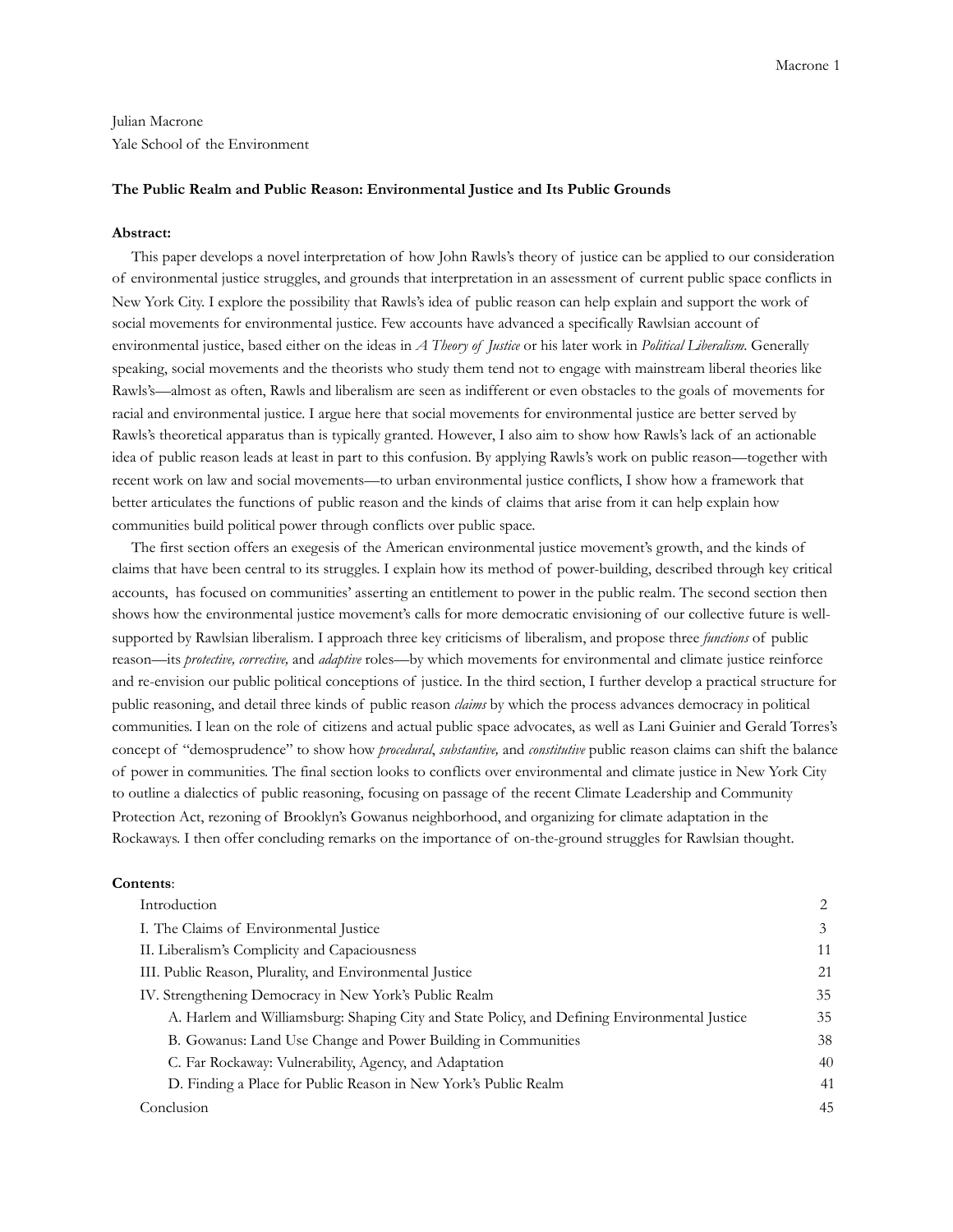#### **Introduction**

 Here, I explore the possibility that Rawls's idea of public reason can help explain and support the work of social movements for environmental justice. Few accounts have advanced a specifically Rawlsian account of environmental justice, based either on the ideas in *A Theory of Justice* or his later work in *Political Liberalism*. Generally speaking, social movements and the theorists who study them tend not to engage with mainstream liberal theories like Rawls's—almost as often, Rawls and liberalism are seen as indifferent or even obstacles to the goals of movements for racial and environmental justice. I argue here that social movements for environmental justice are better served by Rawls's theoretical apparatus than is typically granted. However, I also aim to show how Rawls's lack of an actionable idea of public reason leads at least in part to this confusion. Rawls's sophisticated account of public reason offered in his later work offers a robust framework within which ordinary citizens mobilized by social movements can (1) make claims to political power in society, and (2) justify their demands for justice through the transformation of institutions that mediate that power. This becomes clearer after attending to the ways social movements actually advance Rawlsian public reason claims in public deliberation. Doing so shows how Rawls can be a better ally to environmental and climate justice than typically granted.

 The first section offers a brief exegesis of the American environmental justice movement's growth, and the kind of claims that have been central to its struggles. Looking to leaders of environmental justice scholarship, some central conflicts staged by movement actors, and recent attempts to synthesize theoretical characterizations of environmental justice, I distill the ways that the movement has focused on *power-building* in and through communities. As an exemplary model of grassroots organizing and action, the communities and groups advancing environmental justice have managed to transform their homes, the relationship of places and people to centers of power in public life, and our very understanding of the environment—as the places where we "live, work, and play." I argue that this is a function of the environmental justice movement's exceptional and persistent focus on asserting their entitlement to power in the public realm, and over public space. This entitlement, we'll see, is often denied by structures of political economy and racism that subordinate environmental justice communities in public life. The success of the environmental justice movement, and potential of the evolving struggle for climate justice, hinges on the ability to assert a vision of the future where power over the shape of our shared world is more fairly exercised by a democratic people.

 Turning to the possibility that Rawlsian liberalism can justify the claims of environmental justice, the second section delineates key features of Rawls's late work on public reason—especially its commitment to political constructivism. I approach three perennial criticisms of Rawlsian justice theory that might explain assessments that it is incompatible with the claims and hopes of environmental justice: a propensity for neoliberal politics, a commitment to structural racism veiled as ideological neutrality, and incompatibility of rights- and autonomy-based theories with the kinds of justice demanded by marginalized communities. Movement actors have good reason to find an ally in Rawls insofar as public reason is envisioned as a means of empowering citizens in governance, and protecting minority communities' stake in the political community and exercise of public power. In order to show how social movement actors help push society towards what Rawls calls the "ideal of public reason," I propose three *functions* of public reason he did not outline in the later work: its *protective, corrective,* and *adaptive* roles. This typology helps make sense of the ways movements for environmental and climate justice reinforce and re-envision our public political conceptions of justice.

 The third section further develops a practical structure for public reasoning. I detail three *kinds* of public reason claims that explicate how that process can actually advance democracy in political communities. I suggest that Rawls's account of *citizens'* roles in public reasoning is unhelpfully underdeveloped, even though he clearly sees the exercise of their moral powers as critical to the project of deliberative democracy. Looking to recent scholarship in law and social movements, especially the work of Lani Guinier and Gerald Torres emphasizing the role of a *"*demosprudence" of law and policy, I explore public reasoning's role in shifting public culture and conceptions of power. By making *procedural, substantive,* and *constitutive* public reason claims, social movement actors confront power in the various dimensions in which it is exercised in the public realm. A more complete conceptual framework for the kinds of ways we can engage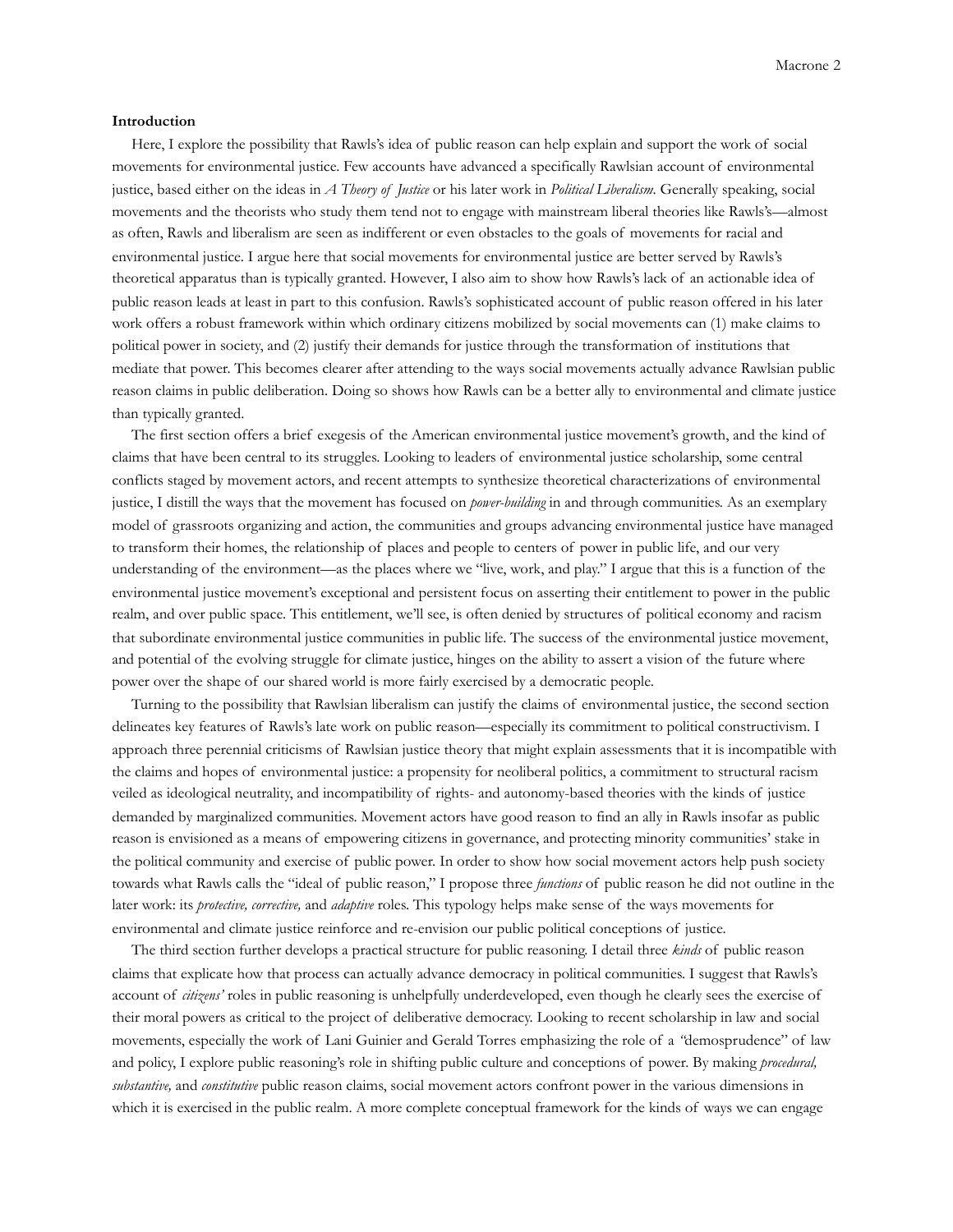public reason makes it easier to understand how social movements transform our sense of justice and political institutions to create novel space in our public for a broader family of political conceptions of justice. I include examples from public realm advocacy to show how political conflict in "ordinary society" helps bring public life in line with the "well-ordered society" to which Rawls's political liberalism aspires. Looking to the public reason claims made by movements for environmental justice illustrates how public reason can serve as the "synthetic justice frame" several scholars of environmental justice have argued is theoretically and practically necessary to advance political selfdetermination.

 Turning to an actual ordinary society in New York City, the fourth section offers examples of how the mechanics and dialectic of public reasoning described in the earlier sections can be seen in real struggles for environmental and climate justice. I detail the history of environmental justice advocacy that led to passage of New York State's Climate Leadership and Community Protection Act, conflict around the rezoning of Brooklyn's Gowanus neighborhood, and organizing for climate adaptation in the Rockaways. These examples give empirical depth to the essay's core assertion that the struggle for the future of urban environments and the people who call them home is a bona fide arena in which our political communities can work towards an ideal of public reason. The section also examines a number of ways these examples show how movements for environmental justice may be working towards an increasingly Rawlsian conception of justice, as well as shortcomings in our political and administrative institutions that signal work yet to be done.

 There are any number of reasons why Rawls believed that environmental problems may not be fit for adjudication by public reason. The arguments here challenge that uncertainty by looking to a few of the ways movements for environmental justice and climate justice assert the necessarily political dimensions of questions determining the nature of the places, increasingly urban, we call home. There are good reasons—public reasons—to think that Rawls can throw more theoretical weight behind these struggles than he himself may have admitted. Giving due attention to both the theoretical architectonic Rawls provides and justice struggles on the ground gives us an idea of how precisely this is so.

#### **I. The Claims of Environmental Justice**

 The environmental justice movement is, if not a singular, then a surely exemplary chapter in American political life. Through their struggles in and over our shared environment, environmental justice leaders and advocates have perennially asserted the possibility of transformative social change[.1](#page-2-0) Commitment to that assertion is of course not unique to environmental justice. The same can certainly be said of many of the other storied American political movements. More precisely, I want here to explore how environmental justice movements and scholars have used aspects of our spatial, social, and political environments to ground their claims to power in communities. By contesting the form of our world and infrastructures, and demanding agency within the public realm, environmental justice has created a nearly wholly novel space for environmental questions in our politics.

 While we may assume, as with any movement, some heterogeneity in methods and commitments of participants, looking to the history of environmental justice and its own self-understanding reveals much about its aspirations as a mode of building and structuring political power. Some observe that the movement's entry points may extend back as far as time immemorial, in so far as environmental inequality has been with us since "the dawn of human history.["2](#page-2-1) Others emphasize the age of European and American settler colonialism and ensuing indigenous struggles for land as critical for our understanding of contemporary environmental justice struggles[.3](#page-2-2) Most directly, the present-day

<span id="page-2-0"></span><sup>1</sup> Benjamin Chavis asserted as much in 1993, stating "It is our intention to build an effective multiracial, inclusive environmental movement with the capacity to transform the political landscape of this nation." p. xii in Bullard, ed. (1994) *Unequal Protection: Environmental Justice and Communities of Color.* See also Taylor (2009) *The Environment and the People in American Cities, 1600s-1900s*, p. 24, Cole and Foster (2000) *From the Ground Up* and Schlosberg (2007) *Defining Environmental Justice*, Ch. 3, for helpful background on the origins of the American environmental justice movement.

<span id="page-2-1"></span><sup>2</sup> See Pellow (2000) "Environmental Inequality Formation" p. 591.

<span id="page-2-2"></span><sup>3</sup> See Taylor (2016) pp. 19-21, 350-356, and, generally K. Sue Park (2020) "This Land is Not Our Land."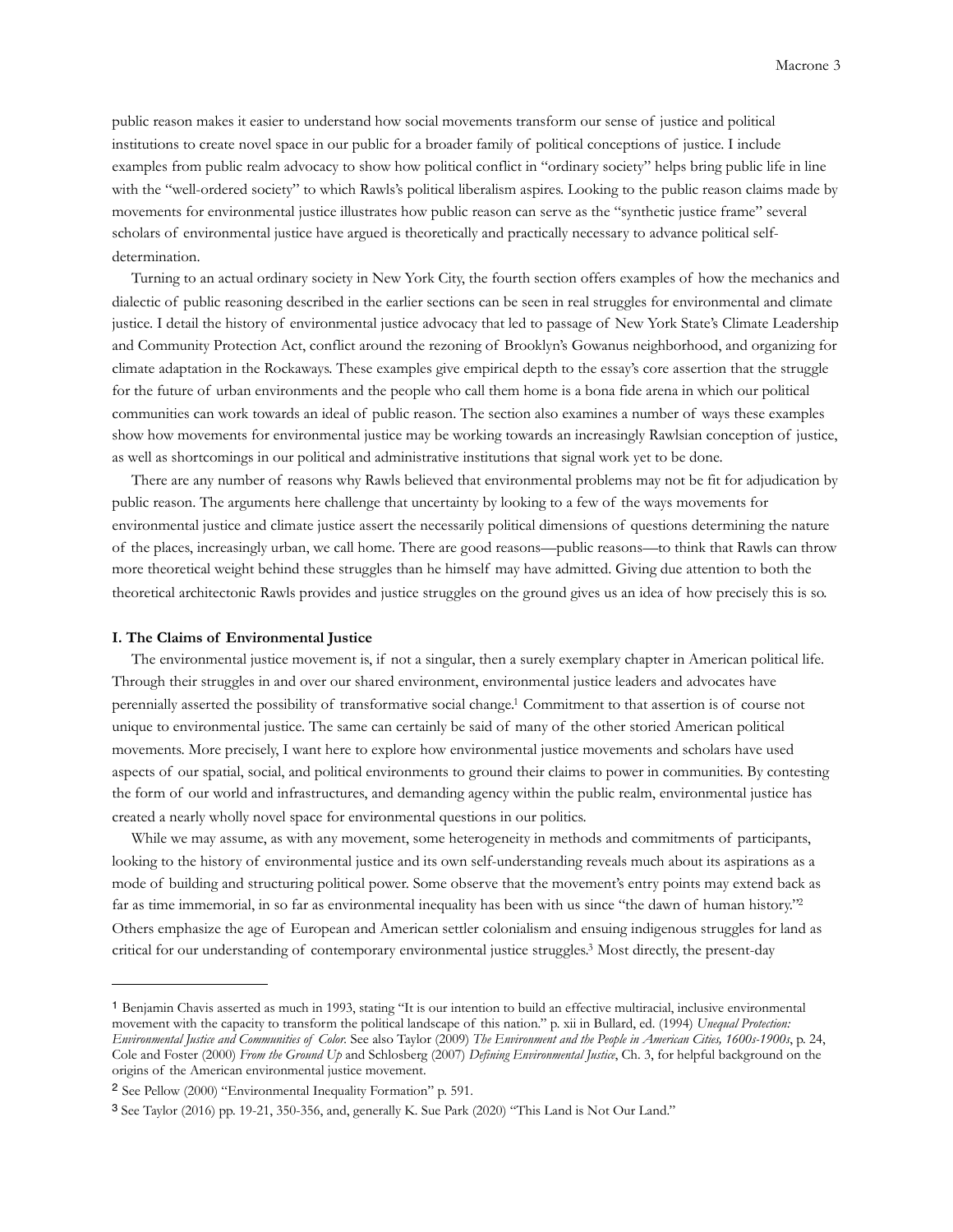movement in the United States emerged from the Civil Rights Era and conflicts over toxics and environmental quality in the twentieth century[.4](#page-3-0) Dr. Robert Bullard reminds us that Martin Luther King Jr. was in Memphis on an economic and environmental justice mission for striking Black garbage workers when he was assassinated in 1968.[5](#page-3-1) While the activism of people of color and poor Americans is often overshadowed by the legacy of the mainstream "modern" environmental movement during the 1960s and 1970s, we would be remiss to neglect the important foundations forged across struggles for justice in the middle of the twentieth century.[6](#page-3-2)

 With the conflict over landfill siting in Warren County, North Carolina, environmental justice erupted into national consciousness and crystallized as its own concerted social movement. Resistance to the creation of a PCB landfill in a predominantly African American community already overburdened with toxic waste facilities inspired protests and the first large-scale act of civil disobedience in the name of environmental justice in 1982[.7](#page-3-3) That Warren County was chosen as the site for yet another hazard betrayed a clearly intentional bias of government and stakeholders to unload undesirable land uses in poor Black communities. In the years following, that bias was confirmed in the United Church of Christ's Commission for Racial Justice's landmark study, *Toxic Wastes and Race in the United States*, which identified race as the most important factor in the siting of toxic waste sites.[8](#page-3-4) This propensity of government actors to marginalize poor people of color found something of a private analogue in the ongoing exploitation of largely nonwhite, immigrant farmworkers subject to intolerable working conditions and ongoing chemical exposure.<sup>9</sup> The struggles of communities fighting unwanted land uses and labor abuse serve as informative markers of different threads in environmental justice advocacy against government institutions and private interests. In practice, however, the entangled character of these injustices reveals that the actions of public and private actors often coalesce intentionally and unintentionally to injure vulnerable communities[.10](#page-3-6) That this is the case underlines the pervasive, systemic nature of environmental injustices and their rootedness in more general facts pertaining to the relationship of political and economic forces in society.

 Communities' early struggles against acute environmental injustices culminated in the crystallization of a concerted national movement with transformative aims and catalytic energy. In October 1991, the First National People of Color Environmental Leadership Conference in Washington, D.C. assembled activist groups of color and led to the adoption of seventeen "Principles of Environmental Justice" consecrating their cultural relationship to the natural world and demanding respect as stakeholders in the global community.[11](#page-3-7) The environmental justice movement delivered a thoroughgoing critique of modern environmentalism, which for most of its history had advocated for the protection of environmental quality in places largely bereft of poor people and people of color. Landmark environmental laws focused on wilderness, water, air, and other dimensions of environmental quality were crafted by establishment insiders representing the interests of wealthier stakeholders and the extra-urban environments for which they cared[.12](#page-3-8) Cities and the people who called them home were typically left out of the conversation entirely. Grassroots environmental justice

<span id="page-3-0"></span><sup>4</sup> See Bullard (1994) pp. 3-4; Bullard and Johnson (2000) "Environmental Justice: Grassroots Activism and Its Impact on Public Policy Decision Making" pp. 555-556; and Taylor (1999)

<span id="page-3-1"></span><sup>5</sup> See Bullard (1994) and Bullard and Johnson (2000),

<span id="page-3-2"></span><sup>6</sup> Bullard (1994) p. 3 and Cole and Foster (2000), Ch. 1.

<span id="page-3-3"></span><sup>7</sup> Bullard (1994) *ibid.* pp. 5-6

<span id="page-3-4"></span><sup>8</sup> United Church of Christ (1987) *Toxic Wastes and Race in the United States* p. xiii, and Bullard (1994) p. 17

<span id="page-3-5"></span><sup>9</sup> Cole and Foster (2000) generally, Chapter Four "Buttonwillow: Resistance and Disillusion in Rural California"

<span id="page-3-6"></span><sup>10</sup> Ibid., pp. 58-66 on the structure and function of environmental racism in America.

<span id="page-3-7"></span><sup>11</sup> See Bullard (1994) pp. 6-7 and People of Color Environmental Leadership Summit (1991). Taylor (2000) notes six major thematic components of the *Principles*, including (a) ecological principles, (b) justice and environmental rights, (c) autonomy/self-determination, (d) corporate and community relations, (e) policy, politics, and economic processes, and (f) social movement building, pp. 538-539.

<span id="page-3-8"></span><sup>12</sup> Bosso (2005) *Environment, Inc.: From Grassroots to Beltway* offers a detailed account of the genesis and influence of the mainstream environmental movement. Jedediah Purdy's recent article "The Long Environmental Justice Movement" offers a revisionist, if still sympathetic understanding of the work of "big green" environmental groups. See Taylor (2016) for a more critical evaluation of the American environmental and conservation movements.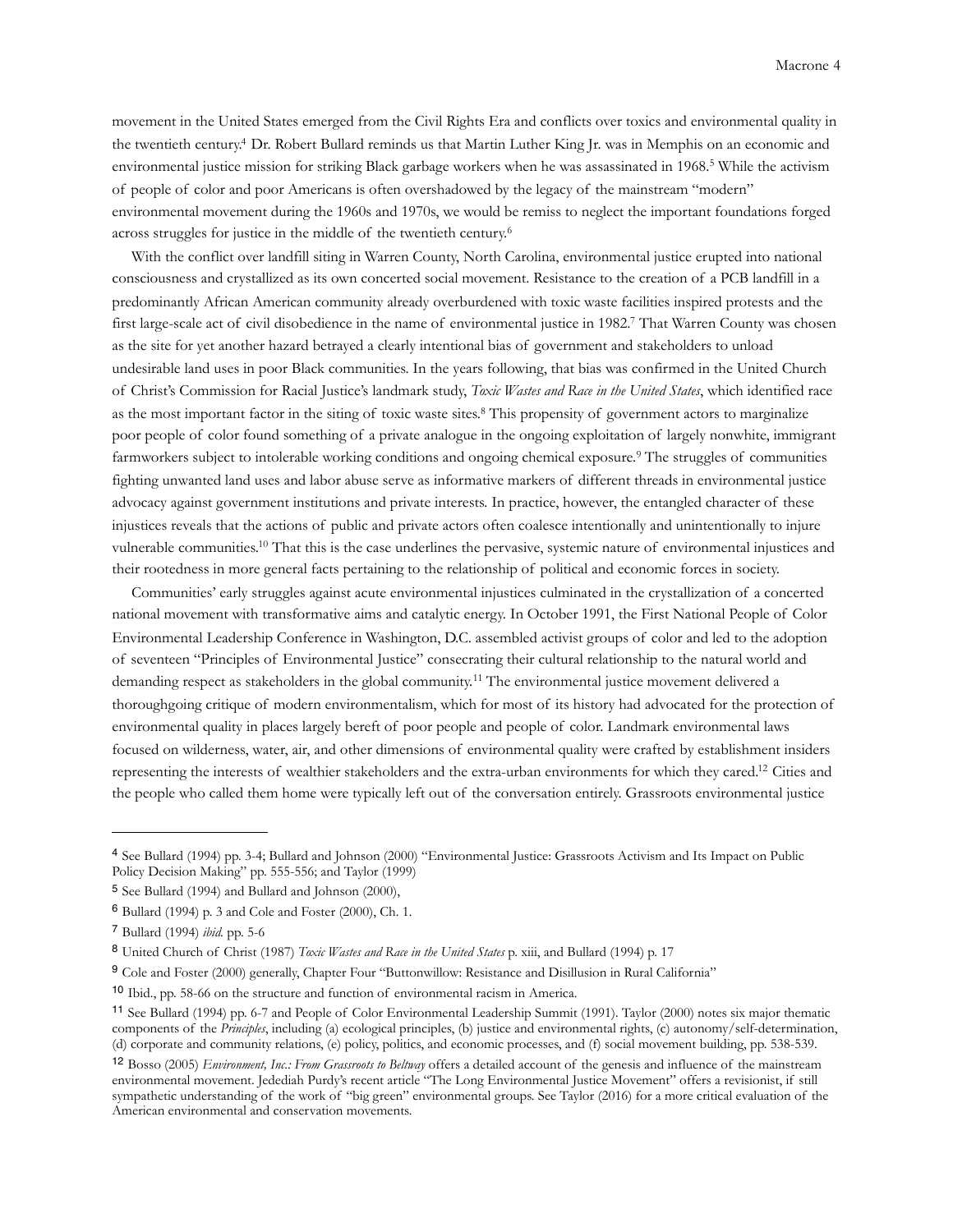advocates instead drew a broad circle around questions of the environment—redefining the "environment" as "the places where people live, work, and play." The environmental justice framework that emerged elevated the need for equitable environmental protection, preempting harms and polluter abuses, and the targeted reduction of disproportionate risk burdens. Fundamentally, the environmental justice movement asserted the necessity of more democratic environmental protection. Contrary to the nonpartisan perception of environmental issues, it brought to the surface previously unexplored ethical and political dimensions of the United States' environmental protection regime.<sup>13</sup>

 As movement actors connected, organized, and strategized around the Principles, the academic community crafted an increasingly complex theoretical apparatus through which environmental injustices could be understood. Bullard and Johnson defined the core idea of environmental justice as "the fair treatment of and meaningful involvement of all people regardless of race, color, national origin, or income with respect to the development, implementation, and enforcement of environmental laws, regulations, and policies.["14](#page-4-1) Analysis of environmental injustices re-focused attention away from mere risk management, towards the idea of environmental protection as a right and the development of holistic approaches to shaping the shared environment. Environmental racism emerged as an important frame within which movement actors could critique the administration of laws and other state or non-state institutions[.15](#page-4-2) An understanding of the law's role in the injustices of environmental racism and larger social structure relied on a political economy approach that "examines the relationship among economic, political, legal, and social forces as they influence environmental decision making processes and environmental outcomes.["16](#page-4-3) More general frameworks explaining environmental inequality formation delineated similar conceptual structures for parsing the ways public and private forces work to shape environmental harms and disempowerment in communities. David Pellow argued that those inequalities could be viewed as the product of a *process* of change, negotiation, and conflict among stakeholders. Actors within society struggle for resources within the political economy, resulting in the uneven distribution of benefits and costs of those resources[.17](#page-4-4) Environmental inequalities are subject to other social constructions shaping law and administration of the built environment—e.g., the designation of incinerators as "hazardous" and recycling facilities as "safe"—as well as resistance to those inequalities[.18](#page-4-5) Dorceta Taylor identified an emergent "environmental justice paradigm" as a unifying frame across movement actors that better accounted for the full range of environmental justice groups' activities[.19](#page-4-6)

 Organized around the values identified in the *Principles of Environmental Justice,* the new paradigm was the first viewpoint to connect environment and race, class, gender, and the concerns of social justice in an explicit framework.[20](#page-4-7) Taylor argues that the action and advocacy of grassroots groups alongside their partners in the academy and legal profession built both the conceptual and empirical credibility underpinning the movement's injustice claims[.21](#page-4-8) As mainstream environmental groups began to support the struggles of movement actors with professional and legal support, environmental justice became difficult, if not impossible to ignore. The frame's flexibility also enabled a multiracial coalition of actors concerned with social justice to develop policies and campaigns around environment and

<span id="page-4-0"></span><sup>13</sup> Bullard (1994) pp. 10-11.

<span id="page-4-1"></span><sup>14</sup> Bullard and Johnson (2000) p. 558.

<span id="page-4-2"></span><sup>15</sup> Bullard and Johnson (2000) define "environmental racism" as "any environmental policy, practice, or directive that differentially affects or disadvantages (whether intended or unintended) individuals, groups, or communities based on race or color." p. 559. See also Taylor (2000), pp. 534-539, and Cole and Foster (2000).

<span id="page-4-3"></span><sup>16</sup> Cole and Foster (2000) p. 11.

<span id="page-4-4"></span><sup>17</sup> Pellow (2000), p. 589.

<span id="page-4-5"></span><sup>18</sup> Ibid., pp. 590-592.

<span id="page-4-6"></span><sup>19</sup> Taylor (2000) pp. 533-545, 566.

<span id="page-4-7"></span><sup>20</sup> Ibid., p. 542, and *supra* note 11 above.

<span id="page-4-8"></span><sup>21</sup> Ibid., p. 561.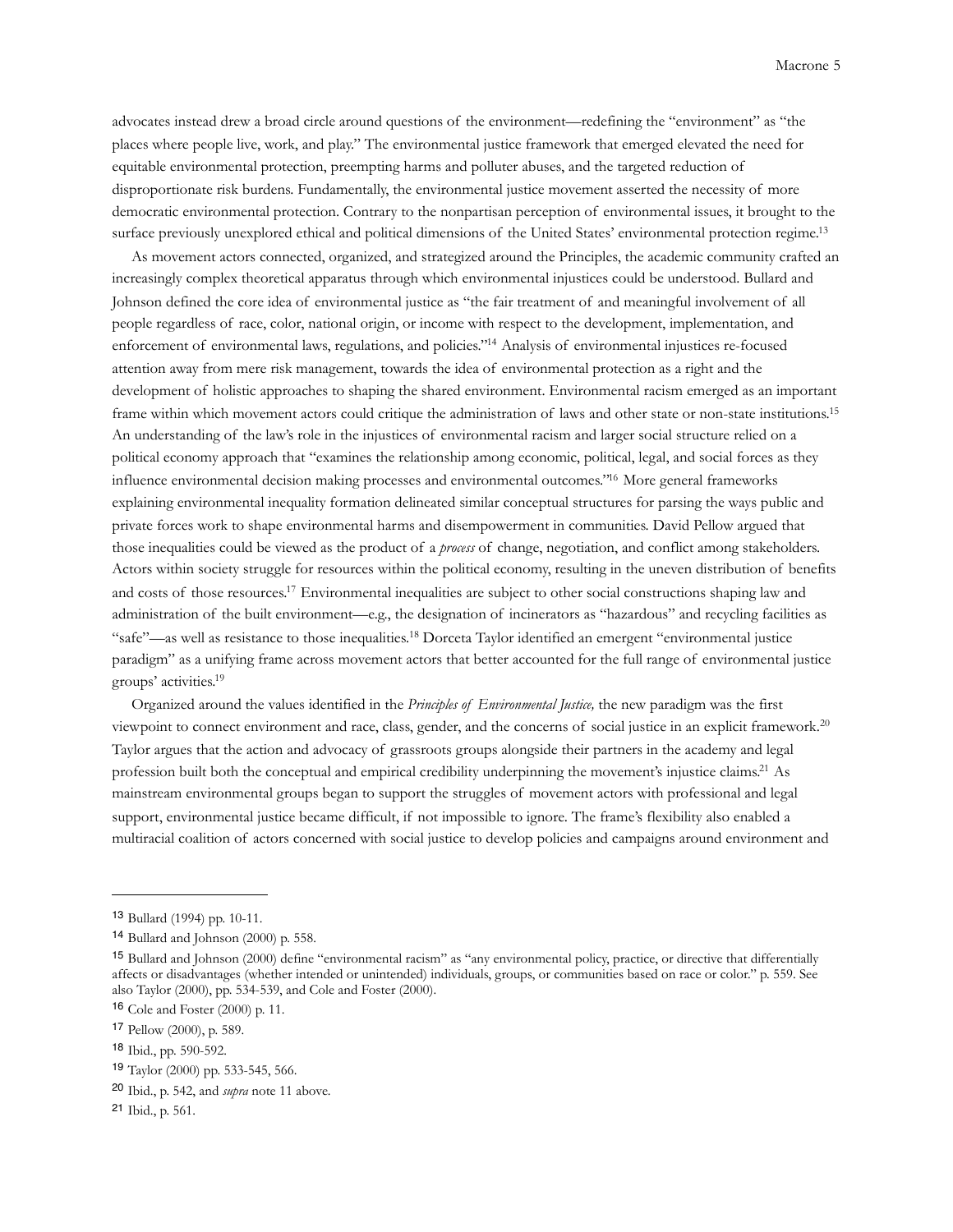inequality[.22](#page-5-0) Environmental justice built on the success of prior social movements—especially those of the civil rights era—to give cultural salience to the idea that environmental protection is a right. Their claims<sup>23</sup> exposed the systems and structures in politics and the economy that reinforce vulnerability in places called home by people most powerless to escape "sacrifice zones" of concentrated toxics and exploitations created and justified by institutional powers in terms of economic efficiency[.24](#page-5-2) Through this work, the movement has inspired reevaluation of both our political ordering and the very idea of concepts like the environment, ecosystems, and nature[.25](#page-5-3)

 Definitional and theoretical achievements aside, the environmental justice movement's greatest contribution may rest in the extent to which it has served to *build power* in the grassroots communities who live and advance its struggles. Environmental justice conflicts have been "a crucial arena in which to restructure social relations through systems of localized environmental decision-making."<sup>26</sup> Successful advocacy in that arena requires the concerted action and persistence of grassroots actors through various administrative and community-facing institutions at every level of government, from local land use bodies to the Supreme Court.[27](#page-5-5) Generally speaking, these institutions are rarely designed or equipped to accommodate the perspectives, much less the contrarian justice claims, of movement actors. However, environmental justice actors and scholars have shown how the shared process of organizing, strategizing, and collectively working through and against these institutional processes can empower the voices of those who have been systemically marginalized by those institutions.<sup>28</sup> This action requires learning, communication, and the building of other kinds of social infrastructures capable of sustaining prolonged engagement in bureaucratic and legal conflict, along with the reimagining of abilities and purpose on the part of movement actors. The growth of capacities in community and the self underpins the possibility of environmental justice as a variety of "transformative politics"—the struggles and innovations of grassroots movements work to reshape individuals, groups, networks, and the institutions that disempower them[.29](#page-5-7) Environmental justice asserts the possibility of imagining and implementing new arrangements of power over the shape of our world, and the forms of governance necessary for that vision. It is with this transformative capacity in mind that Cole and Foster observe that environmental justice "expresses our aspiration and encompasses the political economy of decision making. That is, environmental justice requires democratic decision making, community empowerment, and the incorporation of social structure—for example, existing community health problems, cumulative impacts of preexisting environmental hazards, and the effect of segregative housing patterns—in environmental decision making processes.["30](#page-5-8) These are aspirations that our politics have, for the most part, failed to achieve in full.

 Leveraging these movement reflections, one goal of this chapter is to more fully develop an understanding of environmental justice as a variety or inflection of political justice. Part of that project will entail an attempt to give theoretical depth to Laura Pulido's assessment that environmental justice struggles are "embedded in the larger struggle against oppression and dehumanization that exists in the larger society.["31](#page-5-9) The legacies of the movement described

<span id="page-5-0"></span><sup>22</sup> Ibid., p. 562.

<span id="page-5-1"></span><sup>23</sup> Taylor (2000) defines claims of social movement actors as "complaints or grievances about social conditions that members of society find offensive, undesirable, or unjust." p. 510.

<span id="page-5-2"></span><sup>24</sup> Bullard and Johnson (2000) pp. 573-574.

<span id="page-5-3"></span><sup>25</sup> Peña (2004)

<span id="page-5-4"></span><sup>26</sup> Cole and Foster (2000) p. 13.

<span id="page-5-5"></span><sup>27</sup> Foster (2002) "Environmental Justice in an Era of Devolved Collaboration" pp. 470-471 points out that often, economically, socially, and politically disadvantaged communities tend to be excluded in ostensibly "pluralist" politics of environmental administrative decision-making, which privileges powerful interest groups in a pseudo-market arena. Dissatisfaction with the pluralist model has given way to calls for approaches that better provide for meaningful participation of communities.

<span id="page-5-6"></span><sup>28</sup> Cole and Foster (2000), Pellow (2016) "Toward a Critical Environmental Justice Studies: Black Lives Matter as an Environmental Justice Challenge" p. 7 on agency and resource mobilization in environmental justice movements.

<span id="page-5-7"></span><sup>29</sup> Cole and Foster (2000) pp. 14-15.

<span id="page-5-8"></span><sup>30</sup> Cole and Foster (2000) p. 16.

<span id="page-5-9"></span><sup>31</sup> Pulido (1996) *Environmentalism and Social Justice: Two Chicano Struggles in the Southwest* p. 25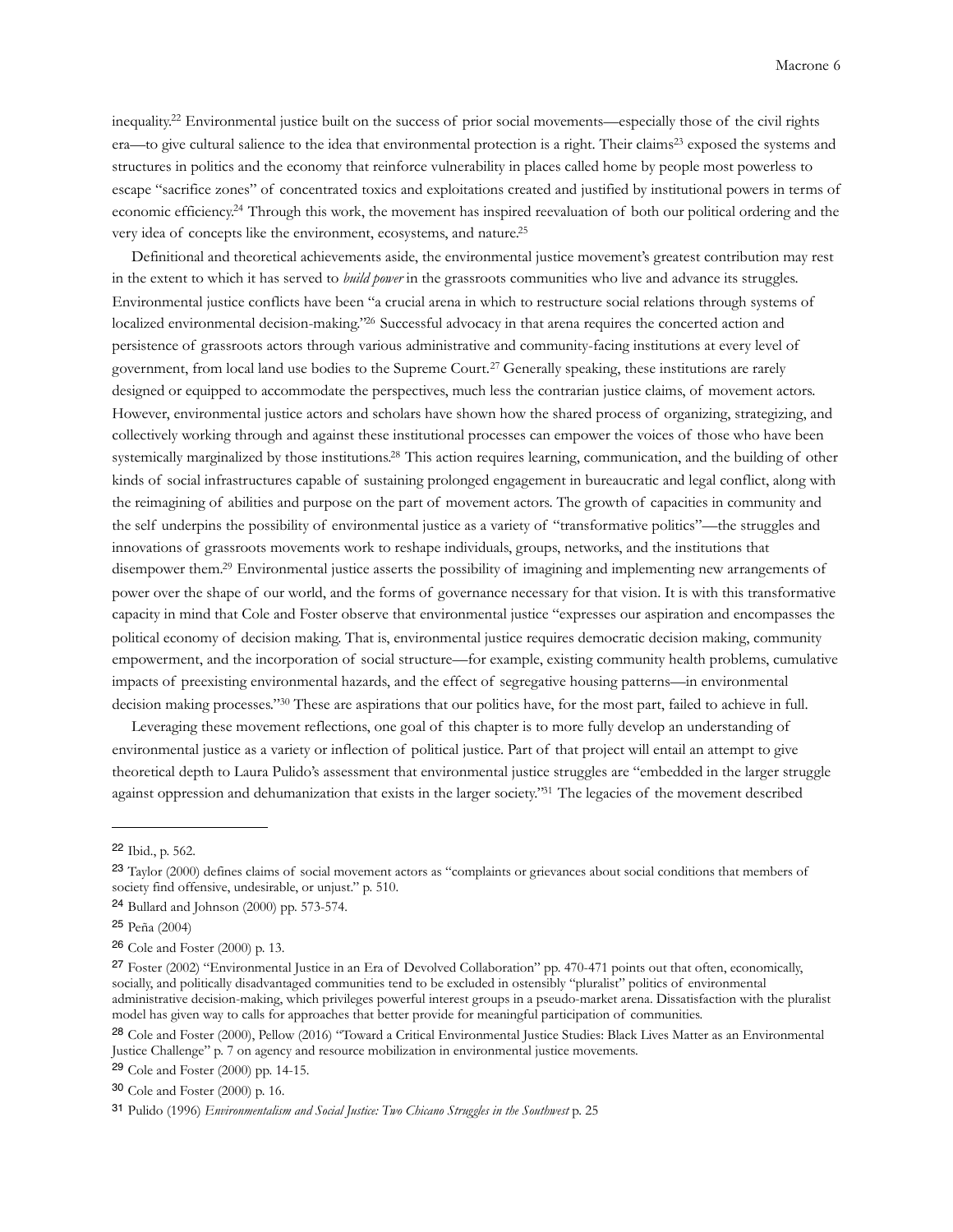above should underline the notion that the communities involved in environmental struggles are acutely aware of the political stakes of their conflicts. The leaders and actors working to achieve environmental justice need little reminding that the conditions crippling their communities could have been avoided or mitigated had the political process provided people with the power to object to the decisions from which they stem. Recently, David Schlosberg has argued that "[environmental justice] is about participation, empowerment, and voice, which brings us directly to the procedures used in making decisions on environmental policies; and it is about the essence of the public, collective realm, which relates directly to the capabilities and functioning of communities and their residents."<sup>32</sup> The public realm framework developed in this book provides the conceptual apparatus necessary to take seriously the notion that the conflicts waged by the environmental justice movement provide important insights regarding how society's political institutions must be structured. It also shows, in a Rawlsian vein, what the environmental justice movement can teach us about how those structures are conditioned by the decisions made about how to shape our world, and the parts of public space, by their influence on public reason and our sense of justice.

 These very questions are all the more important as we consider the new realities that climate change will realize. In the coming decades, temperatures and seas will rise, natural disasters will strike human communities with increased intensity and frequency, and more people will lose their homes than during any other era in modern history[.33](#page-6-1) Already, superstorms, heatwaves, and other climatological catastrophes have illustrated the vulnerability of our physical infrastructures and the communities who rely on them for vital, life-supporting services[.34](#page-6-2) For some critics, this new dimension of environmental instability in the anthropocene is accompanied by a distinct, if overlapping movement for climate justice[.35](#page-6-3) Frontline communities and advocates in both national and international settings have raised claims against the pollution and other externalities produced by the energy sector, extractive activities of corporations compromising resilience to disasters, and other activities of the developed nations contributing to risk and vulnerability in poor, disempowered, and often indigenous communities.[36](#page-6-4) Vulnerabilities to climate risk and powerlessness to do much of anything about them arguably follow a racialized "abyssal line" delineating those "presumptively entitled to liberty, equality, and autonomy from those relegated to zones of violence and dispossession.[37](#page-6-5) There is growing acceptance of the idea that our very systems of political economy,<sup>38</sup> and the laws in place that structure them,<sup>39</sup> are responsible for past and future devastation faced by these communities as ecological systems collapse. These institutions may be incapable of delivering justice to the peoples most in need of empowerment and authority. They likely also reinforce the inequalities enjoyed by those corporations and groups that stand to benefit from, say, the displacement of

<span id="page-6-0"></span><sup>32</sup> Schlosberg (2007) p. 51. Emphasis added.

<span id="page-6-1"></span><sup>33</sup> See, generally, Reckien, D. et al (2018) "Equity, Environmental Justice, and Urban Climate Change" pp. 178-188 and Gonzalez (2020) "Climate Change, Race, and Migration"

<span id="page-6-2"></span><sup>34</sup> Reckien, D. et al (2018) *supra* note 33, and Aronoff, Kate et al. (2020) *A Planet to Win: Why We Need A Green New Deal* pp. 1-6.

<span id="page-6-3"></span><sup>35</sup> Schlosberg and Collins (2014) "From environmental to climate justice: climate change and the discourse of environmental justice" *WIREs Climate Change,* pp. 6-7. Schlosberg and Collins identify three "moments" of climate justice, occurring at the level of (1) ideal theory, (2) elite NGOs (e.g., the Mary Robinson Foundation), and (3) grassroots movements. They also note that the term "climate justice" was first used in the academic literature by Edith B Weiss in her 1989 book *In Fairness to Future Generations.* 

<span id="page-6-4"></span><sup>36</sup> Gonzalez (2020) "Climate Change, Race, and Migration"

<span id="page-6-5"></span><sup>37</sup> Ibid., p. 114. Gonzalez further adds "The racialized abyssal line is mapped onto space in the form of stigmatized geographic locations, including inner cities, reservations, the barrio, *el campo*, prisons, refugee camps, and the Third World—where the land and the people have been rendered expendable and, in the words of Fanon, 'wretched...' The abyssal line operates on a global scale between centers and peripheries, divides the North and the South, and also operates within nations."

<span id="page-6-6"></span><sup>38</sup> Alperovitz, Speth, and Guinan (2015) "The Next System Project: New Political-Economic Possibilities for the Twenty-First Century" p. 7.

<span id="page-6-7"></span><sup>39</sup> See, generally, Gonzalez, Carmen (2020), Maxine Burkett's (2018) "Behind the Veil: Climate Migration, Regime Shift, and a New Theory of Justice" p. 456, and Part II, as well as Katharina Pistor (2019) *The Code of Capital* pp. 5-9, on the law's determination of advantages and disadvantages in global systems of political economy.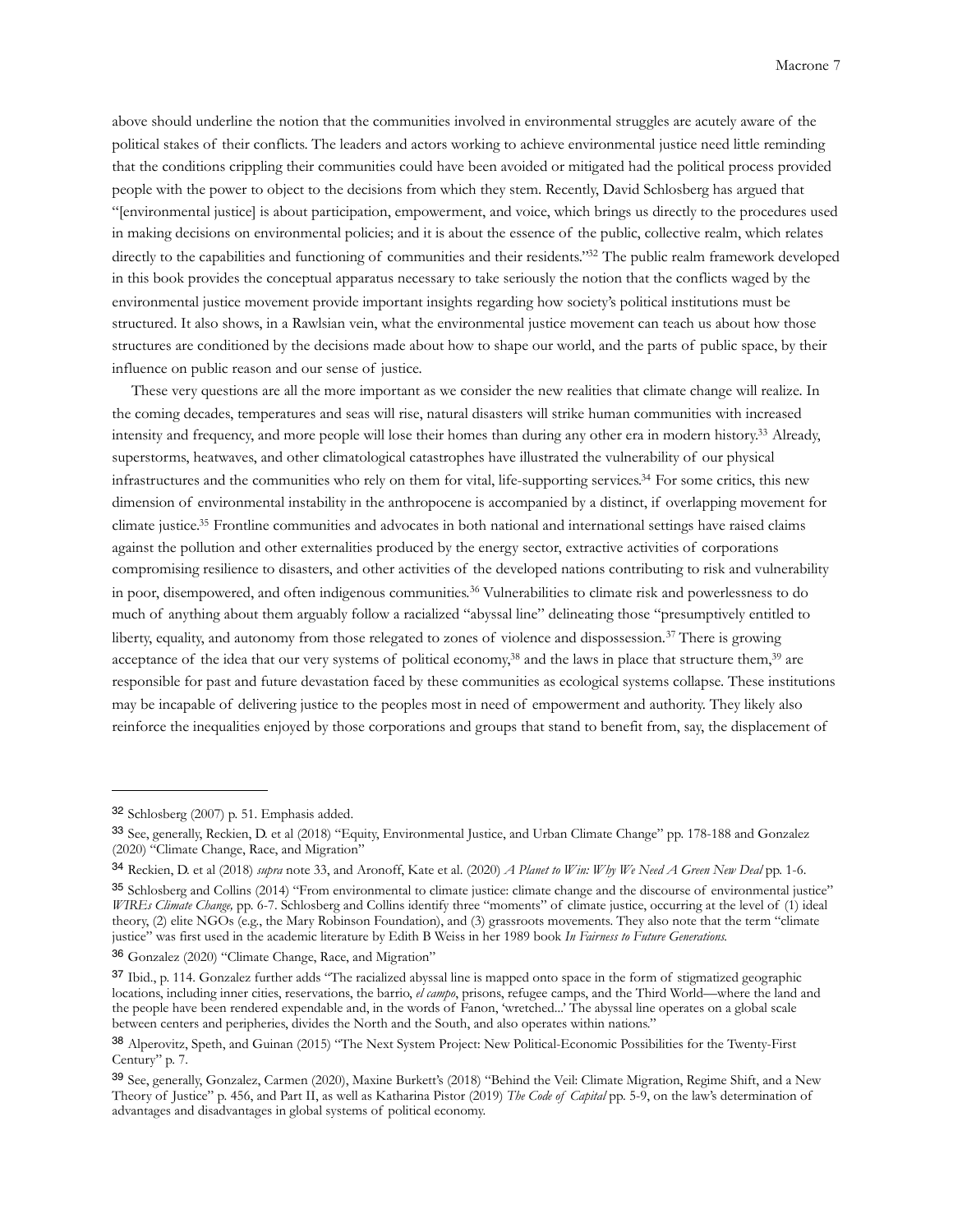poor and indigenous peoples whose homes are rendered inhospitable by climate change, as well as the extractive economy responsible for the ecological devastation faced by these communities.<sup>[40](#page-7-0)</sup>

While environmental justice and climate justice are occasionally treated as distinct dimensions of justice,<sup>[41](#page-7-1)</sup> there is good reason to treat the two notions as coterminous, or such that the latter is conceptualized as a sub-aspect of the former. The American environmental justice movement was integral to the rise of the international climate justice movement.<sup>42</sup> Some make the case that concerns of the climate justice movement—especially adaptation of the built environment—serve to bridge climate justice, environmental justice, and social justice more broadly.[43](#page-7-3) It can be further argued that climate justice has helped to redefine our understanding of environmental justice's relation to social justice. As Schlosberg and Collins argue, "climate change has helped move the understanding of environmental justice from one where environmental risk is seen as a symptom of social justice, to one where functioning environment is seen as necessary for any form of justice..."<sup>44</sup> Yet it is critical to recognize that from the beginning, even before the specter of climate change pressed the question of "transformative adaptation,["45](#page-7-5) the environmental justice movement offered a vision of a profoundly transformative politics rooted in the inheritances described above. Early in the movement's history, Luke Cole described the importance of abandoning a merely reactive politics in environmental justice work in favor of a model that inherently challenges the status quo. In order to support self-determination and overcome challenges of political economy, movement actors and their partners in the legal profession should embrace advocacy committed to the participatory activity of communities in decision making processes and the explicit confrontation of the powerlessness communities face[.46](#page-7-6) This echoes Dr. Robert Bullard's early assessment: "What do grassroots leaders want? These leaders are demanding a shared role in the decision-making processes that affect their communities. They want participatory democracy to work for them."<sup>47</sup> The desire to transform democratic governance into something it believed itself to be has always been internal to the environmental justice movement.

 In their struggles for authority in decision making processes, as well as reparative justice for past harms, we should see environmental justice and climate justice advocates as fundamentally concerned with the same questions of power and autonomy in determining the shape of our shared world. Both movements challenge us to ask how we can ensure that fundamental political institutions across all levels of society deliver justice to the most vulnerable of our kin. These are matters of representation, but also inclusion and agency within the discourse directing government's influence on the lives of individuals and communities. As suggested above, communities demand government action and real say in how the power of the public realm is deployed. Regardless of whether questions of distributive justice, reparative justice, or some other variety of justice are at hand, we may preliminarily distill the general form of environmental justice claims at least to claims *on government,* or claims *on public power*. In this light, it should not be hard to make sense of environmental

<span id="page-7-0"></span><sup>40</sup> Gonzalez, Ibid., p. 122. With an analysis explicitly grounded in racial capitalism, Gonzalez identifies six distinct groups that stand to benefit from stoked racism and militarized borders that come with the criminalization of migration and increased hostility towards climate migrants, including (1) the security industry, (2) the state security apparatus, (3) corporations reliant on low wage labor, (4) states neighboring the Global North eligible for monetary compensation (e.g., Mexico, Libya, and Morocco), (5) criminal enterprises that specialize in immigrant trafficking, and (6) authoritarian populists in the Global North inclined to scapegoat migrants and other racialized communities for the ills of capitalism. See also Burkett (2018) p. 458.

<span id="page-7-1"></span><sup>41</sup> E.g., New York City's framework delineates between environmental and climate justice, available at [https://www1.nyc.gov/site/](https://www1.nyc.gov/site/cpp/our-programs/environmental-justice.page) [cpp/our-programs/environmental-justice.page.](https://www1.nyc.gov/site/cpp/our-programs/environmental-justice.page)

<span id="page-7-2"></span><sup>42</sup> Schlosberg and Collins (2014, p. 8) characterize the contemporary climate justice movement as emerging out of, and indebted to, the environmental justice movement. Though "it is difficult to pinpoint exactly the origin story of the concept of climate justice in grassroots movements," touch points include a general focus on mitigating the causes of climate change, and the environmental justice movement's resistance against the fossil fuel industry.

<span id="page-7-3"></span><sup>43</sup> Schlosberg and Collins (2014), p. 10.

<span id="page-7-4"></span><sup>44</sup> Ibid., p. 12.

<span id="page-7-5"></span><sup>45</sup> Ibid.

<span id="page-7-6"></span><sup>46</sup> Cole (1994) "Macho Law Brains, Public Citizens, and Grassroots Activists: Three Models of Environmental Advocacy"

<span id="page-7-7"></span><sup>47</sup> Bullard (1994) "Introduction" in *Unequal Protection: Environmental Justice and Communities of Color*, p. xvii.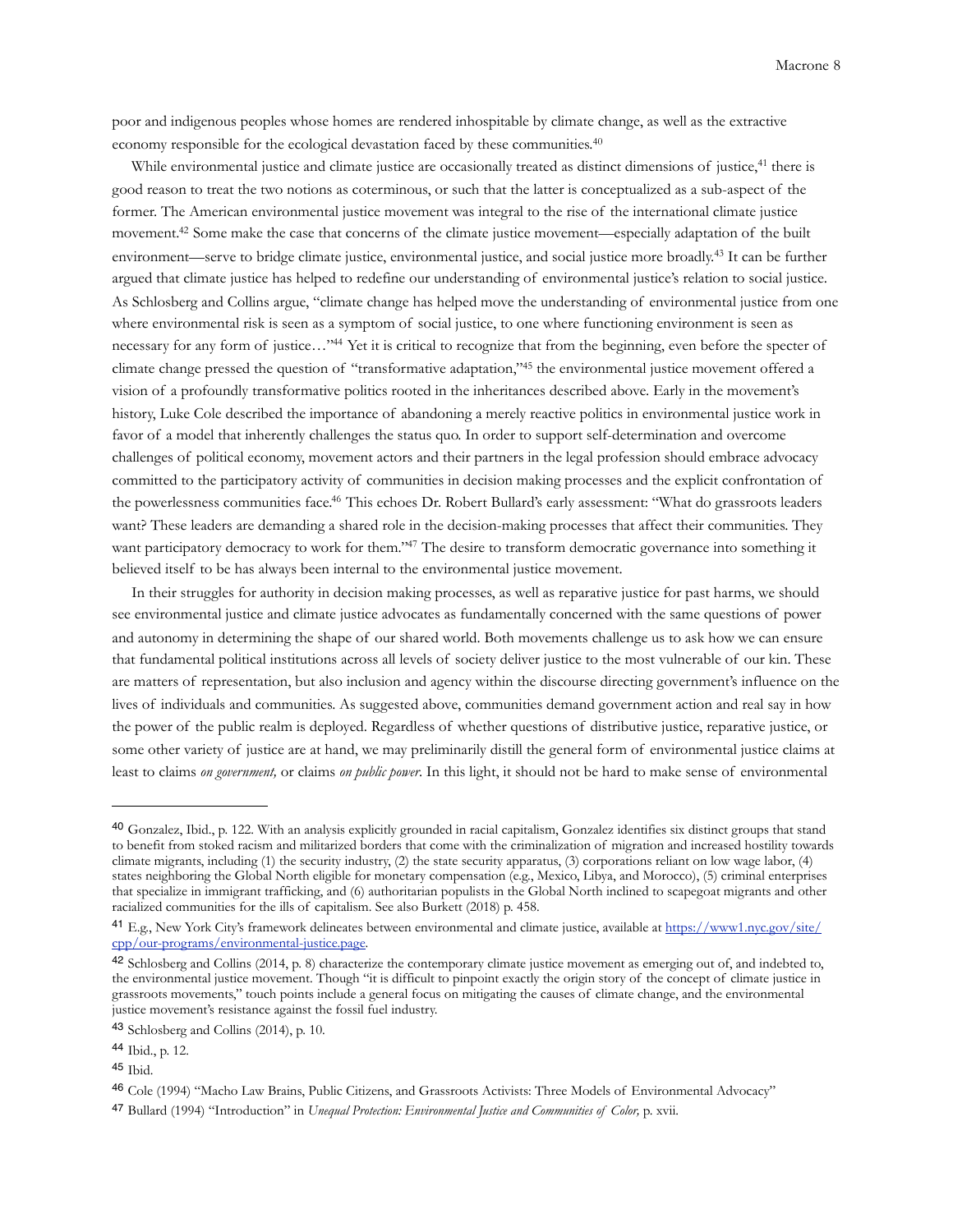justice claims as a variation on the civil right's movement's appeals to equal protection under law—they assert the possibility that environmental protection may be considered a *political right*. [48](#page-8-0) An intermediate task in achieving that vision is wrangling the political *power* to institutionalize that right, and reinventing the institutions stifling its realization.

 It is worth appreciating the degree to which the environmental justice movement has succeeded at precisely that. President Bill Clinton's signing of Executive Order 12898 in 1994, for all its shortcomings,<sup>[49](#page-8-1)</sup> served as a watermark moment for the movement and harnessed the power of the presidential pen. By reinforcing Title VI of the 1964 Civil Rights Act and the requirements of the National Environmental Policy Act, President Clinton's directive to agencies to improve methodologies for assessing the disproportionate experience of environmental harms in communities addressed environmental injustices within existing federal laws and regulations[.50](#page-8-2) In 2017, New York became the first city in the United States to follow suit, with the passage of Local Laws 60 and 64, establishing an environmental justice advisory board and writing environmental justice into the mission and strategy of every city agency.<sup>51</sup> International governments have committed to multilateral frameworks guiding the advancement of sustainable development and reversing climate change.[52](#page-8-4) Major public financial institutions have started to shape monetary policy and other sectorbased regulations around climate risk, and more ambitious investment in the well-being of communities[.53](#page-8-5) Advocacy has also helped redirect government's approach to environmental policymaking. In addition to requiring some portion of state investment in energy and other infrastructure gets directed to environmental justice communities, New York's Climate Leadership and Community Protection Act empowers those communities to define the substantive work of the administrative bodies created by the bill, and how decisions will be made[.54](#page-8-6) Since its humble, grassroots beginnings in the 1980s and 1990s, environmental justice advocates have forcefully redefined countless institutions in American government and political economy, as well as the very notion of environmental protection.

 The success of the environmental justice movement to date has been unquestionably bolstered by its intersections with other movements for social justice. Cole and Foster argue that the movement's transformation of national environmental advocacy from a top-down, centralized approach to a "decentralized, geographically scattered but highlyorganized and mutually self-conscious" strategy may have been its most important legacy.[55](#page-8-7) What was organized as a pyramid became essentially a web of organizations, with distant branches connecting the movement to people and

<span id="page-8-0"></span><sup>48</sup> Bullard and Johnson (2000) pp. 558-559, and 573.

<span id="page-8-1"></span><sup>49</sup> See generally Lee (2021) "Evaluating Environmental Protection Agency's Definition of Environmental Justice" *Environmental Justice.*  Lee faults 12898 for never addressing how "disproportionately high and adverse effects" of environmental risks faced by particular communities were to be addressed (p. 3). Further, Lee argues that (1) EPA's notion of environmental justice as "fair treatment" runs afoul of movement actors' assertion that no community be subject to disproportional environmental harm and (2) that overemphasis on "meaningful involvement" has essentially hamstrung environmental justice practitioners in actually realizing fair treatment beyond community planning efforts (pp. 3-4). Lee's points are certainly well-taken, though I believe the discussion below will address some of his concerns regarding the potential for justice embedded in the movement's key institutional victories.

<span id="page-8-2"></span><sup>50</sup> Bullard and Johnson (2000) p. 561. For an early account of the potential for administrative agencies to advance the goals of environmental justice, see Torres (1994) "Environmental Burdens and Democratic Justice"

<span id="page-8-3"></span><sup>51</sup> See 2017 NYC Local Law No. 60 and 2017 NYC Local Law No. 64, and discussion at p. 397 in Bratspies (2020) "Renewable Rikers: A Plan for Restorative Environmental Justice"

<span id="page-8-4"></span><sup>52</sup> See United Nations Framework Convention on Climate Change (2021) "Nationally determined contributions under the Paris Agreement", elaborating the legally-binding obligations of 196 nations to fight climate change [https://unfccc.int/sites/default/files/](https://unfccc.int/sites/default/files/resource/cma2021_08_adv_1.pdf) [resource/cma2021\\_08\\_adv\\_1.pdf](https://unfccc.int/sites/default/files/resource/cma2021_08_adv_1.pdf) and the seventeen goals set as part of the UN Sustainable Development Goals in United Nations General Assembly (2015) Transforming our world: the 2030 Agenda for Sustainable Development [https://www.un.org/ga/search/](https://www.un.org/ga/search/view_doc.asp?symbol=A/RES/70/1&Lang=E) [view\\_doc.asp?symbol=A/RES/70/1&Lang=E](https://www.un.org/ga/search/view_doc.asp?symbol=A/RES/70/1&Lang=E). Both the Paris Accords and SDGs were adopted in 2015.

<span id="page-8-5"></span><sup>53</sup> For an example of US central bank research, see Kiley, Michael T. (2021). "Growth at Risk From Climate Change," Finance and Economics Discussion Series 2021-054. Washington: Board of Governors of the Federal Reserve System, [https://doi.org/10.17016/](https://doi.org/10.17016/FEDS.2021.054) [FEDS.2021.054](https://doi.org/10.17016/FEDS.2021.054). In 2019, the Bank of England became the first central bank to provide regulated firms with a risk-assessment framework for climate change. Bank of England (2019) "Enhancing banks' and insurers' approaches to managing financial risks from the climate crisis" [https://www.bankofengland.co.uk/-/media/boe/files/prudential-regulation/supervisory-statement/2019/](https://www.bankofengland.co.uk/-/media/boe/files/prudential-regulation/supervisory-statement/2019/ss319.pdf?la=en&hash=7BA9824BAC5FB313F42C00889D4E3A6104881C44) [ss319.pdf?la=en&hash=7BA9824BAC5FB313F42C00889D4E3A6104881C44](https://www.bankofengland.co.uk/-/media/boe/files/prudential-regulation/supervisory-statement/2019/ss319.pdf?la=en&hash=7BA9824BAC5FB313F42C00889D4E3A6104881C44)

<span id="page-8-6"></span><sup>54</sup> See Giacomelli (2020) "Climate Justice Working Group Holds First Meeting Under 2019 State Climate Act"

<span id="page-8-7"></span><sup>55</sup> Cole and Foster (2000) p. 151.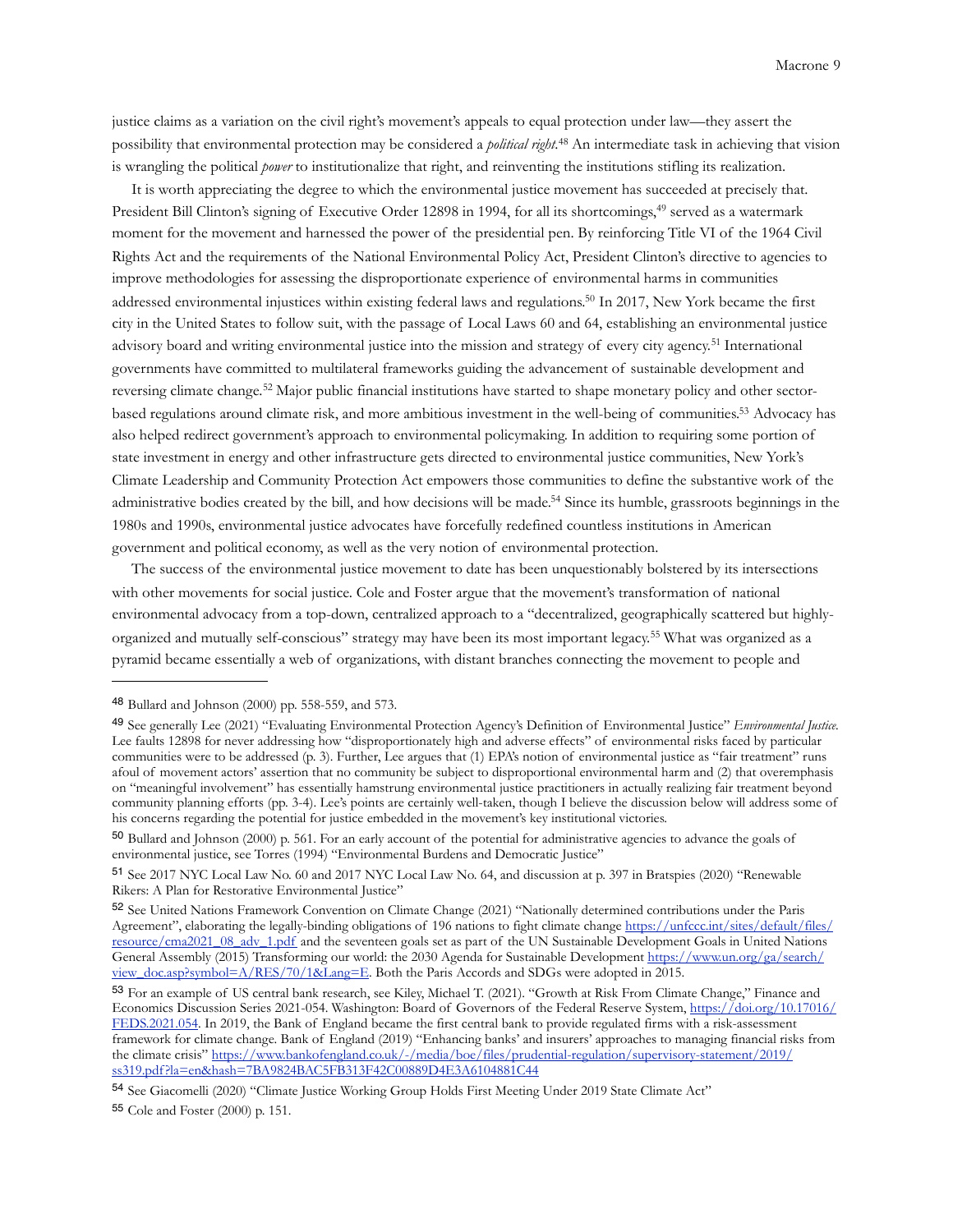causes beyond the typical membership of environmental organizations. As discussed above, the civil rights and racial justice movements were early predecessors and consistent partners in environmental justice struggles and intellectual resources for examining environmental racism. Just as vital are the movement's ties to advocates for tribal rights and indigenous justice[.56](#page-9-0) Preempting construction of the American Keystone XL pipelin[e57](#page-9-1) and protection of thousands of acres of indigenous homeland under the Antiquities Act<sup>[58](#page-9-2)</sup> are but a few of the victories indicative of the movements' growing ability to turn the tide of politics and executive action. Movements for labor and economic justice, and especially the worker unions that sustain their base, are another set of invaluable partners to environmental justice[.59](#page-9-3) Building on advocacy for safer workplaces, ecological protection, and workers' rights, labor has proved an increasingly critical ally in the push for a just transition away from extractive, carbon-intensive economy[.60](#page-9-4) Workers movements see the green industrial revolution demanded by environmental justice advocates as a vital opportunity to reimagine our attitudes towards and requirements of working life—from wages and training to ownership and relation to management.<sup>[61](#page-9-5)</sup> Adding gender, sexuality, and even species to this multi-scalar analysis, some scholars have conceptualized a next-generation "Critical Environmental Justice Studies" that more capably emphasizes the role of categories of difference in environmental inequities and how social inequality and power is entrenched and embedded in society.<sup>[62](#page-9-6)</sup> As David Pellow argues—and as the movement's sustained focus on environmental racism shows—to understand environmental injustice is to grasp the pernicious effects and driving force of multiple overlapping forms of inequality.

While we may question the adequacy of existing reforms and environmental justice practice within the state,<sup>[63](#page-9-7)</sup> or even the pragmatic efficacy of advocacy focused on government action,<sup>64</sup> the movement's achievements reinforce the

<span id="page-9-0"></span><sup>56</sup> Cole and Foster (2000) as well as Park (2020)

<span id="page-9-1"></span><sup>57</sup> See Arvin, Jariel (2021) "More than 20 Republican-led states sue Biden for cancelling the Keystone XL pipeline" *Vox [https://](https://www.vox.com/22306919/biden-keystone-xl-trudeau-oil-pipeline-climate-change) [www.vox.com/22306919/biden-keystone-xl-trudeau-oil-pipeline-climate-change.](https://www.vox.com/22306919/biden-keystone-xl-trudeau-oil-pipeline-climate-change)* The Native-led opposition to the pipeline's construction raised concerns both about the project's potentially destructive impacts on the land, water and air tribes rely on, as well as the patterns of violence against Native women committed by transient worker populations associated with pipeline projects.

<span id="page-9-2"></span><sup>58</sup> Proclamation No. 9558, 82 Fed. Reg. 1139 (Dec. 28, 2016) under President Obama established the 1.35 million acres of Bears Ears National Monument. The advocacy process led by tribes in advance of the proclamation is described by Charles Wilkinson (2018) "'At Bears Ears We Can Hear the Voices of Our Ancestors in Every Canyon and on Every Mesa Top': The Creation of the First Native National Monument" *Arizona State Law Journal* 50

<span id="page-9-3"></span><sup>59</sup> See, e.g., Aronoff et al. (2020) *A Planet to Win* p. 88-100.

<span id="page-9-4"></span><sup>60</sup> See, for example, New York City Environmental Justice Alliance (2020) "NYC Climate Justice Agenda 2020" on the commitment to a just transition in New York's energy economy, pp. 38-47. [\(https://www.nyc-eja.org/wp-content/uploads/2020/04/CJA-2020-](https://www.nyc-eja.org/wp-content/uploads/2020/04/CJA-2020-FINAL-042020-for-web.pdf) [FINAL-042020-for-web.pdf.\)](https://www.nyc-eja.org/wp-content/uploads/2020/04/CJA-2020-FINAL-042020-for-web.pdf) Labor's role in the New York City environmental justice movement is also exemplified in UPROSE's advocacy for resilience and protection of Brooklyn's industrial waterfront in Sunset Park, and the Protect Our Working Waterfront Alliance's (POWWA) partnership in the initiative. ([https://static1.squarespace.com/static/581b72c32e69cfaa445932df/t/](https://static1.squarespace.com/static/581b72c32e69cfaa445932df/t/5d7fa701be8e5528f6bece11/1568646954044/GRID_UPROSE+EDITS.pdf) [5d7fa701be8e5528f6bece11/1568646954044/GRID\\_UPROSE+EDITS.pdf\)](https://static1.squarespace.com/static/581b72c32e69cfaa445932df/t/5d7fa701be8e5528f6bece11/1568646954044/GRID_UPROSE+EDITS.pdf)

<span id="page-9-5"></span><sup>61</sup> Aronoff et al. (2020) *ibid.*

<span id="page-9-6"></span><sup>62</sup> Pellow (2016) "Toward a Critical Environmental Justice Studies: Black Lives Matter as an Environmental Justice Challenge" p. 3, as well as an earlier statement in Pellow and Brule (2005) "Power, Justice, and the Environment: Toward Critical Environmental Justice Studies."

<span id="page-9-7"></span><sup>63</sup> Lee (2021a) *supra* note 51, as well as Lee (2021b) "Confronting Disproportionate Impacts and Systemic Racism in Environmental Policy." In both pieces, Lee argues that environmental justice practice in government agencies rarely moves past procedural justice, "afflicted with the problem of process without substance" (2021b p. 10213).

<span id="page-9-8"></span><sup>64</sup> In "Environmental Justice and the Political Process: Movements, Corporations, and the State" (2001), Pellow contests that because of key changes in political economy in the latter half of the 20<sup>th</sup> Century (e.g., weakened local and federal regulatory states, and increasingly powerful corporate actors in the private sector), environmental justice advocacy must acknowledge and organize around the role of non-governmental entities (p. 49). He questions (1) the state as the primary target of social movements and vehicle of reform, (2) the state's monopoly on policy making, (3) capital's role as merely another interest group, rather than as a shaper of policy, and (4) the nation-state as the primary analytical subject in political process research. His proposed "political economic process model" de-centers the state, acknowledges the role of the firm as often the most powerful actor in political conflicts, recognizes the importance to social movements of challenging both political and economic forces, and considers a broader variety of institutions that might create opportunities for actors to leverage for change (pp. 50-53).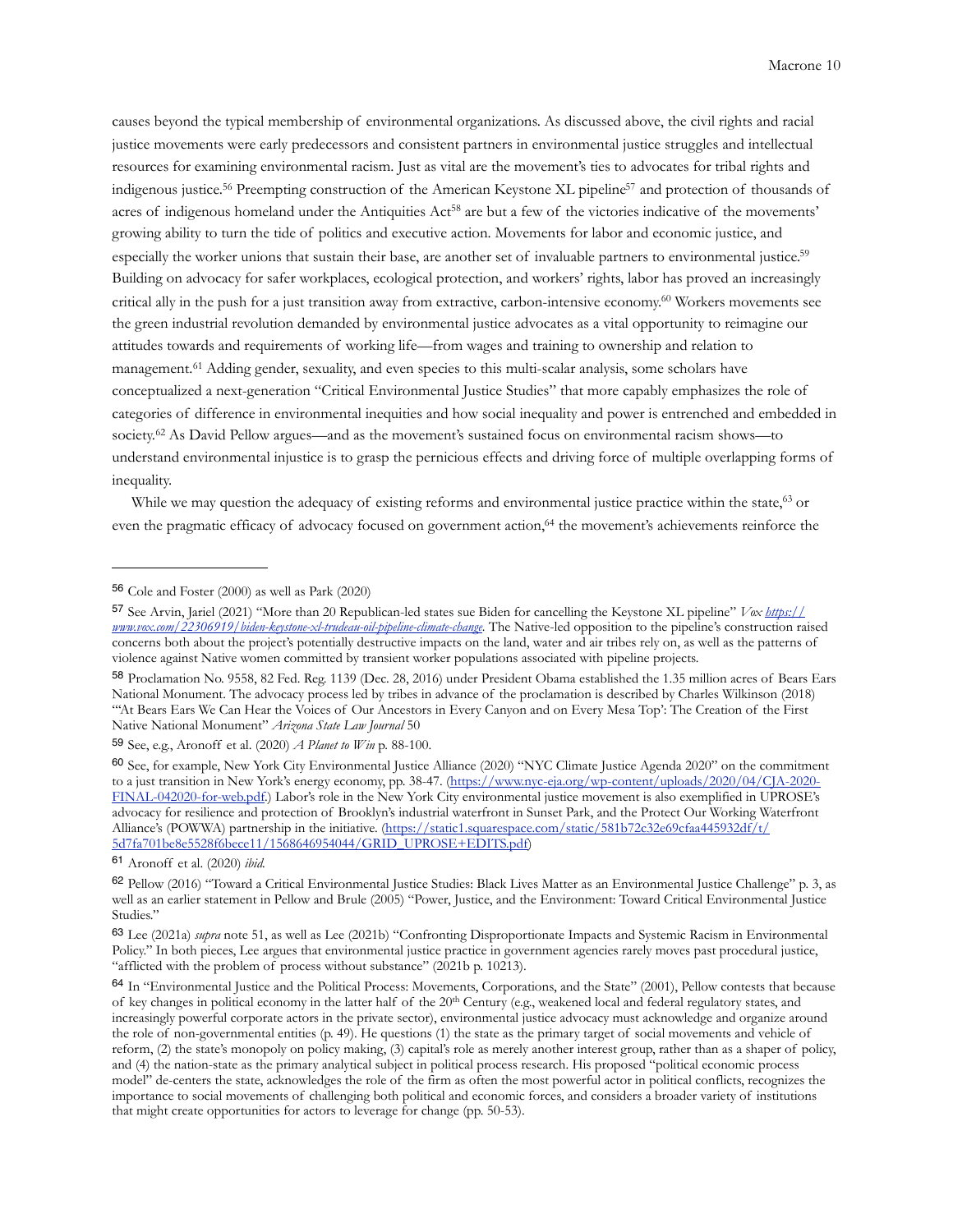possibility for transformative change within the political state. The sustained focus of movement actors on changing political institutions within the public realm—through its commitment to coalition-building and the kinds of radical, imaginative "non-reformist reforms" Amna Akbar has described as key to grassroots power building<sup>65</sup>—offers vital insight into the very nature of political justice and its practical realization. Specifically, the remainder of this piece will argue that the environmental justice movement is exemplary of the kind of *public reasoning* John Rawls believed central to the very structure of political justice in democratic society. While Rawls was ambivalent (if not wholly skeptical) towards the possibility that questions of the environment could be resolved by public reason, the environmental justice movement's struggles provide compelling evidence that our environment and parts of public space are fully within its bounds. I argue that the very fact of our appreciation of the environment as a matter for political justice, thanks to the environmental justice movement, is illustrative of the dynamics of public deliberation and our shared sense of justice in precisely the way Rawls describes their workings throughout his middle and late periods, from *A Theory of Justice* to *Political Liberalism* and "The Idea of Public Reason Revisited." Understanding how this is so goes a long way towards helping ameliorate some of the intractable tensions observers have posited between liberal political philosophy and critical justice movements. It also, as I argue, helps us provide much-needed theoretical depth and articulation to key ideas in Rawls's later work about power and our political infrastructure that go woefully under-developed.

# **II. Liberalism's Complicity and Capaciousness**

 It is often—though not always—the case that liberal political philosophy, theories of justice, and legal theory are understood as unhelpful or even hostile to the claims of environmental justice and other left-leaning movements for social change. A variety of reasons and ideological commitments underpin these assessments. Some scholars have gone so far as to argue that liberal and environmental justice values are "incommensurable.["66](#page-10-1) Practically, others have emphasized liberalism's role in advancing elite agendas, and laying the institutional and legal groundwork consecrating neoliberal, anti-egalitarian ideals in both courtrooms and dominant forms of environmental advocacy.[67](#page-10-2)

 Rawls's actual views are both more nuanced than most assessments from outside philosophy appreciate, and more sympathetic to the aims of environmental justice than either Rawls or his critics might expect. Engagements with Rawls's work tend to focus on the much-discussed aspects of his theory like the difference principle, or the original position, intended as a device of representation[.68](#page-10-3) This sustained characterizations of Rawls as offering essentially a theory of distributive justice.[69](#page-10-4) Much as could be said of environmental justice, the reflections on distribution of goods within the basic structure of society certainly constitute one aspect of Rawls's theory—but do not exhaust the purpose or potential of the enterprise. On his two principles of justice, Rawls emphasizes that questions regarding the basic rights and liberties to which citizens are entitled, and fair equality of opportunity, are both lexically and practically prior

<span id="page-10-1"></span><span id="page-10-0"></span><sup>65</sup> See Akbar (2020) "Demands for A Democratic Political Economy" *Harvard Law Review Forum* 134, esp. §I. <sup>66</sup> Peña (2004) p. 135.

<span id="page-10-2"></span><sup>67</sup> Purdy (2020) *This Land Is Our Land* pp. 131-137 on legal liberalism's role in shaping the modern mainstream environmental movement, and its limitations as a model of social change brought on by tendencies towards impartiality. Park (2020), while critiquing the general reference point from which Purdy approaches his project, levees a similar critique against American left/liberal movements' tendencies to universalize, underpinning their difficulty building effective political coalitions (pp. 1985, 2026).

<span id="page-10-3"></span><sup>68</sup> Rawls (2005a) *Political Liberalism* p. 25.

<span id="page-10-4"></span><sup>69</sup> See, e.g., Kaswan, Alice (1997) "Environmental Justice: Bridging the Gap Between Environmental Laws and 'Justice'", describing Rawls's *Theory* as arguing that a "just" outcome is one that increases welfare for the least advantage. She notes "'Justice' is this a function of the distribution of benefits and burdens." p. 230n27. David Schlosberg (2007) similarly characterizes Rawls's work—"For years, justice studies were defined by, and proceeded from, the theories of John Rawls. They focused on a conception of justice defined solely as the distribution of goods in a society, and the best principles by which to distribute those goods." p. 3. Recent scholarship has begun to push back against this reading of the Rawlsian project. Stefan Eich (2021) observes in his article "The Theodicy of Growth: John Rawls, Political Economy, and Reasonable Faith" that Rawls himself was surprised by *Theory's* reception. "Almost immediately the entire debate focused on questions of distribution, whereas few engaged with what Rawls himself had considered his central contribution, namely his account of stability and moral psychology in Part III." p. 7.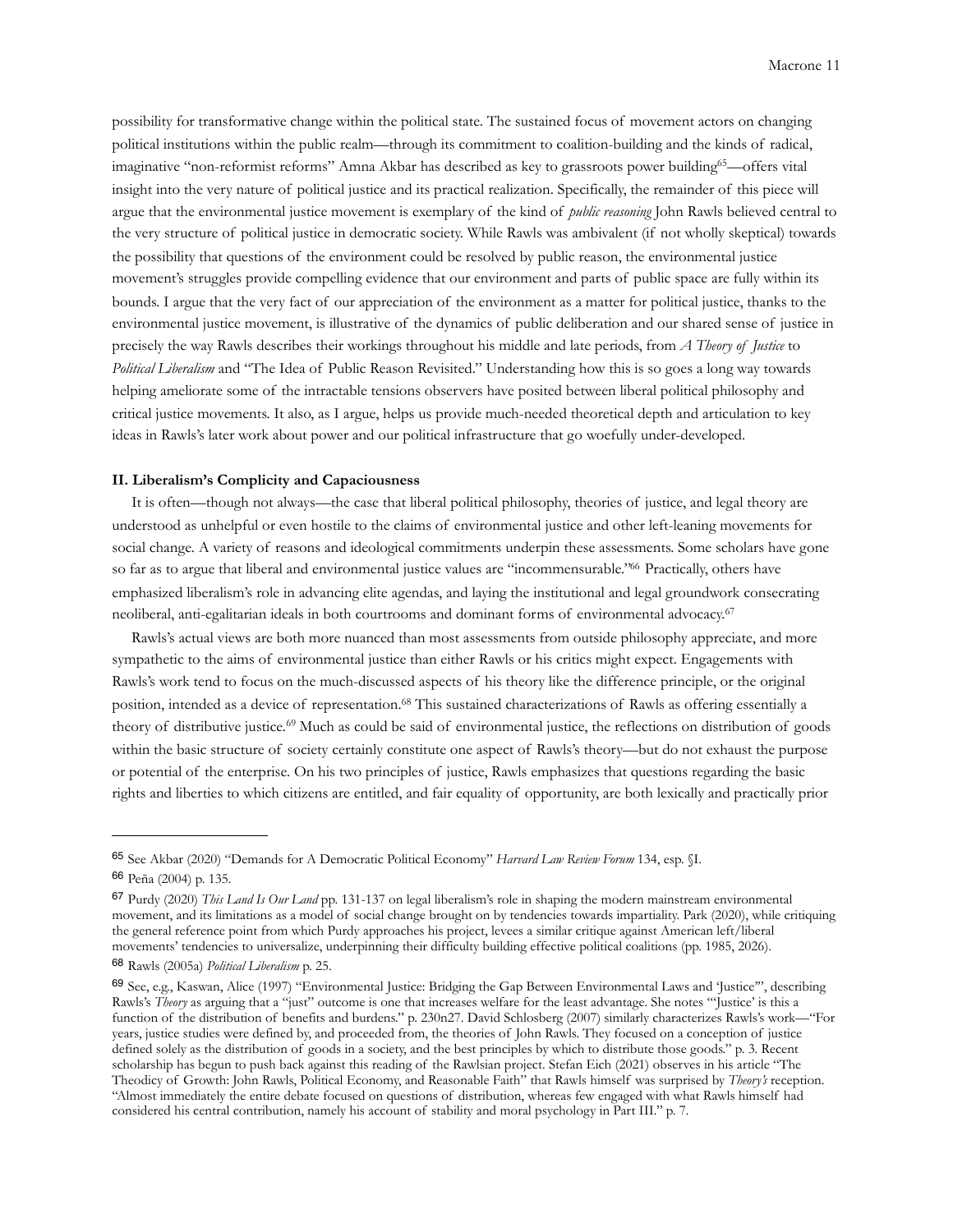to the difference principle in his theory.[70](#page-11-0) So the very possibly of a just scheme of social cooperation is predicated *first* upon proper access of the citizenry to the political process, and *then* a just distribution of social goods[.71](#page-11-1) Before we can even ask whether or not some degree of inequality in society might be to the benefit of the least well-off in society, Rawls's theory of justice demands that those citizens must first have attained the fundamental rights and liberties guaranteed within a particular political conception of justice. That guarantee will almost certainly require dramatic changes to our institutions—government agencies and decision-making processes, social programs, as well as markets and other kinds of financial arrangements—that shape society's general scheme of inequalities and economic positions. To characterize Rawls's project as concerned fundamentally with distributive justice misses the more fundamental work of reimagining the institutions in society, and our own normative reasoning that justifies those changes.

 The question of justification points us toward an oft-overlooked, general focus on the *construction* of a society's idea of justice in Rawls's later work, that could well contribute considerable theoretical weight to the claims of environmental justice advocates. From *A Theory of Justice* on, the substantive conclusions of Rawls's theory relied on a complex moral psychology explaining the development of moral motivation and a sense of justice in the individual.[72](#page-11-2) In short, the motivation to be just in ordinary life, for Rawls, relies on a long history of social teaching and reinforcement—not any complex act of abstraction or philosophical reflection.[73](#page-11-3) Rawls's later work, in *Political Liberalism* and especially the essay "The Idea of Public Reason Revisited," preserves this core insight of the middle period and expands its scope. Social justice is not tethered to any one universal ideal of a "well-ordered society," but rather to a particular political community's idea of social justice. The very content of this idea is embedded in political culture and the institutions of society's "basic structure."<sup>74</sup> Rawls eschews any realism about justice that falls back on an intrinsic, definite nature of the individual, and is in fact highly context-dependent[.75](#page-11-5) The program of justice as fairness Rawls advances is at least committed to reciprocity, civic friendship, and deliberative democracy as part of a liberal ideal.<sup>76</sup> But his political constructivism provides a basis for his theory of justice grounded in the normal lives and aspirations of an ordinary democratic people.

 The constructivist thread described above highlights the thoroughgoing antifoundationalism in Rawls's thought. Importantly, for Rawls, any particular social arrangement cannot be just unless it is endorsed by citizens and acted upon out of commitment to their ideal of social justice—what Rawls calls *public reason*. [77](#page-11-7) Because public reason is intended to create space for a plurality of political conceptions of justice, there is no fixed or favored scheme endorsed in the late

<span id="page-11-0"></span><sup>70</sup> Rawls (2001) *Justice as Fairness: A Restatement*, §13.1, p. 43, stating: "This priority means that in applying a principle (or checking it against test cases) we assume that the prior principles are fully satisfied. We seek a principle of distribution (in the narrower sense) that holds within the setting of background institutions that secure the basic equal liberties (including the fair value of the political liberties) as well as fair equality of opportunity."

<span id="page-11-1"></span><sup>71</sup> Though as discussed *infra* notes 155-166 and accompanying text, Rawls acknowledges the necessity of both procedural and substantive justice in the proper attainment of political justice. See *Political Liberalism* (2005a) Lecture IX §5.1, pp. 421-424.

<span id="page-11-2"></span><sup>72</sup> Rawls (1971) *A Theory of Justice* p. 490-491. See also Bates (1974) "The Motivation to Be Just", p. 11, noting that these are not "psychological laws" per se, but "tendencies which are presumed to operate, other things being equal." Rawls's commitment to the moral psychology outlined in *Theory* is reinforced at Rawls (2001) p. 196n17.

<span id="page-11-3"></span><sup>73</sup> See generally Bates (1974)

<span id="page-11-4"></span><sup>74</sup> The "basic structure" defined by Rawls in (2005a) "is understood as the way in which the major social institutions fit together into one system, and how they assign fundamental rights and duties and shape the division of advantages that arises through social cooperation. Thus the political constitution, the legally recognized forms of property, and the organization of the economy, and the nature of the family, all belong to the basic structure." p. 258. Later, at p. 266, Rawls argues that "the role of the institutions that belong to the basic structure is to secure just background conditions against which the actions of individuals and associations take place. Unless this structure is appropriately regulated and adjusted, an initially just social process will eventually cease to be just, however free and fair particular transactions may look when viewed by themselves."

<span id="page-11-5"></span><sup>75</sup> Discussed below, notes 102-103 and accompanying text. Here, I mean a more general "moral" or "normative" realism, not "legal realism" in the jurisprudential sense.

<span id="page-11-6"></span><sup>76</sup> Rawls (2005b) "The Idea of Public Reason Revisited" pp. 446-450.

<span id="page-11-7"></span><sup>77</sup> Ibid., pp. 442-445.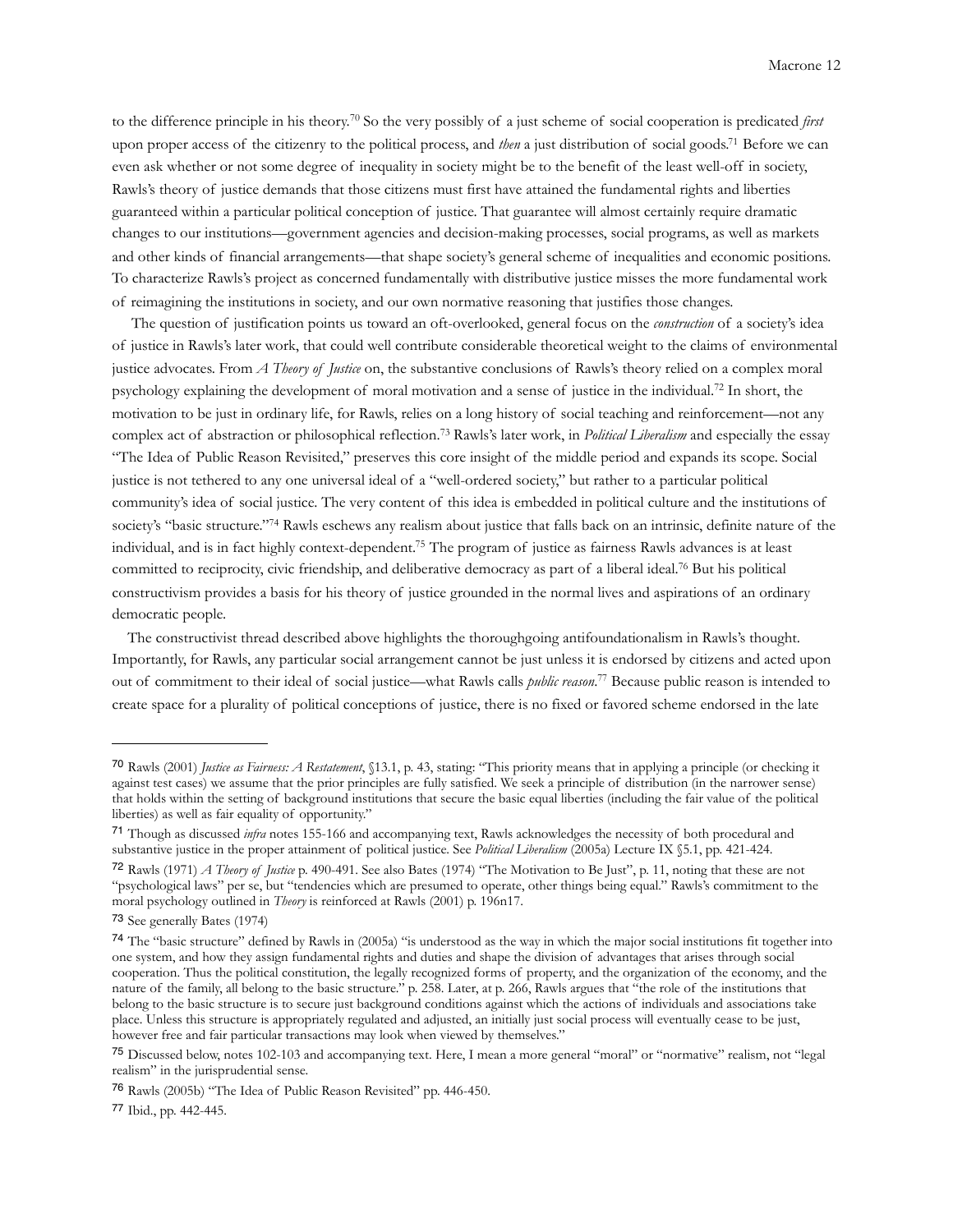work's political liberalism[.78](#page-12-0) Social justice is advanced when public political discourse pushes government to act according to the ideal of public reason, and when citizens come to agree on the reasonable terms of social cooperation[.79](#page-12-1) That public reason fundamentally determines the just use of political power by discursive means is, I will argue, why Rawls's theory creates a most useful conceptual space within which movement actors can make their justice claims. It also points towards where our ideas of justice can best learn from struggles for environmental justice, because the antifoundationalism implied by the idea of public reason shows us how the activity of social movement actors in fact redefines and reimagines the content of a society's political conception of justice.

 I think these features of Rawls's account, and others developed below, give social movement actors good reason to find a theoretical ally in Rawls. As I will argue, we can often, but perhaps not always, understand environmental justice advocates as making the kinds of claims to public reason that Rawls describes. First, though, it is worth addressing three prominent kinds of concerns raised against liberal accounts in general, and Rawls's account in particular—a sympathy for neoliberal politics, a commitment to structural racism masquerading as ideological neutrality, and the incompatibility of rights- and autonomy-based theories with the calls for justice from marginalized communities.

 The first kind of charge—that liberalism struggles or fails to reign in its neoliberal leanings and market-centrism—is seen as privileging private, economic interests over those of communities on the ground.<sup>80</sup> We can define neoliberalism as "a set of recurring claims made by policymakers, advocates, and scholars in the ongoing contest between the imperatives of market economies and nonmarket values grounded in the requirements of democratic legitimacy.["81](#page-12-3) Broadly, this charge challenges the extent to which *economic efficiency* should be privileged as a determining value in public decision making. The classic environmental justice cases of toxics citing, land use planning, and pesticide use bring this question to the fore.<sup>82</sup> Recent scholarship posing urban gentrification as a question for environmental justice also challenges the assumption that government has an obligation to concede resources to the "highest and best use.["83](#page-12-5) The charge against Rawls, one might argue, is that the general liberal propensity for neoliberalism and potentially inequalityjustifying consequences of the difference principle precludes his theory's usefulness to social movement actors.<sup>84</sup>

 We can begin to address these concerns in a straightforward way. The Rawls of *Political Liberalism* emphatically admonishes market-centrism as incompatible with the ideal of reasonable pluralism. Given that no comprehensive doctrine can have a monopoly over the "whole truth" of politics, nothing says that governance must abide by or make special accommodations for market forces. The later work's idea of public reason, as the means by which comprehensive doctrines can be challenged for the danger they pose to the civic health of a society, would indeed justify the very possibility of attacking neoliberal institutions on constitutional grounds for imposing one particular idea of the good on a democratic people. Furthermore, recent Rawls scholarship exhibits a growing appreciation for *Political Liberalism*'s depiction of the principles of justice as agnostic to the importance of economic growth, one key assumption of

<span id="page-12-0"></span><sup>78</sup> Ibid., p. 451. This is a key change from Rawls's positions in *A Theory of Justice,* where "justice as fairness" was given a privileged position among what the later work came to call *political conceptions* of justice (as opposed specifically to utilitarianism, but also to more straightforward Kantian schemes).

<span id="page-12-1"></span><sup>79</sup> Rawls (2005b) p. 446.

<span id="page-12-2"></span><sup>80</sup> David Harvey, in "The Right to the City" (2008) notes that neoliberalism has "created new systems of governance that integrate state and corporate interests, and through the application of money power, it has ensured that the disbursement of [economic] surplus through the state apparatus favours corporate capital and the upper classes in shaping the urban process" (p. 38).

<span id="page-12-3"></span><sup>81</sup> Britton-Purdy et al. (2020) "Building a Law-and-Political-Economy Framework: Beyond the Twentieth-Century Synthesis" p. 1789n21.

<span id="page-12-4"></span><sup>82</sup> See *supra* notes 24-26, and accompanying text.

<span id="page-12-5"></span><sup>83</sup> See Gould and Lewis (2017) *Green Gentrification: Urban Sustainability and the Struggle for Environmental Justice* p. 13

<span id="page-12-6"></span><sup>84</sup> See, for instance, the discussion in Britton-Purdy et al. (2020) p. 1814, describing the possible view of Rawls from *Theory* that markets might have the capacity to result in an equitable distribution of welfare according to the maximin criterion.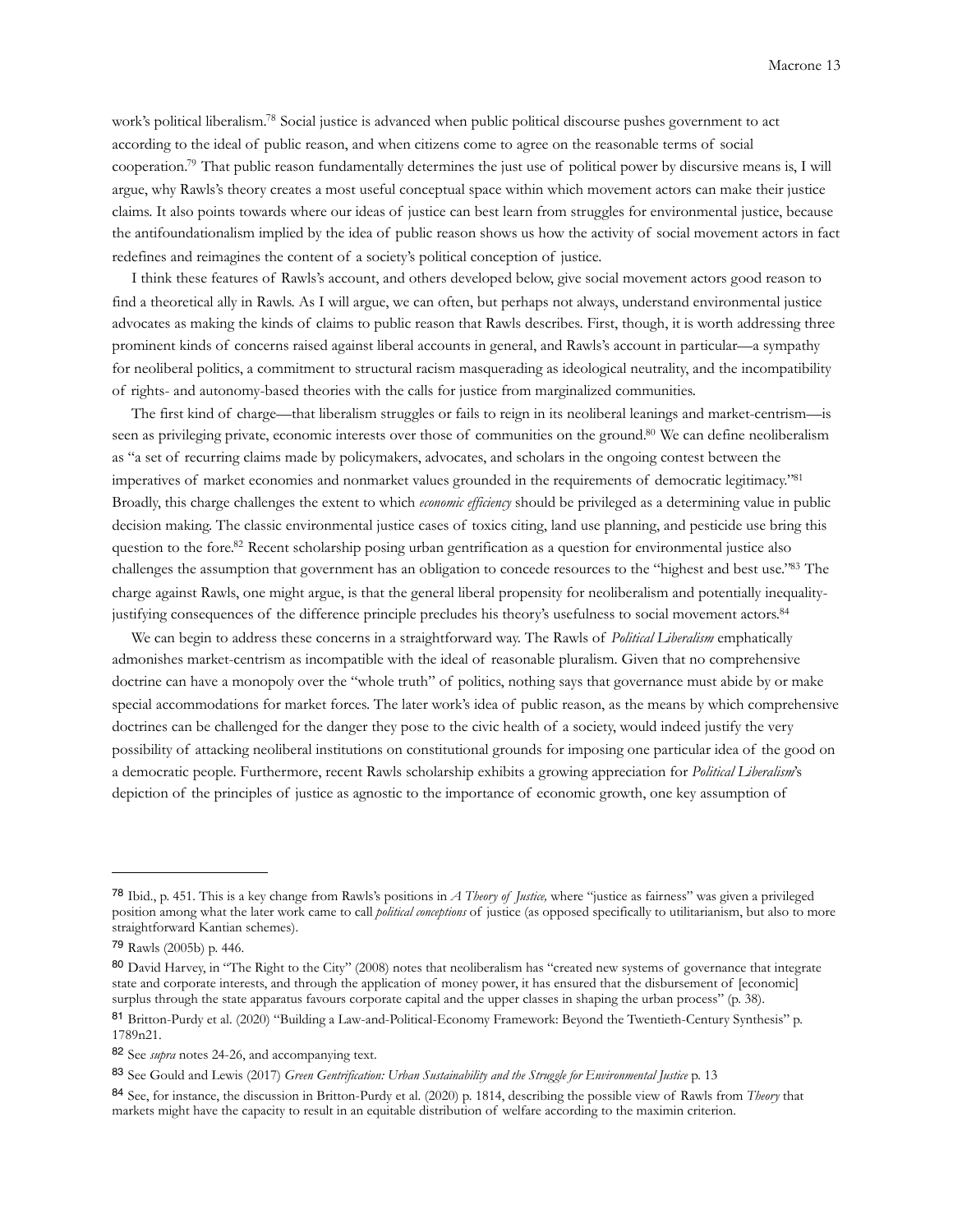neoliberalism.[85](#page-13-0) As Rawls emphasizes throughout the later work, the primary end of his theory of justice is the reasonable design of institutions that structure citizens' exercise of political and coercive power in democratic society— not wealth maximization or another utilitarian concern.<sup>[86](#page-13-1)</sup> I will return shortly to the question of how environmental justice can use the power-checking component of Rawls's theory to their benefits.

 A second prominent skepticism of Rawls's enterprise raises the concern that liberalism, and the social contract tradition in which it is embedded, serves to justify and obfuscate the structural inequalities that preserve the historical social order. Charles Mills argued that philosophers in the contractarian tradition—Rawls among them—have theorized a politically "neutral" state while ignoring Western polities' exploitation and subjugation of non-white races. This is "the central injustice on which the state rests.["87](#page-13-2)On his account, the idealization of political equality amongst white European agents masks how that conception actually preempts others from "*forming* or fully *entering into* a body politic"<sup>88</sup>—where the political ideal for whites was, in fact, the already established Racial Contract keeping nonwhites subordinate.<sup>[89](#page-13-4)</sup> Mills indicts ideal contract theorists, including Rawls, for silence and complicity in crafting their systems during the 20<sup>th</sup> century. Failure to confront slavery and its legacy in works like *A Theory of Justice* indicate the lasting legacies of the Racial Contract and its capacity to maintain and further entrench white privilege by constructing the criteria determining whether agents are conferred the privileges of whiteness.<sup>90</sup> Mills's "Racial Contract," on his account, more accurately describes the history and etiology of social inequality than ideal theory, removed from its regrettable past, could possibly aspire to.<sup>[91](#page-13-6)</sup> Elsewhere, Mills broadens his critique to make additional charges of deficiency in Rawls's theory, and those that might adopt it as a strategy for racial justice. Two specific points are relevant for our purposes here. On one count, ideal theory of the sort Rawls give us allegedly cannot prescribe the kinds of non-ideal interventions, like affirmative action or reparations for slavery, that would serve as means of rectificatory justice[.92](#page-13-7) Second, Mills claims further that public reason, as Rawls conceives it, is ill-equipped to handle questions of race because it bars controversial claims from the public arena.<sup>[93](#page-13-8)</sup>

 While the general thrust of Mill's critique is well taken, there are problems with Mills's characterizations of Rawls's exercise in ideal theory, in general and in particular. Tommie Shelby and Brandon Terry have provided robust defenses of the kind of exercise for which Mills faults Rawls. Shelby, in response to Mills, stresses the important role of ideal theory in *justifying,* in principle, particular interventions in non-ideal programs of reparative justice. Reading and operating within a Rawlsian framework can be most helpful in understanding "how racial justice fits within an overall conception of social justice," while still acknowledging the historical and present realities of injustice[.94](#page-13-9) There is nothing inherently ideological in liberal ideal theory, at least in the way Mills supposes, and we have little reason to believe that it "necessarily obscures or misrepresents racial injustice, conceals the need for rectificatory justice, or perpetuates the

<span id="page-13-0"></span><sup>85</sup> Stefan Eich's recent paper "The Theodicy of Growth: John Rawls, Political Economy, and Reasonable Faith" (2021) is informative on this point throughout, especially p. 20.

<span id="page-13-1"></span><sup>86</sup> See Rawls (2005a) p. 214.

<span id="page-13-2"></span><sup>87</sup> Mills (1997) *The Racial Contract* p. 39.

<span id="page-13-3"></span><sup>88</sup> Ibid. p. 53.

<span id="page-13-4"></span><sup>89</sup> Mills (1997) p. 56.

<span id="page-13-5"></span><sup>90</sup> Ibid., pp. 77-78.

<span id="page-13-6"></span><sup>91</sup> Ibid., pp. 120-121.

<span id="page-13-7"></span><sup>92</sup> Mills (2013) "Retrieving Rawls for Racial Justice?: A Critique of Tommie Shelby" pp. 10-11.

<span id="page-13-8"></span><sup>93</sup> Ibid., pp. 17-19. Here, Mills suggests that "left-wing social-scientific materials," including causal explanations of data on housing, employment, incarceration, showing extreme disparities in racial outcomes, would be off limits in public reason deliberation. To ground this claim, Mills cites passages from *Justice as Fairness: A Restatement* (2001), describing the knowledge of parties in the original position as limited by "the presently accepted facts of social theory" (p. 87) and those setting up a "companion agreement" outlining standards of reasoning by which whether citizens determine whether the principles of justice apply (pp. 89-90). For reasons outlined below, I believe the account of public reason Mills relies on from the *Restatement* is too abbreviated to fully encompass the view elaborated in "The Idea of Public Reason Revisited," in particular, some of the active, practical implications of public reasoning.

<span id="page-13-9"></span><sup>94</sup> Shelby (2013) "Racial Realities and Corrective Justice: A Reply to Charles Mills" p. 151.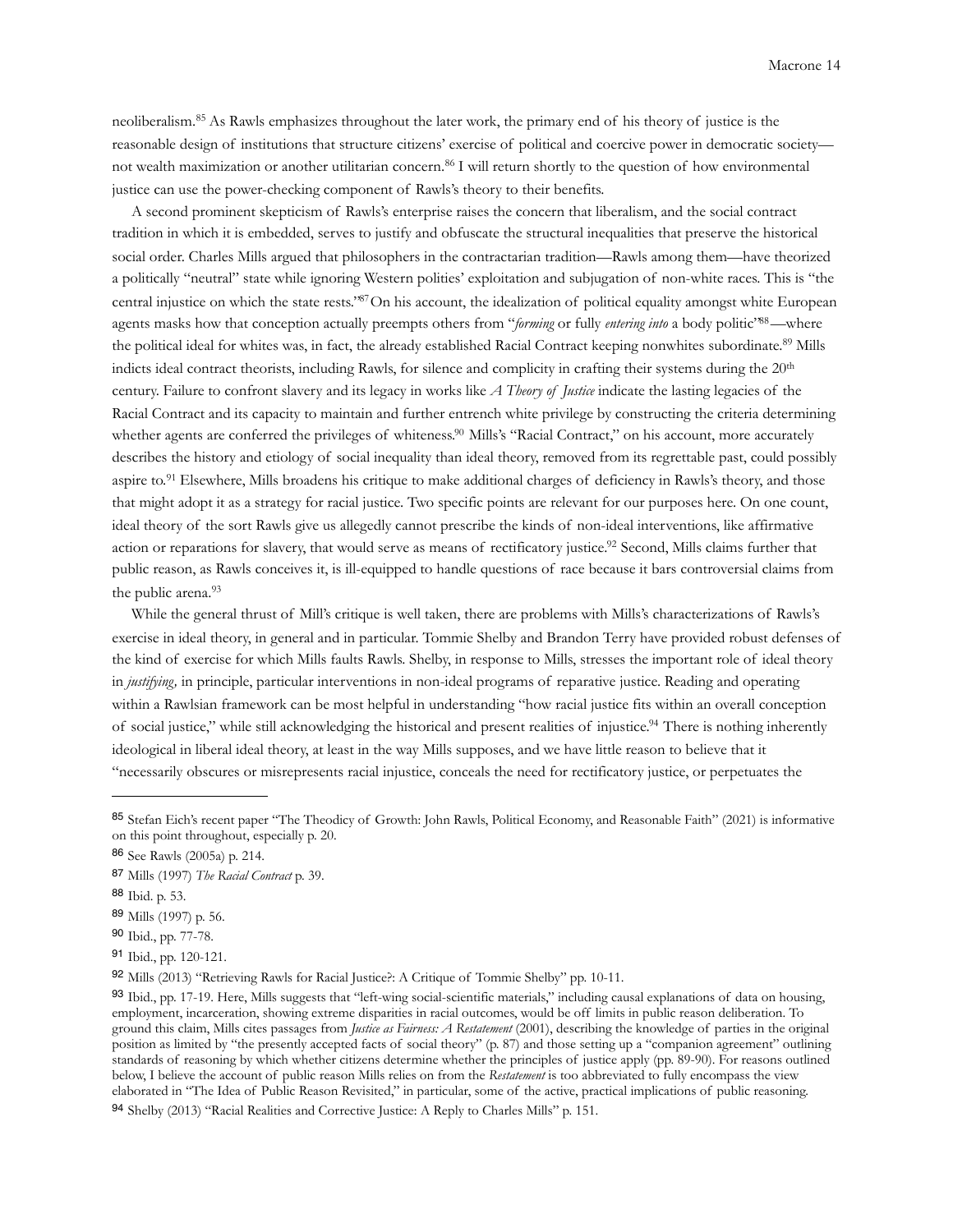status quo.["95](#page-14-0) Rather, ideal theory and non-ideal theory should be conceived as complementary, in so far as the former's principles can serve as referential guideposts in determining an injustice's deviation from our ideal. And Brandon Terry's recent research presents evidence that, even if its specifics were not explicitly engaged in his ideal theory, Rawls was profoundly affected by struggles for racial justice in America[.96](#page-14-1) Both critics and apologists for Rawls fallaciously infer that Rawls's "silence" on questions of racial justice reflects their *absence* in his thought and work.[97](#page-14-2) We may fault Rawls for letting his own hope for *reconciliation* in the American political community stifle his capacity for self-reckoning with that community's history with settler colonialism, but Terry argues this should not sink Rawls's project[.98](#page-14-3) I will say more about what I believe (and what I think Rawls believes) public reason is capable of below, but I hope these remarks assuage some concerns about the general utility of ideal theory. As both Shelby and Terry suggest, given that society will perennially fall short of "perfect justice," belief in an ideal to work toward may be all the more vital.[99](#page-14-4)

 The third kind of critique I want to confront claims that the rights-based foundations of liberal contract theory are incompatible with the kinds of community-based claims of environmental justice activists, indigenous groups, and other social justice movements. David Schlosberg, channeling the critiques of theorists like Nancy Fraser and Iris Marion Young, argues that liberal theories fall short of a complete account of the forms of injustice faced by marginalized groups and communities. One reason for this is empirical and methodological—as a starting point, Fraser and Young, along with others, start with movement demands rather than ideal theory to develop an understanding of what justice could require for society[.100](#page-14-5) A second consideration is substantive. Liberal theories like Rawls's, which allegedly approach questions of justice from a fundamentally distributive standpoint, cannot as easily accommodate what is often demanded by communities and movements for social justice, namely, recognition of group difference and participation in the political process. Meeting these demands further requires extending analysis beyond the scope of the individual and their rights into conceptual space that can accommodate the capabilities and functioning of whole communities, echoing the kind of approach developed by Martha Nussbaum and Amartya Sen[.101](#page-14-6) Similarly, Devon Peña questions the liberal theorist's focus on *autonomy* as basically misguided, in a way that echoes Charles Mills's arguments for the Racial Contract. Political liberalism "misconstrues the narrowly constructed utilitarian interests of a historically situated, socially constructed, and singularly egoistic class of social actors to be the universal norm for the free association of individuals in society.["102](#page-14-7) Privileging atomistic, anthropocentric notions of personal self-interest and property rights as the basis of our legal order and political relationships, Peña argues, neglects the alternative epistemologies endorsed by indigenous ways of life that stress mutual reliance interests, communities' basis in common pool resources, and other forms of selfdetermination peripheral to the liberal state.

 It seems to me, however, that these theorists overlook key aspects of Rawls's later work—especially its concern with creating space within political society for the precise kinds of cultural and epistemological diversity they describe. Rawls tries to allay these worries in "The Idea of Public Reason Revisited," saying it "is a mistake to say that political liberalism is an individualist political conception, since its aim is the protection of the various interests in liberty, both associational and individual.["103](#page-14-8) The goal of Rawls's political turn, again, was to displace the foundationalism that he recognized stymied previous theories of justice—his own among them—from fully accommodating the fact of reasonable pluralism

<span id="page-14-0"></span><sup>95</sup> Ibid., p 153, going on to say: "What ideal theory does, among other things, is give us a way to specify and defend racial justice principles that private individuals and state officials can use to evaluate institutional arrangements."

<span id="page-14-1"></span><sup>96</sup> Terry (2021) "Conscription and the Color Line: Rawls, Race, and Vietnam", especially pp. 7-13.

<span id="page-14-2"></span><sup>97</sup> Ibid., p. 16.

<span id="page-14-3"></span><sup>98</sup> Ibid., pp. 22-23.

<span id="page-14-4"></span><sup>99</sup> Terry (2021) pp. 20-21, Shelby (2013) p. 157.

<span id="page-14-5"></span><sup>100</sup> Schlosberg (2007) p. 38.

<span id="page-14-6"></span><sup>101</sup> Ibid., pp. 38-39.

<span id="page-14-7"></span><sup>102</sup> Peña (2004) pp. 135-136.

<span id="page-14-8"></span><sup>103</sup> Rawls (2005b) p. 476.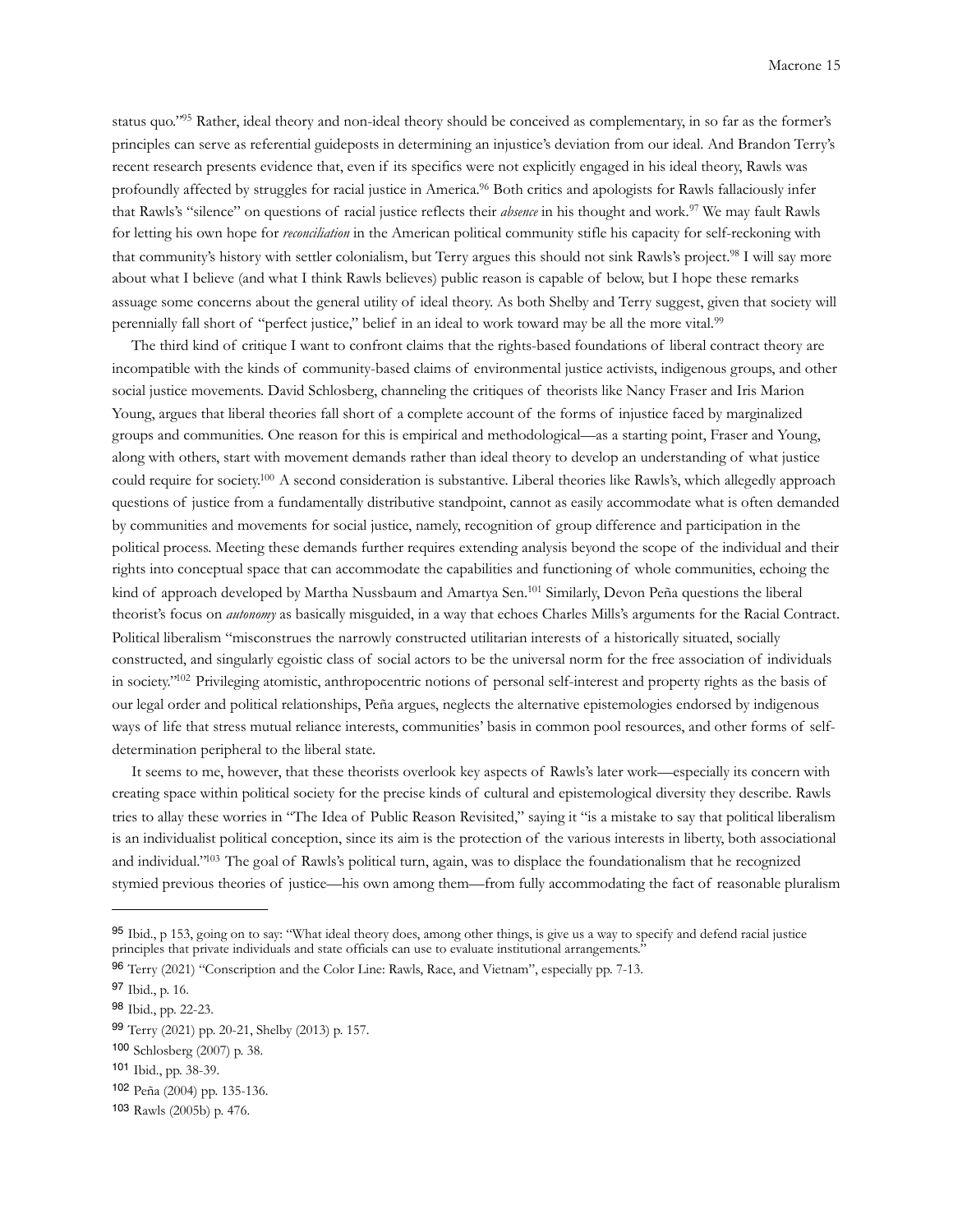in democratic society. In order to preserve the possibility of coexistence and social cooperation among irreconcilable comprehensive doctrines, political liberalism eschews *any* fundamental or metaphysical grounding in one community's system of belief (apart from the public political culture of a given society, and its own practical ideals). Moreover, the later theory lays the very groundwork upon which those irreconcilable comprehensive doctrines and the groups who believe in them can claim authority in a political community. Basic rights—not merely those to property, but also to liberty of conscience and the means to make use of the political liberties—are going to be the cornerstone of any group's success in challenging structures of power within the legal order, regardless of the political conception of justice from which they stake their claim[.104](#page-15-0) The consensus society might possibly reach regarding the structuring of its political institutions relies on the reasonable democratic values different groups bring from their own comprehensive doctrines.

 This last feature of public reason in political liberalism, for Rawls, emphasizes that the kind of autonomy his account prescribes is precisely that which marginalized groups should hope to find in a conception of social justice. It is not an autonomy considered in isolation—or a kind that would suggest an individual or group can simply be left alone. Rather, it asserts the possible ideal that individuals and groups might freely and willingly endorse an idea of justice the public gives unto itself through collective deliberation. Citizens and groups will not always reach consensus, or agree on the particulars of institutional design, but they are obliged by public reason to extend reciprocal space in public life for other reasonable perspectives[.105](#page-15-1) Embedded in this idea of reciprocity is the precondition that parties to deliberation are treated as free and equal, with access to the force citizens are to exercise over government—"and not as dominated or manipulated, or under pressure of an inferior or social position.["106](#page-15-2) The very possibility of justice, according to Rawls, rests in society's collective acknowledgement of this mutual investment in the political process. The ideas of autonomy in effect go far beyond mere self-interest, as some might charge. Individual liberal conceptions of justice (i.e., those also committed to the ideal of reasonable democracy) bring their own substantive principles to the public political forum[.107](#page-15-3)

 Indeed, one of the main uses of public reason, for Rawls, is as a bulwark for the establishment or preservation of groups' stake in society, and their shared authorship in its direction. It explicitly empowers reasonable comprehensive doctrines to make claims to power within the political process based on group identity. This calls to mind those desires of grassroots leaders described by Bullard above—for a shared role in participatory democracy, and the decisions shaping institutions that affect their communities. Public reason, Rawls argues, needs the capacity to respond to novel social conditions and movements. Our idea of public reason must be continually reimagined, "otherwise the claims of groups or interests arising from social change might be repressed and fail to gain their appropriate political voice.["108](#page-15-4) It is my contention here that public reason in fact *depends on* the provocation and claims to recognition of social movement actors, as we see in the claims of environmental justice, and as Rawls occasionally notes in reference to the Civil Rights Movement.<sup>109</sup> If it is to serve as a resource against repression, and provide a means by which the marginalized can assert their autonomy within society, then it must.

<span id="page-15-0"></span><sup>104</sup> Rawls (2005b) p. 450. Any political conception of justice—whether justice as fairness, utilitarianism, Kantianism, a capabilities approach, or some other system—will necessarily have three main features: a list of rights, liberties, and opportunities; some assignment of special priority to those rights; and measures ensuring for all citizens the adequate means to make effective use of freedoms.

<span id="page-15-1"></span><sup>105</sup> See (2005b) pp. 447, 479. Rawls defines "reasonable" as such: "Citizens are reasonable when, viewing one another as free and equal in a system of social cooperation over generations, they are prepared to offer one another fair terms of cooperation according to what they consider the most reasonable conception of political justice; and when they agree to act on those terms, even at the cost of their own interests in particular situations, provided that other citizens also accept those terms." (2005b p. 446).

<span id="page-15-2"></span><sup>106</sup> Ibid., p 446.

<span id="page-15-3"></span><sup>107</sup> Ibid., p. 451.

<span id="page-15-4"></span><sup>108</sup> Ibid., p. 452.

<span id="page-15-5"></span><sup>109</sup> Ibid., p. 464, discussing the "wide view" of political culture.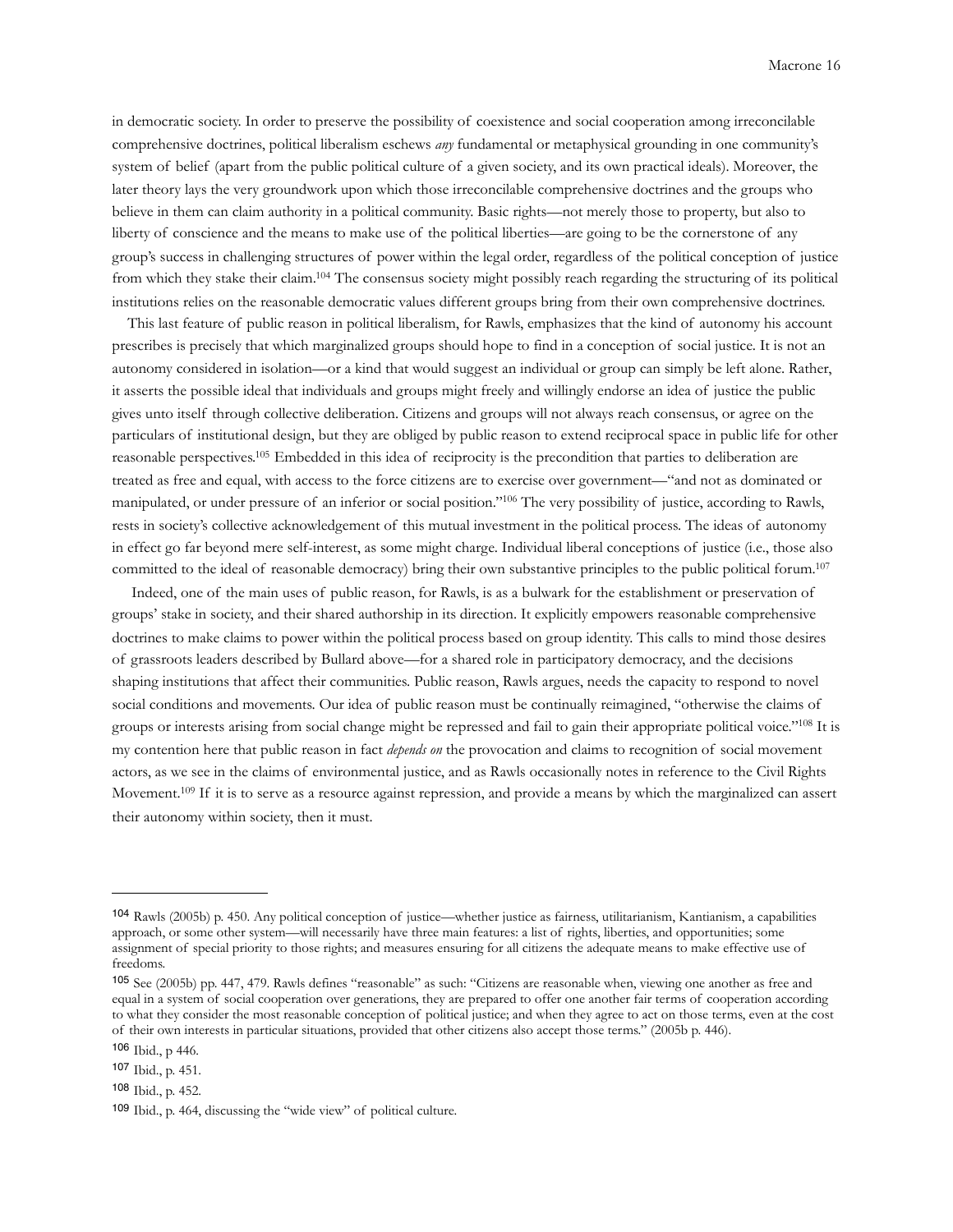That environmental justice has been called "the civil rights issue of the 21<sup>st</sup> century"<sup>110</sup> and also "a third wave of the human rights movement"<sup>111</sup> suggests its impact and intentions extend well beyond struggles over the design or shape of the physical environment we construct for ourselves. While unquestionably concerned with public space, environmental justice also makes critiques about the various public spheres that shape that space—associations, organizations, public fora, etc—as well as the the public realm in which that space and set of spheres is situated. Fundamentally, as we saw above, movement actors make claims about the structure of political power in their communities. These are, I think, very much the same kind of appeals to public reason Rawls saw as necessary for the advancement of justice in liberal democracies. Though Rawls waffles in his accounts regarding whether matters of the environment present us with the kinds of questions within the scope of public reason,<sup>[112](#page-16-2)</sup> the struggles of the environmental justice movement suggest otherwise. When the matters at hand are waste facility sitings or toxics exposure that can compromise the life prospects of entire generations in a community, or the possibility that a changing climate may make a peoples' homeland forever uninhabitable, determining whether an individual or group has the means to protect their way of life is an obviously political question. To the extent that political institutions and social infrastructures control these outcomes, as well as the content of our sense of justice, Rawlsian ideas of public reason should serve as guides as we determine their design.

 Rawls describes public reason in a number of ways throughout the later work. In once sense, the idea of public reason serves as a set of conditions for what can and cannot be offered as good reasons within the public political forum—these are the substantive and procedural principles of justice given by various liberalisms in society, and values endorsed by political conceptions[.113](#page-16-3) The prospect that society might abide by the conditions set forth by the idea, and that government acts from and justifies its actions to the public in terms of a reasonable conception of justice, constitutes the *ideal* of public reason[.114](#page-16-4) In this first sense, public reason serves as the normative standard for institutions in democratic society.

 There is also an active, practical element of public reason, suggested in the ideal above. Part of that, as suggested, is the government's acting from the idea of public reason, and the actual execution of the political will. Just as important are the citizens' actions towards and relations to one another in a way that makes good on the commitment to reciprocity. This dual character of public reasoning is distilled in the notion that it is the actual *reasoning* of citizens that shapes the idea and ideal of public reason, including the process of contestation and deliberation in the public arena. Rawls emphasizes this fact that public reason is something we *do*—"to engage in public reason is to appeal to one of [the liberal] political conceptions—when debating fundamental political questions.["115](#page-16-5) To the extent that we can think of our ideas and how we reason as expressive of our various ways of life, this may seem obvious. But it is also illuminates Rawls's assertion that the values of public reason are derivative of the various reasonable comprehensive doctrines within society.<sup>116</sup> Public reason is grounded in culture, tradition and ordinary living. Precisely how clearly we can delineate those activities from our beliefs about the world and conceptual systems for making sense of it—our comprehensive doctrines—is of course a perennial metaphilosophical question. What Rawls shows us, nonetheless, is the role and limitations of our politics in making space for those ways of life and comprehensive doctrines, as well as our normative responsibility in that enterprise.

 Importantly, public reason provides us with an interpretive schematic with which to understand how environmental justice, and social movements generally, take on the work of stewarding and achieving its ideal. Rawls clearly thinks that

<span id="page-16-0"></span><sup>110</sup> Lee (2021b) p. 10220

<span id="page-16-1"></span><sup>111</sup> Inger Anderson, quoted in Ahmed (2021) "The Father of Environmental Justice isn't Done Yet" *The Nation* 

<span id="page-16-2"></span><sup>112</sup> See, e.g., Rawls (2005a) pp. 244-246, as well as the discussion in (2001) p. 91.

<span id="page-16-3"></span><sup>113</sup> Rawls (2005b) pp. 451, 454-455. See also (2005a) pp. 223-224, and (2001) pp. 91-92: "In sum, public reason is the form of reasoning appropriate to equal citizens who as a corporate body impose rules on one another backed by sanctions of state power." <sup>114</sup> Rawls (2005b) p. 444.

<span id="page-16-5"></span><span id="page-16-4"></span><sup>115</sup> Ibid., p. 453.

<span id="page-16-6"></span><sup>116</sup> Ibid., p. 462.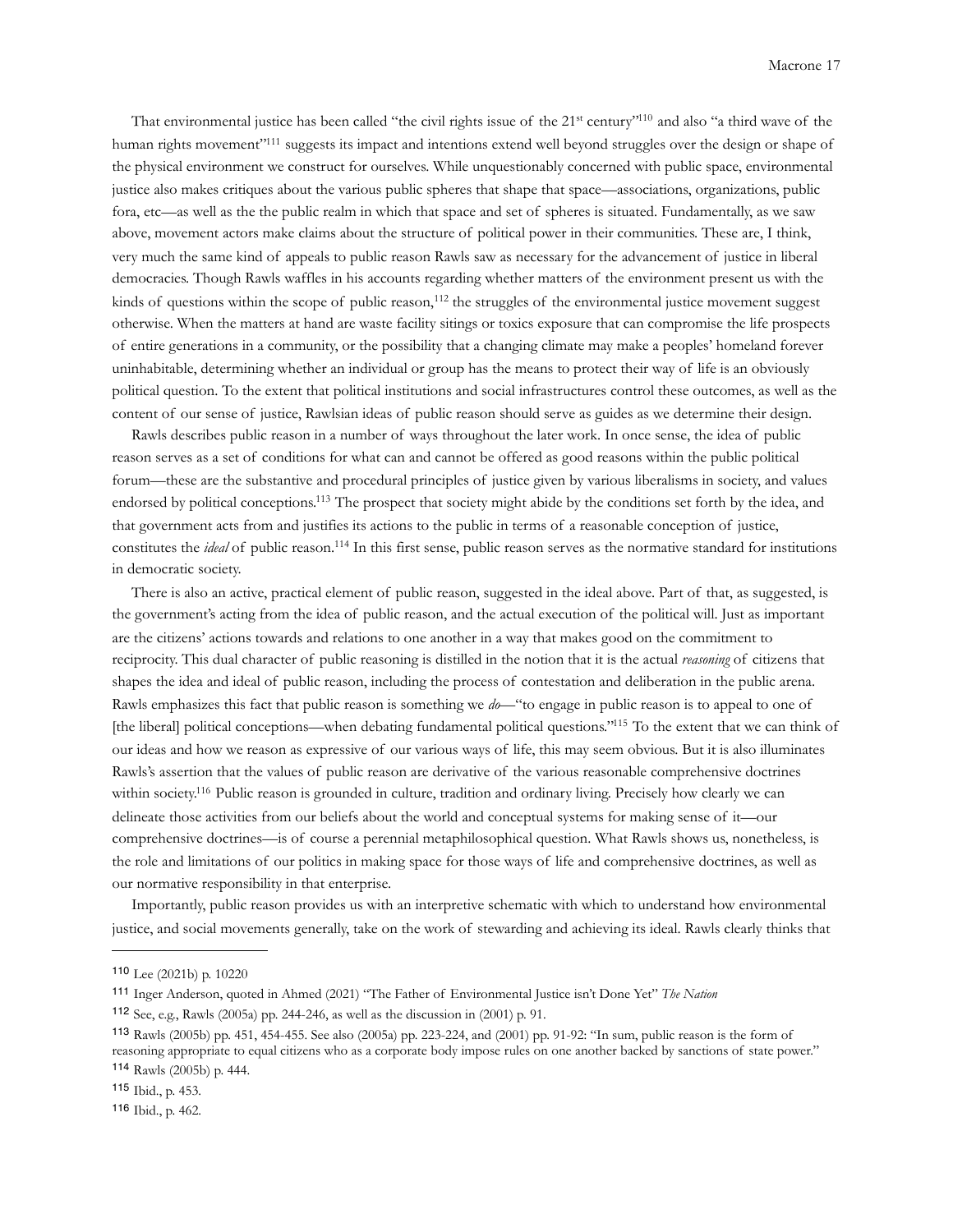public reason can be an important tool against repression. It is a, if not *the*, mechanism by which we might advance and justify the conditions necessary for political equality and the restructuring of power in communities. Though Rawls exhausts considerable effort in the later work to describe the form and groundings of public reason, and the instances in which actions, institutions, or comprehensive doctrines might be rejected as "unreasonable," he spends little time exploring what actual public reason claims could look like, or how to interpret public reasoning in public debate. To help better illustrate the ways in which public reason serves to defend and empower individuals and groups, and how the groups making public reason claims advance us towards its ideal, we can distill three key *functions* of public reason from Rawls's account, and examine how they manifest in the assertions of environmental justice actors.

 One function of public reason is its *protective* role. As already described, public reason sets the parameters by which reasonable comprehensive doctrines and ways of life are guaranteed space in society and entitled to say in the shaping of institutions. This is clear in Rawls's appeal to the principle of reciprocity, and the way *Political Liberalism* demands respect for the fact of reasonable pluralism. Should one particular comprehensive doctrine obtain a disproportionate amount of power in society—here an unquestioned faith in economic capitalism or ideals of efficiency might be equally likely as a religious fundamentalism—others should have the authority to contest that power and its threat to their way of life.[117](#page-17-0) Whenever basic liberties are denied, that criterion of reciprocity is violated: "reasonable persons think it unreasonable to use political power, should they possess it, to repress other doctrines that are reasonable yet different from their own."<sup>118</sup>

 What do protective public reason claims look like in the environmental justice movement? Without going into too much detail, we can call to mind the archetypical challenges of waste and facility siting. The kind of structural racism in play that led to the concentration of hazardous waste facilities in poor minority communities nationwide was contested by movement actors on what can be understood grounds within public reason. Besides depriving people of years and quality of life, these kinds of environmental hazards reveal the inequities in the political systems that typically disempower minority and poor communities. When government has failed to enforce the institutional measures in place —whether voting rights or environmental review processes—meant to protect peoples' livelihoods, the environmental justice movement has shown us how those failures are part and parcel with other failures of representation in the political process. Similarly, specific infrastructure interventions may be opposed on public reason grounds. If a specific project or extractive activity compromises the integrity or very viability of a native peoples' way of life, the protests of those people and their allies express can be conceived of as a public reason claim. If a native group's reasonable comprehensive doctrine and religion relies on connection to a river, or some other feature of a landscape, such that degradation of that landscape would constitute the cultural eradication of that people, then public reason should protect against that injustice.

 A second function of public reason is *corrective.* Rawls emphasizes the importance of a democratic peoples' checking of government and its institutions against their political conceptions of justice in realizing the ideal of public reason. This is a correlate of reciprocity, and as Rawls describes, an intrinsic *moral duty* of citizens[.119](#page-17-2) Public reason's corrective function can be thought of as the means by which it aids in the design and redesign of fundamental institutions in society. The process of deliberative democracy Rawls outlines, where citizens reason freely about how to realize the rights, liberties, and opportunities, can be impeded by any variety of institutional failings—in "The Idea of Public Reason Revisited," Rawls describes election finance in the United States as a particularly malicious cancer on the political process.[120](#page-17-3) Corrective public reason claims are those which propose or demand reforms and reimaginings of the institutions ensuring citizens' voice in public deliberation.

<span id="page-17-0"></span><sup>117</sup> Though the protective function I explore here very much has citizens in mind, it is worth comparing to the role Rawls's outlined for the courts as protecting "[higher] law from being eroded by the legislation of transient majorities…" (2005a) p. 233. See also the discussion in Freeman (2004) "Public Reason and Political Justifications" p. 2066.

<span id="page-17-1"></span><sup>118</sup> Ibid., p. 486n93

<span id="page-17-2"></span><sup>119</sup> Rawls (2005b) p. 445.

<span id="page-17-3"></span><sup>120</sup> Ibid., p. 450.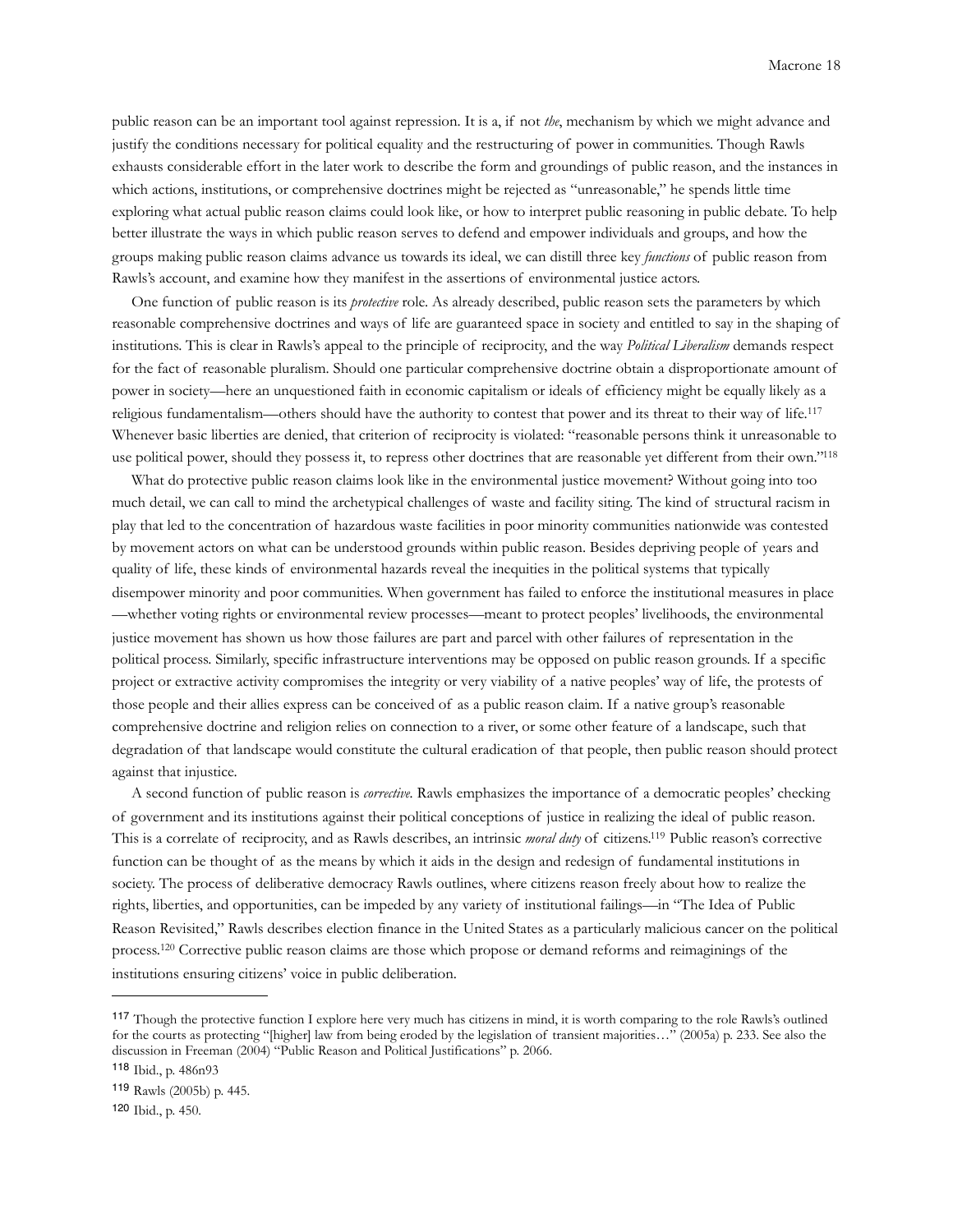Looking to cities, we can think of decisions around land use planning as examples of arenas in which corrective public reason claims might be made. Community-based planning movements have long critiqued centralized government authority over changes to the built environment in cities. The crusade Jane Jacobs waged against New York City master builder Robert Moses's slum clearance efforts in the middle of the last century is perhaps the most well-rehearsed example of the dynamic.[121](#page-18-0) Considerable efforts took off in the 1970s to overhaul the City's land use planning process, resulting in creation of the Universal Land Use Review Procedure (ULURP) for zoning actions and "Fair Share" regulations that stipulate "equitable balancing considerations" in the citing for city facilities like jails and waste treatment plants.[122](#page-18-1) Additionally, though the 1989 revisions to the city charter provided for community-based "197A plans" to be developed in consultation with neighborhoods to guide local development, such plans were often ignored in official land use decisions. Ultimately, all three tools were limited because they lacked legal power.<sup>123</sup> Julie Sze shows how environmental justice organizations in New York, were early voices calling out the failure of these interventions to live up to the city's espoused ideals, and their own sense of justice. She observes that groups part of the Campaign for Community-Based Planning advanced a community-based vision for the process that ensured 197A plans took into account citywide distributions and burdens of impacts like facilities and traffic. Whereas the city's Fair Share regulations only applied to public facilities, the Campaign's principles demanded that *private* facilities also be considered as part of the cumulative impact of development to communities. Sze points out that the "distinction between private and public facilities is seen as functionally meaningless for local communities in terms of their health effects and lived meanings.<sup>124</sup>

 We can see a *corrective* public reason claim in Sze's examples in the extent to which communities challenge the assumptions of justice implied in these public processes. A public process that only regulates municipal injuries against the health of communities betrays an assumption that government lacks the authority or mandate to preempt infractions placed by "market forces" or other private actors. The environmental groups Sze highlights as examples—in Sunset Park, Brooklyn and West Harlem, Manhattan—pushed back against plans for their communities structured by authorities and politicians that would have further burdened neighborhoods with highway infrastructures and waterfront developments set aside for corporate interests[.125](#page-18-4) The community-based plans they advanced instead asserted that local, participatory processes brought to the fore presented the best opportunities at just neighborhood development. The specific question of the "justice" of local autonomy will be revisited below. But it is worth observing the way in which these communities' challenge to municipal planning orthodoxy both critiqued the limitations of the idea of justice conveyed in public sector-centric enforcement, and created room for questions of distributional equity within the 197A process by appealing to the city's own (albeit limited) notion of fairness. To this day, community-based planning lacks the force of law in New York City, despite ever-growing urgency for methods that might advance legitimacy in the city's decision making around the futures of neighborhoods and those who live in them.<sup>126</sup>

<span id="page-18-0"></span><sup>121</sup> See Jacobs' (1991) *The Death and Life of Great American Cities* for her seminal diatribes against modernist planning efforts, especially Ch. 15, "Slumming and Unslumming" p. 271 where she writes "Conventional planning approaches to slums and slum dwelllers are thoroughly paternalistic. The trouble with paternalists is that they want to make impossibly profound changes, and the choose impossibly superficial means for doing so. To overcome slums, we must regard slum dwellers as people capable of understanding and acting upon their own self-interests, which they certainly are. We need to discern, respect and build upon the forces for regeneration that exist in slums themselves, and that demonstrably work in real cities."

<span id="page-18-1"></span><sup>122</sup> Sze, Julie (2006) *Noxious New York: The Racial Politics of Urban Health and Environmental Justice* Cambridge: MIT Press. p. 192.

<span id="page-18-2"></span><sup>123</sup> Ibid. p. 193.

<span id="page-18-3"></span><sup>124</sup> Ibid. p. 194.

<span id="page-18-4"></span><sup>125</sup> Ibid. p. 195-202.

<span id="page-18-5"></span><sup>126</sup> See Municipal art Society (2021) "Testimony from the Municipal Arts Society of New York to the City Council Committee on Governmental Operations on Int. 2186-2020" p. 2 on the need to require municipal responsibility for community-based planning efforts in potential changes to the City's charter and land use laws. [https://www.mas.org/wp-content/uploads/2021/02/](https://www.mas.org/wp-content/uploads/2021/02/testimony-2021-02-23-gov-operations.pdf) [testimony-2021-02-23-gov-operations.pdf.](https://www.mas.org/wp-content/uploads/2021/02/testimony-2021-02-23-gov-operations.pdf)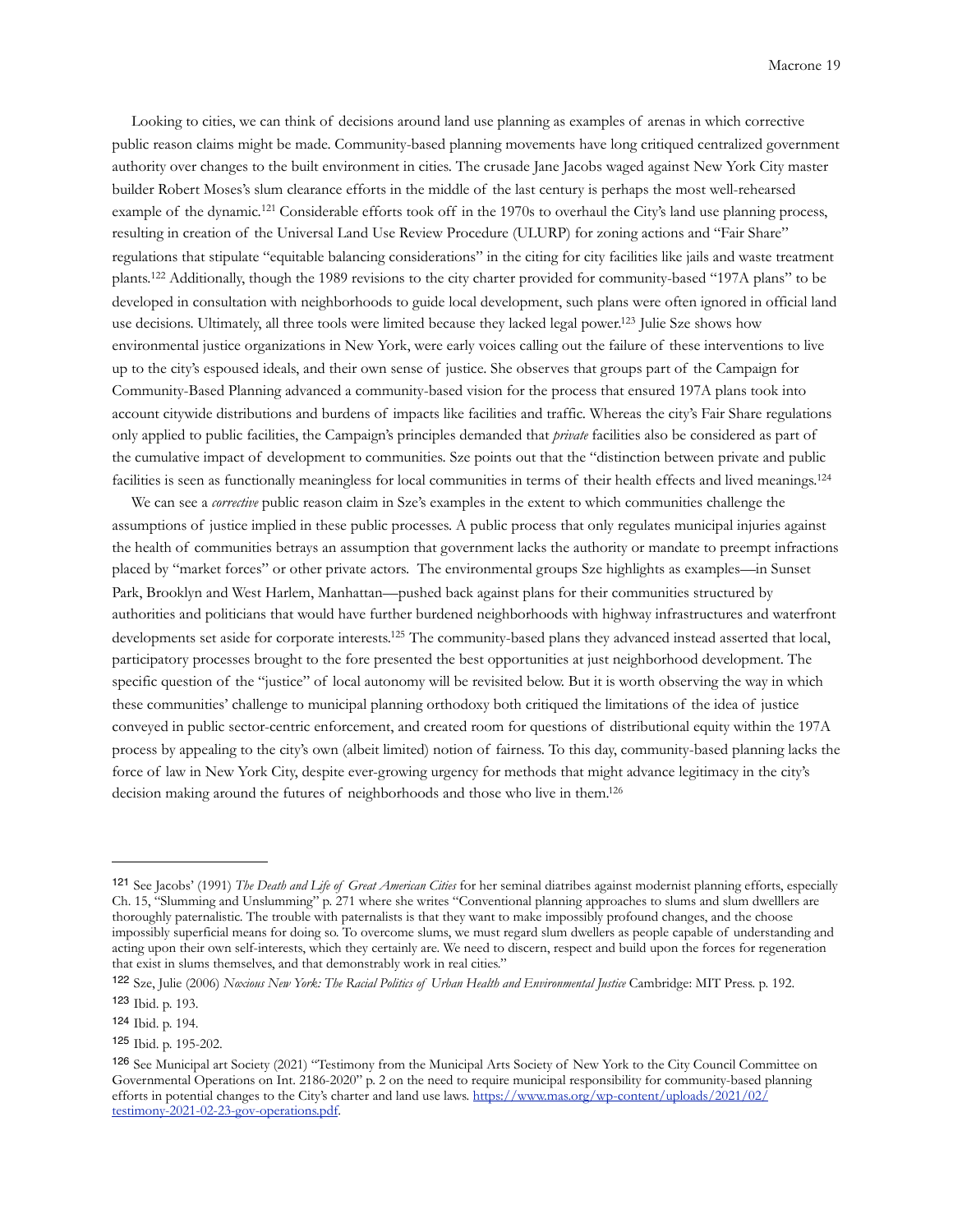A third, and critically vital function of public reason can be thought of as its *adaptive* capacity. This is implied in the claim above that public reason is not "fixed.["127](#page-19-0) As Rawls describes it, public reason is open to the possibility that its content, and our sense of justice, is responsive to change and challenge from outside the political culture. According to the proviso, reasons from comprehensive doctrines can be given in public reason so long as they are consistent with or advance the ideals of a political culture[.128](#page-19-1) I will explore below some of the ways I believe this capacity for change relates more clearly with other structural features of Rawls's thought, but for now, we can acknowledge the *incompleteness* or *imperfection* presumed of public reason at any moment in time. The upshot here is that the inclusion of claims from outside of the current public political culture or its norms can actually advance public reason towards an ideal of justice. Though Rawls does not draw any conclusions of *necessity* regarding that advance, we might presume it highly likely that provocation from the periphery of public norms plays a critical role in this process. By staking justice claims that relate *internally* to public reason, marginal comprehensive doctrines can provoke reform of institutions in the basic structure that mainstream politics is loathe to address. It is in this way that we can understand the wide view of public political culture Rawls theorizes as ripe with unrealized potential for political change, and his theory of justice as far more amenable to the claims of contrarian or marginalized groups than others commonly expect.

 There are, presumably, any number of ways public reason can adapt to accommodate the terms and insights of alternative conceptions of justice. The easiest instances to consider are those involving norms or conceptions of justice more fully distinct from the "norm" or "mainline" political conception. Take as an example recent arguments for the "rights of nature," or "legal personality" for entities like rivers around the world. In the United States, the cities of Pittsburgh and Santa Monica have passed ordinances enumerating rights for rivers, atmospheric systems, plant and animal species, and natural communities more broadly.<sup>129</sup> Elsewhere in the world, stronger protections have been given for rivers in Ecuador, New Zealand, and India based more in indigenous communities' spiritual reverence for the landscapes. The assertion of these rivers' value within the communities' respective comprehensive doctrine formed the basis for profound change in legal regimes and administration of the rivers. In each instance, colonial legal regimes were adjusted to accommodate rights (Ecuador) or guardianship (India and New Zealand) for parts of the world and human relationships to them that "reorder[ed] the priority between humans and the environment" through reenvisioning of democratic mandates.[130](#page-19-3) Through courts and parliaments, the claims and ways of life of indigenous peoples expanded the bounds of legal consideration, and created a place for different notions of reciprocity and obligation in public political culture.

 We might be tempted, at first, to suppose that the adaptive function comes from *without* the political culture. This would imply that what is new, or constructive in the claim exists apart from a given political conception of justice before the claim is worked into public culture. That possibility should be regarded as a half truth. It is correct to assume a dialectical character of adaptive public reason claims, but the specific valence is slightly modified from the first two functions of public reason. Where the first two aim to reconcile parts of public reason *inside* the public political culture, public reason's adaptive capacity leans on an *outsider's* vantage point. It looks to difference in hopes of constructing a

<span id="page-19-0"></span><sup>127</sup> *Supra* note 107, and accompanying text. The full text from (2005b), p. 452, including the preceding sentences, is: "Even if relatively few conceptions come to dominate over time, and one conception even appear to have a special central place, the forms of permissible public reason are always several. Moreover, new variations may be proposed from time to time and older ones may cease to be represented. It is important that this be so; otherwise the claims of groups or interests arising from social change might be repressed and fail to gain their appropriate political voice."

<span id="page-19-1"></span><sup>128</sup> Ibid. (2005b) p. 462, saying "… reasonable comprehensive doctrines, religious or nonreligious, may be introduced in public political discussion at any time, provided that in due course proper political reasons—and not reasons given solely by comprehensive doctrines—are presented that are sufficient to support whatever the comprehensive doctrines introduced are said to support.

<span id="page-19-3"></span><span id="page-19-2"></span><sup>129</sup> Iorns Magallanes, Catherine (2019) "From Rights to Responsibilities using Legal Personhood and Guardianship for Rivers" in *ResponsAbility: Law and Governance for Living Well with the Earth* (Martin, Te Aho, Humphries-Kil eds.) p. 3, accessed on SSRN [https://](https://papers.ssrn.com/sol3/papers.cfm?abstract_id=3270391) [papers.ssrn.com/sol3/papers.cfm?abstract\\_id=3270391](https://papers.ssrn.com/sol3/papers.cfm?abstract_id=3270391). Iorns Magallanes points out that these ordinances fall short of full legal personhood for natural entities, but enable responsibility to be exercised on their behalf by human actors within the rights system. <sup>130</sup> Ibid., pp. 18-21.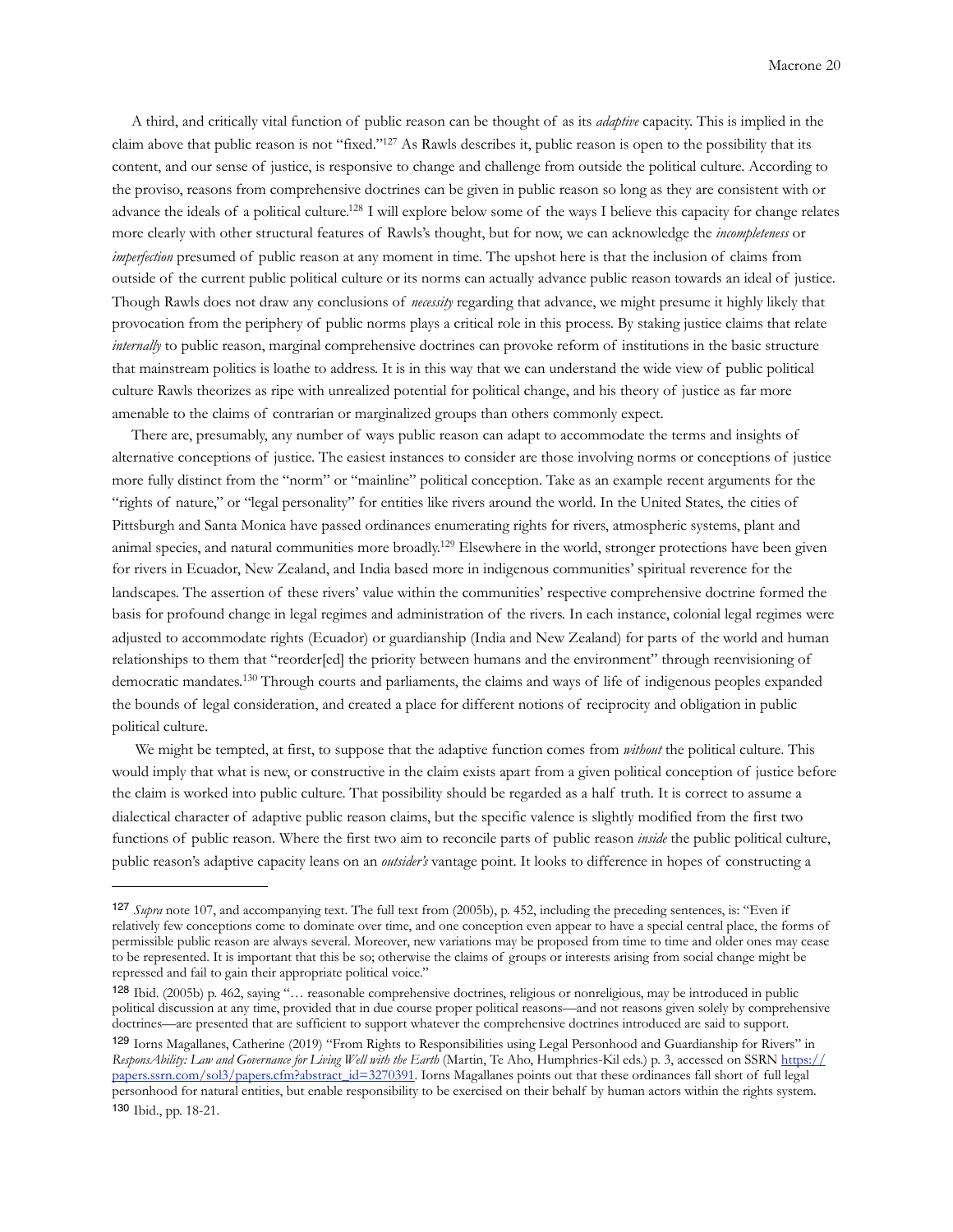broader, more inclusive public reason. The adaptive function admits power and value in other ways of life into the structure of a community's current idea of public reason, and in turn transforms it. The adaptive function of public reason brings various claims of community into new kinds of reflective equilibrium, to use Rawls's famous term[.131](#page-20-0) Though Rawls often reassures us that public reason is not *static,* he far less frequently details the process by which it can express its potential dynamism. This new mode of reflective equilibrium presumes that public reason advances when the political community comes to incorporate not-yet-welcomed reflections of itself into the process of construction.

With these three functions of public reason outlined, we can begin to better see the way that political liberalism lays the theoretical foundation for the kinds of *transformative* politics that environmental justice and other social movements have pioneered. It is indeed a vision of justice that relies both on procedural and substantive stakes of movement actors, and explains the importance of institutional change aimed at guaranteeing the participation and power of people in political processes.[132](#page-20-1) In its ideal, citizens act upon their moral duty to hold government accountable to shared values across difference. This is, I think, the best we might hope of government in our non-ideal world, as well. The next section will start to build upon these insights, and further explore the ways that a public reason frame can accommodate the plurality of justice claims made by movement groups, and how it can help build a society more amenable to their diversity.

# **III. Public Reason, Plurality, and Environmental Justice**

 To better understand how environmental justice and other movements help advance society towards an ideal of democracy, we can more clearly specify the relation of their claims to Rawls's place for public reason in democratic life. This illustrates how the diversity of claims made by movement actors in fact rely on an idea of public reason. I will argue here that in addition to the *functions* of public reason outlined above, we can further delineate three *kinds* of public reason claims that help bridge the conceptual gap between those functions and an understanding of the dimensions of political power in society. This takes us further afield of the structure outlined by Rawls in the later work, specifically regarding the location of public reason claims. Yet, as we will see, the account helps make clear precisely how the process of public reasoning both supports and relies on the development of citizens' moral powers—especially the sense of justice. It also helps illustrate how the very process of public reasoning might be understood as more emphatically democratic, and aligned with the ideal of deliberative democracy Rawls advanced.

 Throughout "The Idea of Public Reason Revisited," Rawls describes public reason as a view about the kinds of considerations that can be brought to deliberative politics. More often than not, he has institutional actors within the political system at the center of these deliberations—judges, officials, and candidates for office. In describing five "aspects" of public reason, only one implies significant responsibility for normal citizens: checking that principles derived from their conceptions of justice satisfy the criterion of reciprocity.<sup>133</sup> It is hard to say precisely why Rawls gives such a minor formal role to average citizens in this scheme. It could be that, because his work is contained within the

<span id="page-20-0"></span><sup>131</sup> Rawls (2005a) p. 8, on the possibility that political conceptions can be combined into a single conception, "a political conception of justice, to be acceptable, must accord with our considered convictions, at all levels of generality, on due reflection, or what I have elsewhere called "reflective equilibrium." See also p. 8n8 on the ideas roots in *Theory*, and the illuminating discussion at pp. 96-97, within the context of political constructivism contrasted with intuitionism: "The constructivist will say that the procedure of construction now correctly models the principles of practical reason in union with the appropriate conceptions of society and person. In so doing it represents the order of values most suited to a democratic regime. As to how we find the correct procedure, the constructivist says: by reflection, using our powers of reason. But since we are using our reason to describe itself and reason is not transparent to itself, we can misdescribe our reason as we can anything else. The struggle for reflective equilibrium continues indefinitely, in this case as in all others."

<span id="page-20-1"></span><sup>132</sup> See generally Cole (1994)

<span id="page-20-2"></span><sup>133</sup> The five aspects are, in full, "(1) the fundamental political questions to which [the idea of public reason] applies; (2) the persons to whom it applies (government officials and candidates for public office); (3) its content as given by a family of reasonable political conceptions of justice; (4) the application of these conceptions in discussion of coercive norms to be enacted in the form of legitimate law for a democratic people; and (5) citizens' checking that the principles derived from their conceptions of justice satisfy the criterion of reciprocity. Rawls (2005b) p. 442.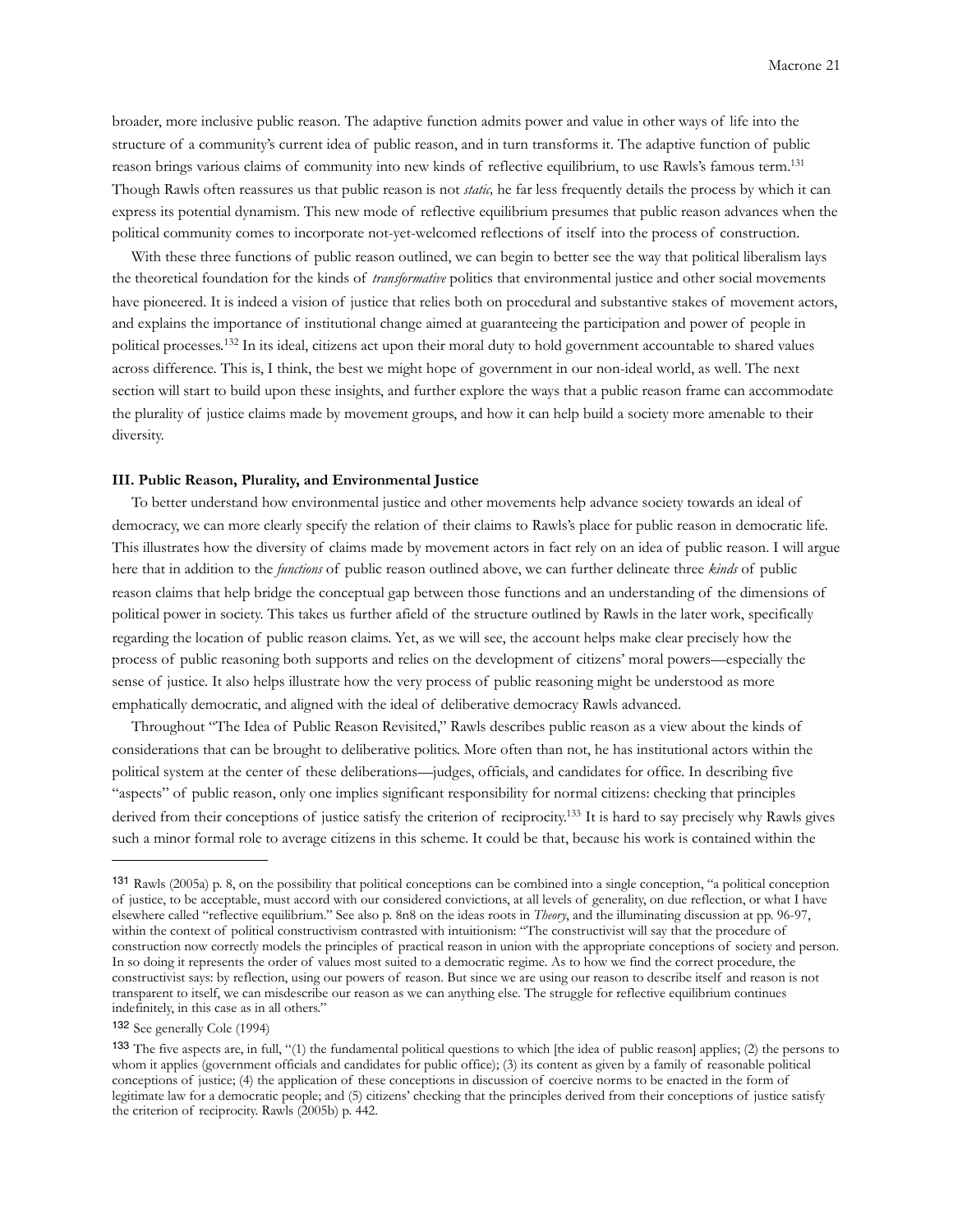bounds of ideal theory, Rawls assumes the requisite infrastructure necessary to translate citizens' political will into policy. But apart from his remarks on election campaign finance, little space is given to the question of how to ensure the actions of public officials conform to public reason. It is, he describes, part of citizens' "duty of civility"—an intrinsically moral (and not legal) duty to do "what they can to hold government officials to [the idea of public reason].["134](#page-21-0) Government officials also share this duty, in that they must publicly justify to other citizens their actions regarding fundamental political matters on terms that others could reasonably accept[.135](#page-21-1) Their doing so helps realize the ideal of public reason. And students of Rawls have, more recently, asked whether and when citizens are held to public reason—concluding that there is a standard of public reason to which ordinary individuals are held in public discourse.<sup>136</sup>

 We might however wonder whether Rawls's view of public reason does in fact accommodate a more expansive role for citizens in working towards its ideal. If public reason, for Rawls, articulates an ideal of the political conduct of "dominant and controlling" citizens,[137](#page-21-3) then there is necessarily injustice to resolve where society falls short of that mark. There may well be some warranted, reasonable faith in democratically-elected government to advance progressive agendas, or work towards justice. But as the struggles of the environmental justice movement show, the powerless cannot passively rely on that progress. Lani Guinier and Gerald Torres have made the case that the organizing and antagonism of movement actors is a prerequisite for truly transformational social change. Revisions to our interpretation of law and policy should rely on a "demosprudence" attuned to social movements' potential to "change the wind" of politics. Movement actors, in turn, must focus not merely on convincing courts of the merit of arguments, but building the kind of popular support for political visions that can only come from "culture shifting.["138](#page-21-4) We can, I think, apply the sense and importance of this concept to our consideration of Rawls's theory. As suggested, Rawls seems to assume that in a well-ordered democratic society, citizens' deliberation around fundamental political questions *just will* translate into changes to or actions on the part of the institutions in society's basic structure.[139](#page-21-5) This is entailed via government's duty of civility. It is also central to Rawls's notion of a deliberative democracy—which Rawls understands a well-ordered society to be.<sup>[140](#page-21-6)</sup> The extent to which the duty of civility is met or not, and to which democracy in society functions as fully deliberative, would imply the distance between a society's current state and its ideal. Unfortunately, in the later work, Rawls says relatively little regarding what is to advance government towards that ideal in absence of adherence. But attending to the ways that public reason and the sense of justice function in *ordinary society*[141](#page-21-7) can teach us much about how wind-changing citizens and social movements advance us towards political ideals.

<span id="page-21-1"></span><span id="page-21-0"></span><sup>134</sup> Ibid. p. 445. Rawls emphasizes that the duty of civility cannot be a *legal* duty, as such a duty would violate the freedom of speech. <sup>135</sup> Ibid. p. 444, and also p. 465 on the character of political justification as distinct from merely valid reasoning.

<span id="page-21-2"></span><sup>136</sup> See Paul Weithman (2016) "Citizenship and Public Reason," p. 122, saying, "What matters for present purposes is this. If discourse by citizens who are not public officials can exhibit those features of discourse in the political forum in virtue of which public reason applies to it, then public reason applies to discourse by ordinary citizens as well." Samuel Freeman seems to hold a similar view, see generally (2020) "Democracy, Religion, and Public Reason," esp. pp. 52-53.

<span id="page-21-3"></span><sup>137</sup> Ibid., p. 441n3. Towards the end of the essay, Rawls restates more clearly that the ideal of public reason *Political Liberalism* outlines is fully realized in the "well-ordered constitutional democratic society… in which the dominant and controlling citizens affirm and act from irreconcilable yet reasonable comprehensive doctrines." p. 490.

<span id="page-21-4"></span><sup>138</sup> Guinier and Torres (2014) pp. 2796-2798

<span id="page-21-5"></span><sup>139</sup> Or, presumably, that citizens thinking of themselves as if they were "ideal legislators," and repudiating government officials who deviate from what public reason might prescribe, is necessary to fulfill that duty. Rawls (2005b) pp. 444-445. See also pp. 463-464, where Rawls discusses the importance of public reason's roots in citizens' comprehensive doctrines, and how appeals to those doctrines can support citizens' willingness to meet their duty of civility.

<span id="page-21-6"></span><sup>140</sup> Ibid., p. 448.

<span id="page-21-7"></span><sup>141</sup> From here on, I shall use "ordinary society" specifically to denote the non-ideal society that has obtained in our times, as opposed to the ideal "well-ordered society" that serves as the object of Rawls's theory. Where regular old "society" is used, I mean to refer to the concept in general without any indication of its ordering.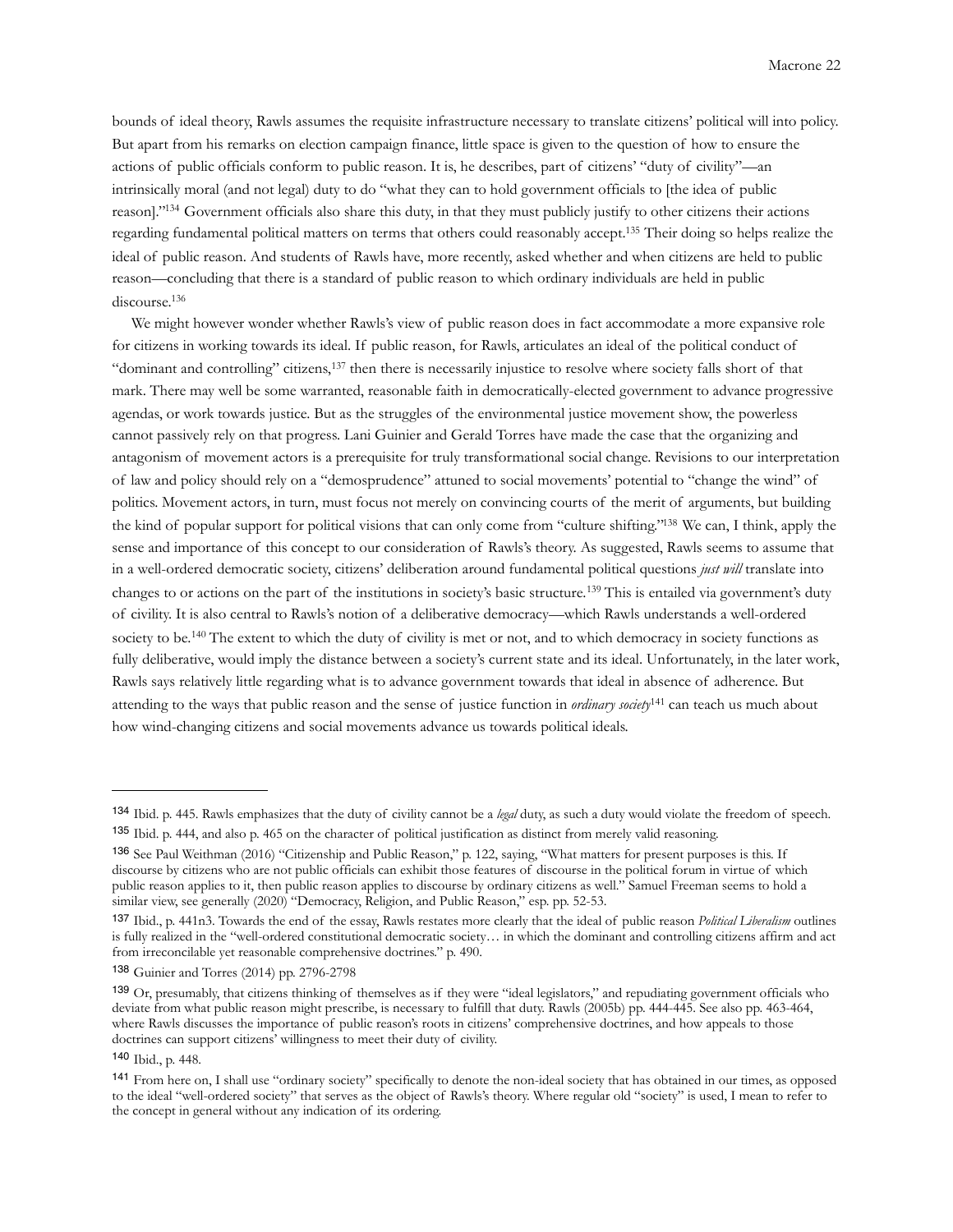An important preliminary step requires expanding our idea of what counts as deliberation. Rawls suggests throughout *Political Liberalism* that deliberation, in its ideal, is an exchange of views and reasons[.142](#page-22-0) It has three aspects: (1) an idea of public reason; (2) a framework of constitutional institutions; and (3) "knowledge and desire on the part of citizens generally to follow public reason and realize its ideal in their political conduct.["143](#page-22-1) One might easily suppose that in a well-ordered society, where all are treated fully as free and equal citizens, this process takes the form of something like conversation, or debate. Such an image is at least minimally entailed by an everyday sense of "civility." But just as Rawls's understanding of the duty of civility goes well beyond the requirement of decorum or conversational niceties, we should also expect that in ordinary society, citizens may have to go to extraordinary lengths to have their public reasons heard. Guinier and Torres share stories of individuals' literally spectacular actions intended to call attention to injustice and the ways in which normal political discourse failed them in matters unquestionably pertinent to public reason. African Americans in Mississippi, including Fannie Lou Hamer, Victoria Jackson Gray, and Annie Devine went to the Democratic National Convention in August 1964 as their own insurgent Freedom Democratic Party to assert "that white man is not going to give up his power to us.["144](#page-22-2) Is such "political theater in service of a profound challenge to both the national and local party's understandings of democracy"<sup>145</sup> not itself a form of deliberation or public reasoning? Later, they describe the National Farm Workers Association's unionization and organizing. That vital work gave a multi-ethnic coalition of workers "the power to engage in full-throated exploration of the politics of economic justice.["146](#page-22-4) The "politicized aesthetics" of Luis Valdez's Teatro Campesino built collective mobilization amongst unionizing farmworkers against the abuses of agribusiness—pesticide poisoning, exploitative wages, lack of child care, and deprivation of benefits—by presenting an image of rights the theater performances convinced workers they deserved, and communicating stories about fairness and justice.<sup>147</sup> Like we may think of environmental justice demonstrations from the Warren County protests to present-day climate marches mobilizing communities and hundreds of thousands of individuals[,148](#page-22-6) to world-wide climate "die-ins" staged in prominent governmental places[,149](#page-22-7) these social movement demonstrations are, in themselves, kinds of public reason claims. These actions, as Guinier and Torres put it, "… restructured the politics of the possible. They gave their actions a plausible explanation, one that formed the basis for shared understanding. That understanding initially grew from an internal explanation that allowed a sense of community to exist. But it ultimately had to persuade external actors, as well.["150](#page-22-8)

 Considered so broadly, discerning the instances of deliberation and varieties of public reasoning in social life might seem a Herculean task. If we take the position, as some do, that reasoning *just is* an activity we are already continually engaged in, as something like a form of identity construction, then perhaps that task appears less insuperable.[151](#page-22-9) There is

<span id="page-22-0"></span><sup>142</sup> Ibid., p. 448. "When citizens deliberate, they exchange views and debate their supporting reasons concerning public political questions. They suppose that their political opinions may be revised by discussion with other citizens; and therefore these opinions are not simply a fixed outcome of their existing private or nonpolitical interests. It is at this point that public reason is crucial, for it characterizes such citizens' reasoning concerning constitutional essentials and matters of basic justice." On the connection between public reason and deliberative democracy, Rawls adds at 448n21 "Deliberative democracy limits the reasons citizens may give in supporting their political opinions to reasons consistent with their seeing other citizens as equals." <sup>143</sup> Ibid.

<span id="page-22-1"></span>

<span id="page-22-2"></span><sup>144</sup> Hamer, *To Praise our Bridges: An Autobiography* quoted in Guinier and Torres (2014) pp. 2762-2763.

<span id="page-22-3"></span><sup>145</sup> Ibid., p. 2768.

<span id="page-22-4"></span><sup>146</sup> Ibid., p. 2785.

<span id="page-22-5"></span><sup>147</sup> Ibid., pp. 2786-2788.

<span id="page-22-6"></span><sup>148</sup> See Foderaro (2014) "Taking a Call for Climate Change to the Streets" *New York Times* and Fandos (2017) "Climate March Draws Thousands of Protestors Alarmed by Trump's Environmental Agenda" *New York Times*

<span id="page-22-7"></span><sup>149</sup> See Busby (2019) "Extinction Rebellion activists stage die-in protests across globe" *The Guardian* (2019)

<span id="page-22-8"></span><sup>150</sup> Guinier and Torres (2014) pp. 2797-2798.

<span id="page-22-9"></span><sup>151</sup> Christine Korsgaard, for instance, articulates this fundamentally Kantian position in "The Activity of Reason" her 2009 Presidential Address to the Eastern Division of the American Philosophical Association, pp. 36-37. See also her *Sources of Normativity*  (1996).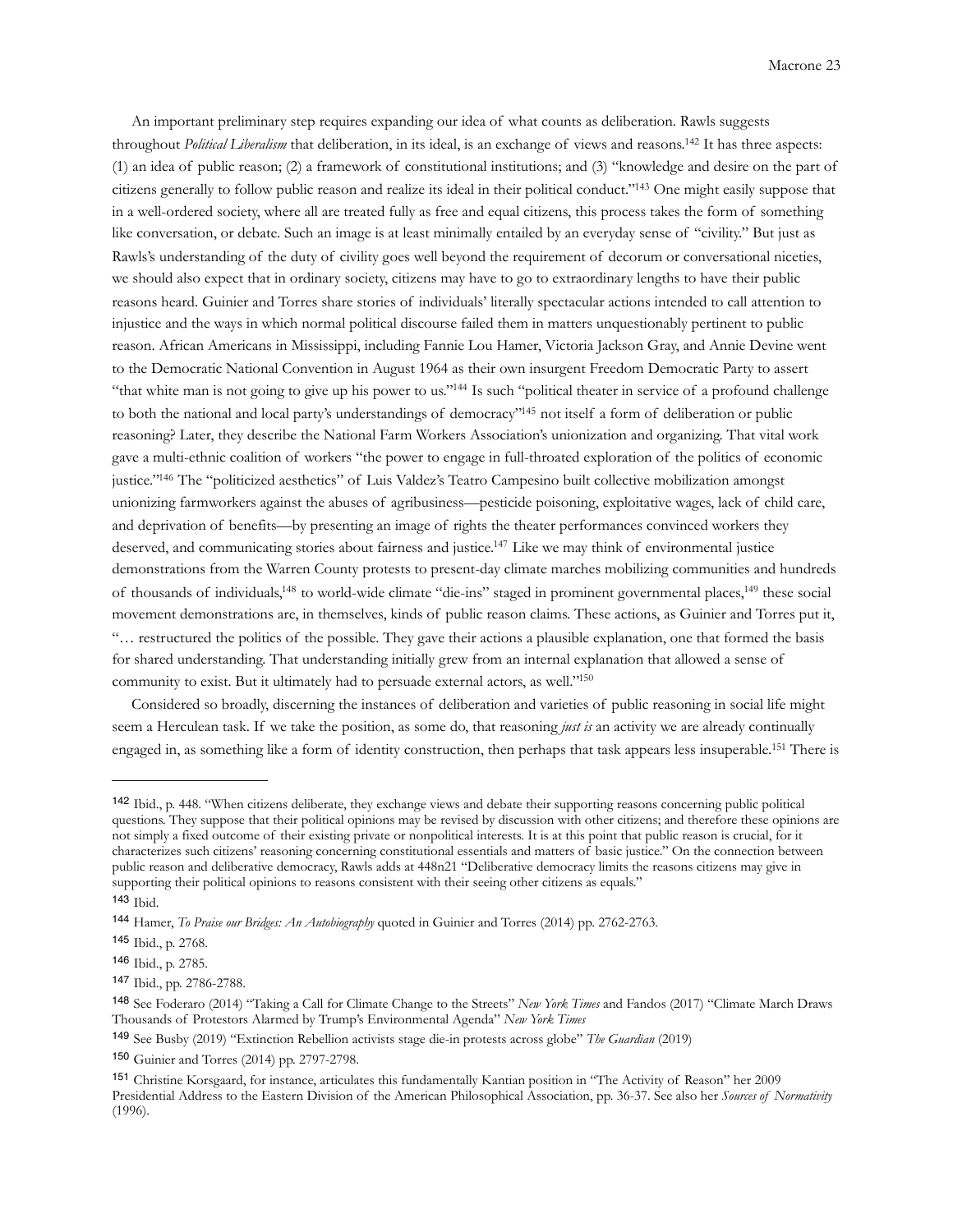not space here to fully develop that notion, but the suggestion builds on the active dimension of public reason I earlier suggested Rawls advances[.152](#page-23-0) Public reasoning is, in a critical sense, something people do, and do unavoidably. While we very likely cannot identify *every* instantiation of it in public life, we can become increasingly aware of telltale signs of such appeals and statements addressed to us. Rawls's texts are notoriously ambiguous about precisely where the boundaries of public and private life are drawn.[153](#page-23-1) Thinking about social movements and environmental justice here offers at least two vital insights. The first, in keeping with the preceding discussion, is that public reason claims arise more often than we think, and predominantly outside the courtrooms that Rawls occasionally suggests as the exemplary home of public reasoning.<sup>154</sup> The second is that those claims work to alert us to the limitations and failings of the bounds we draw around our very conception of public life, and the institutions of what I have called the public realm, in ordinary society. The remainder of this section will explore both points, and their implications for government and our understanding of public reason's utility to environmental justice.

 Essentially, public reason deals with fundamental political questions—what Rawls argues deal with constitutional essentials and matters of basic justice[.155](#page-23-3) Claims made from public reason can be drawn from various parts of the public political culture about how power in society is to be allocated by institutions[.156](#page-23-4) And the proviso permits individuals to utilize reasons from their private, comprehensive doctrines so long as they support the values of the public political ideal.[157](#page-23-5) There are, however, all sorts of claims that can be made *about* the structuring of power in society, and *from* the innumerable reasonable comprehensive doctrines in society. Apart from a few concrete examples of questions in society that might be answered by it, Rawls's theorizing about public reason takes place at a high level of abstraction, and nowhere in the later work does Rawls offer a general taxonomy or form of public reason claims. But Rawls's assertions that public reason deals primarily with the justification of public power can help us pick out public reason in the crowd of claims continually made in the ordinary societies of democratic constitutional democracies. To more clearly illustrate the ways that environmental justice actors do in fact engage in public reasoning, I propose we think of three distinct kinds of claims: *procedural*, *substantive*, and *constitutive*. The first two concern kinds of considerations that Rawls believes justice as fairness, and any other political liberalism, should address. The third is not explicitly considered by Rawls in any of the later works, but is, I believe, implied in the structure and purpose of public reason as he describes it. Fully appreciating these three kinds works to operationalize the idea of public reason towards realization of its ideal and adds additional theoretical depth to thinking about the workings of power in Rawlsian conceptions of deliberative democracy.

 *Procedural* public reason claims should be understood as critiques regarding the specific workings of an institutional process and an individual or group's participatory role in that process. Rawls provides examples of kinds of problems that might be addressed by such claims. His discussion on elections suggests that one can advocate for public financing of elections on the grounds that doing so improves translation of the popular will into political power, and that fairer election processes advance us towards the idea of public reason by ensuring candidates accountable to constituents are elected to office. Looking at another case, individuals can make procedural public reason claims against others who vote their comprehensive doctrines, rather than properly political values. The person who casts a vote in favor of a candidate willing to overturn women's right to an abortion commits a procedural violation of public reason because the principle

<span id="page-23-0"></span><sup>152</sup> *Supra* note 114, and accompanying text.

<span id="page-23-1"></span><sup>153</sup> Weithman (2010) p. 289.

<span id="page-23-2"></span><sup>154</sup> Rawls (2005a) p. 254. Though Rawls asks us to check whether we are following public reason by asking ourselves whether arguments would seem reasonable as supreme court opinions, he importantly qualifies in (an uncharacteristically funny) note 43 on that page that "some doubt that an actual supreme court can normally be expected to write reasonable decisions." <sup>155</sup> *Supra* note 132.

<span id="page-23-3"></span>

<span id="page-23-4"></span><sup>156</sup> It is important to note here a qualification Rawls offers late in *IPRR*, that "the idea of public reason is not a view about specific political institutions or policies. Rather, it is a view about the kinds of reasons on which citizens are to rest their political cases in making their political justifications to one another when they support laws and policies that invoke the coercive powers of government concerning fundamental political questions." (2005b) p. 476.

<span id="page-23-5"></span><sup>157</sup> *Supra* note 120.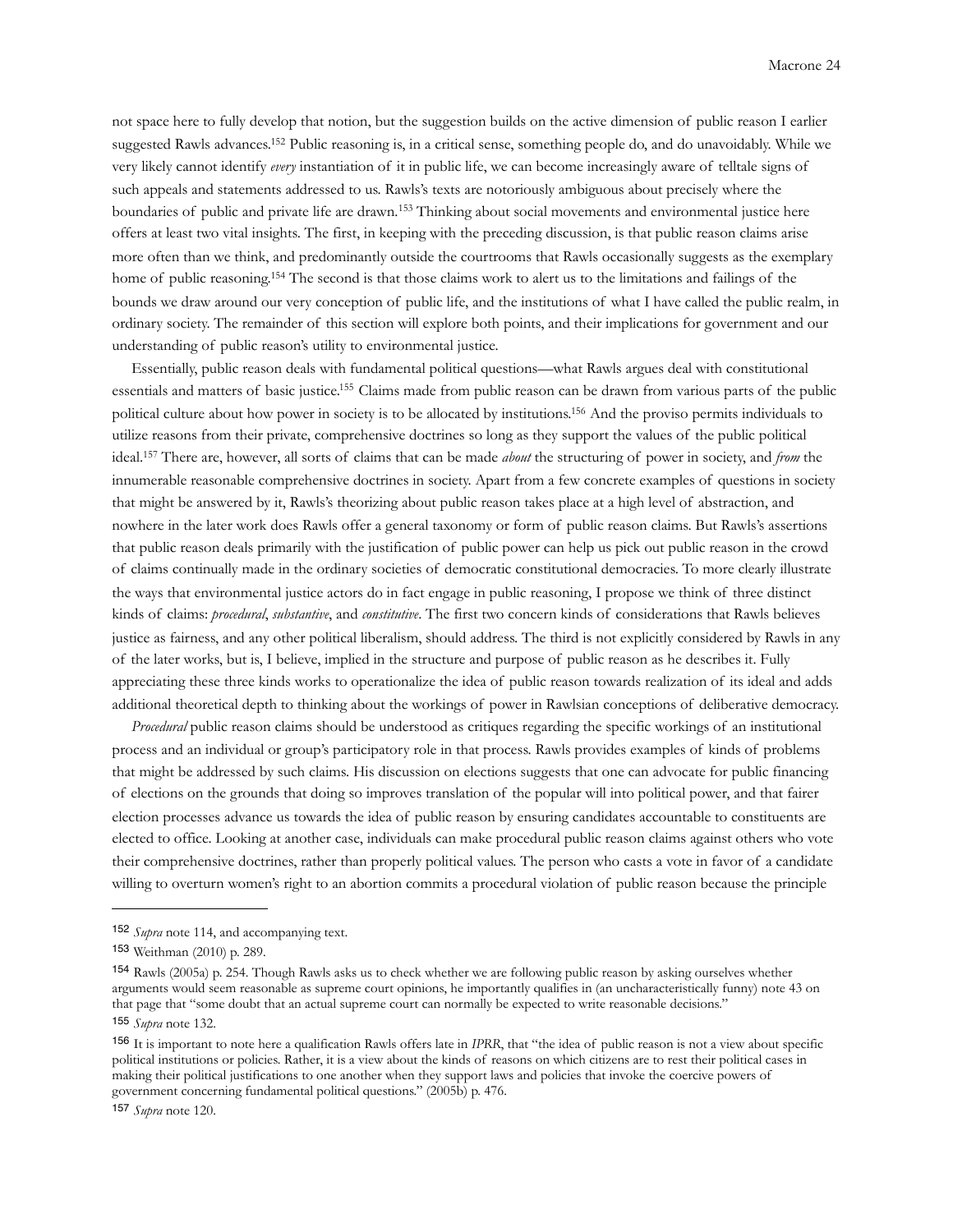of reciprocity is violated—voting from a comprehensive doctrine that other citizens could not reasonably endorse "runs afoul of public reason.["158](#page-24-0) And the procedural claim here runs deeper than the citizen's unreasonable vote—the critique from public reason could well extend to a reassessment of the schools, civic groups, and other public institutions that may have encouraged their belief in the acceptability of voting their comprehensive doctrine. Though Rawls is emphatic in his assertion that "public reason is not a view about specific political institutions or policies,"<sup>159</sup> arguments from public reason will invariably inform and often require the reimagining of our institutions. Thinking about procedural public reason claims makes this explicit.

 Of course, as discussed above, procedural public reason claims have been fundamental to the work of the environmental justice movement since its inception. The early struggles leading up to the signing of EO 12898—and the order itself— are illustrative of the movement's unyielding commitment to the very ideals Rawls argues ground the principle of reciprocity and duty of civility. Communities demanded a role in government decision making processes affecting their communities because they believed *any* community could reasonably hope for the same authority in local facility siting, or land use, or similar questions that could so gravely affect life prospects in a place. Though some have faulted government and the environmental justice movement for failing to ever move past procedural justice,<sup>[160](#page-24-2)</sup> it is clearly the case that there is still work to be done towards actually building policy processes and other institutions that move beyond engagement as a matter "box checking" and more perfectly address the procedural public reason claims of movements and communities.[161](#page-24-3) The specifics of form and process will serve as perennial questions for any society committed to collaborative governance. That they should is, of course, a concern for any society as well, ordinary or well-ordered.

 The second kind of public reason claim we should attend to can be thought of as *substantive* in nature. Throughout the later work, Rawls is clear that any liberalism or political conception of justice includes substantive principles; the political conceptions will differ "in how they order, or balance, political principles and values even when they specify the same ones."<sup>162</sup> Recall that any political conception will, according to Rawls, include three main features: a list of basic rights and liberties, some assignment of priority to those rights, and measures ensuring citizens' means to make use of those freedoms[.163](#page-24-5) Substantive claims, then, make claims about the specific content of justice, whether as a particular political conception or within a given conception. So, for example, while justice as fairness and a capabilities approach, say, may both value the cultivation of specific individual virtues, or capacities, that cultivation might hold a higher place in a society ordered by the latter. Advancing one or the other in deliberation amounts to a substantive public reason

<span id="page-24-0"></span><sup>158</sup> Rawls (2005b) pp. 478-479. Detailing the reasoning for the violation at p.479n80, Rawls says: "Suppose now for purposes of illustration, that there is a reasonable argument in public reason for the right to abortion, but there is no equally reasonable balance, or ordering, of the political values in reason that argues for the denial of that right. Then in this kind of case, but inly in this kind of case, does a comprehensive doctrine denying the right to abortion run afoul of public reason. However, if it can satisfy the proviso of the wide public reason better, or at least as well as other views, it has made its case in public reason. Of course, a comprehensive doctrine can be unreasonable on one or several issues without being simply unreasonable."

<span id="page-24-1"></span><sup>159</sup> *Supra* note 147.

<span id="page-24-2"></span><sup>160</sup> Lee (2021a) and (2021b)

<span id="page-24-3"></span><sup>161</sup> Here, see Bratspies (2020) and Foster (2002) "Environmental Justice in an Era of Devolved Collaboration" for examples of how environmental justice communities are reimagining the very nature of decision-making processes affecting their community. Foster writes, p. 498, "The identification of a core set of normative goals—including procedural and distributional justice—for environmental and natural resource decision-making can be useful in both increasing meaningful participation by local actors and communities and strengthening the hands of central authorities to ensure these goals are met. These normative goals can guide political institutions and their constituents in determining the best use of an array of decision-making tools at their disposal in particular contexts. At the same time, a contextual-based approach preserves accountability to centralized decision-makers responsible for the achievement of these principles or goals." Foster and Iaione (2016) "The City as a Commons" pp. 347-355 describe an initiative in Bologna promoting increased collaboration between government and inhabitants designing and governing the city's "urban commons" through a "collaboration agreement"—this "co-city" may offer a promising new form of urban governance.

<span id="page-24-4"></span><sup>162</sup> Rawls (2005b) p. 451, as well as *supra* note 117.

<span id="page-24-5"></span><sup>163</sup> Rawls (2005b) p. 450, and *supra* note 104.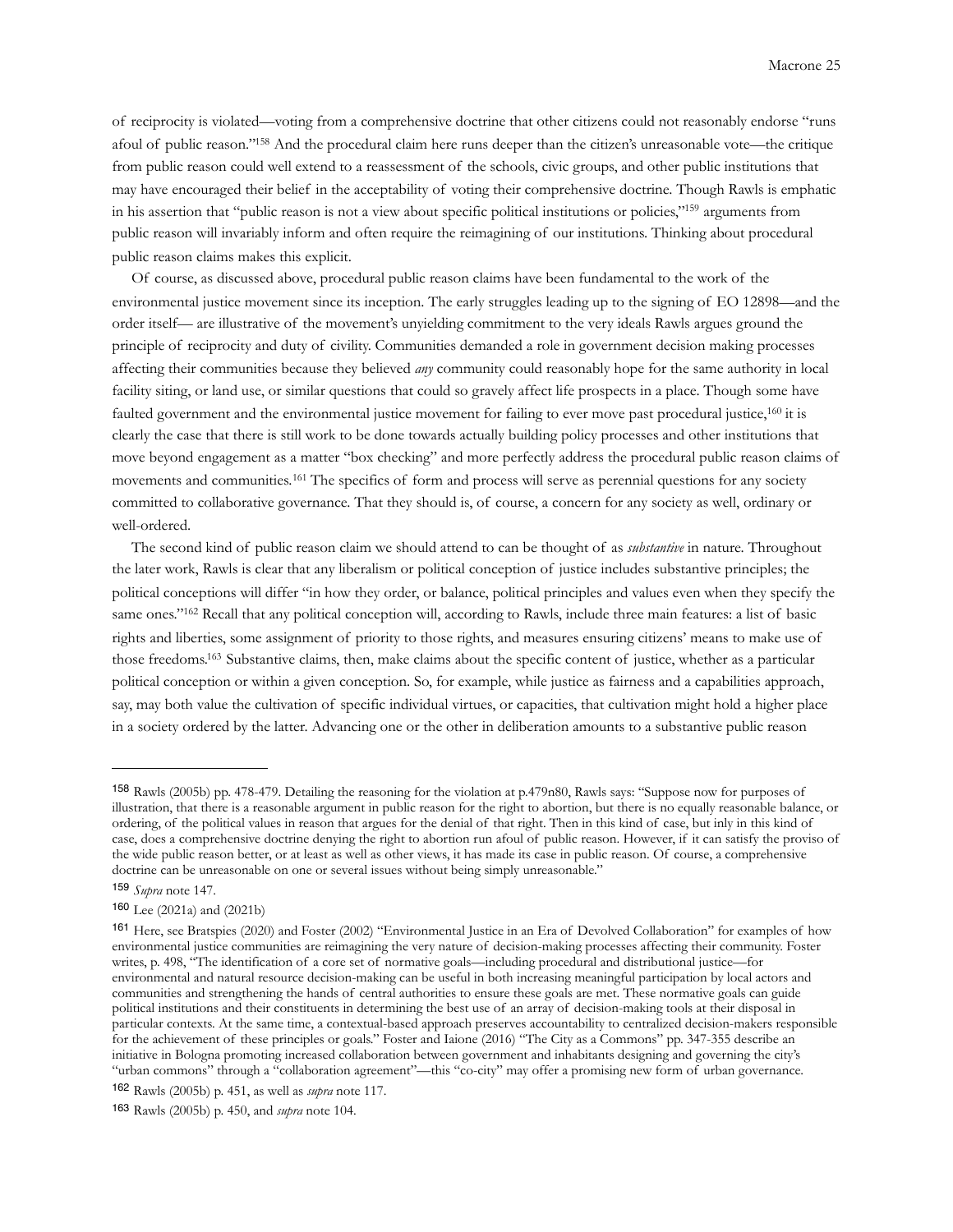claim. And within, say, justice as fairness, we may argue about the degree to which freedom of speech is to be protected in light of some group's desire to be protected from hate speech. These are, in effect, claims about what institutions in the public realm must do to realize the principles of justice.

 Again, these kinds of claims inhabit territory the environmental justice movement knows well. The Principles of Environmental Justice offer an obvious example of political values advanced by the movement challenging the dominant political conception that did and almost certainly still reigns today. That environmental justice "demands that public policy be based on mutual respect and justice for all peoples, free from any form of discrimination or bias," "affirms the fundamental right to political, economic, cultural, and environmental self-determination of all peoples" and "demands the right to participate as equal partners at every level of decision-making, including needs assessment, planning, implementation, enforcement, and evaluation"[164](#page-25-0) unquestionably reinforces the notion that environmental justice advances political values that should feel at home in any Rawlsian idea of public reason. Often in their own way, they clearly reinforce aspects of the liberal democratic tradition, and give expression both to ideas of reciprocity and civility. Other principles, affirming "the sacredness of Mother Earth, ecological unity and the interdependence of all species, and the right to be free from ecological destruction," and "the need for urban and rural ecological policies to clean up and rebuild our cities and rural areas in balance with nature, honoring the cultural integrity of all communities, and provided fair access for all to the full range of resources" might seem more difficult to justify on Rawlsian grounds, in so far as they invoke ideas of sacredness and naturalness[.165](#page-25-1) These values from comprehensive doctrines may initially appear to be politically contentions, and unfit for inclusion in the public political culture as part of public reason. What is more critical, I think, is to reflect on whether they could eventually be endorsed as reasonable within the political conception, and via the proviso, amend or reinforce the ideals to which as a community we ultimately aspire[.166](#page-25-2) If other reasonable comprehensive doctrines see that these principles are worth supporting, and they are not incompatible with our ideas about deliberative constitutional democracy, public reason must be open to them if it is to live up to its own ideal.

 The third kind of public reason claim we should recognize is what I will call *constitutive*. These claims prompt us to reflect on the nature of public reason at an altogether deeper level than either procedural or substantive claims, because they force us to ask questions about *whose* reason is so expressed in public. They ask questions about our self-concept of the political community in ordinary society—that is, our very idea of *the public*. Rawls argues that the idea of public reason "arises from a conception of democratic citizenship in a constitutional democracy.["167](#page-25-3) That Rawls suggests public reason arises from a "conception" is fundamental to his very project, and fills important theoretical gaps in justice as fairness that became apparent following the political turn[.168](#page-25-4) I will offer further thoughts on conceptions and the role of identity in public reason below. For now, it is worth examining Rawls's elaboration on what his conception of citizenship entails: "it is a relation of citizens within the basic structure of society, a structure we enter only by birth and leave only by death; and second, it is a relation of free and equal citizens who exercise ultimate political power as a collective

<span id="page-25-0"></span><sup>164</sup> People of Color Environmental Leadership Summit (1991), Principles 2, 5, and 7.

<span id="page-25-1"></span><sup>165</sup> Ibid., Principles 1 and 12.

<span id="page-25-2"></span><sup>166</sup> *Supra* note 121, and accompanying text.

<span id="page-25-3"></span><sup>167</sup> Rawls (2005b) p. 445.

<span id="page-25-4"></span><sup>168</sup> Weithman, stressing this point, places it at the very core of Rawls's thought. "[Rawls's] was never a rights-based view, contrary to what is supposed by some of those who would attribute the Pivotal Argument to him. Rather, as I shall explain later, Rawls's is what he calls a 'conception-based view.' By this he means that members of the [well-ordered society] can live up to a certain conception of themselves—a conception of themselves as free and equal—only if they regulate their lives by mutually acceptable principles." (2010) p. 27. While Rawls does not use the term "conception-based" in either *Political Liberalism* or "The Idea of Public Reason Revisited," (Weithman points to the earlier essay "Political Not Metaphysical" for the quotation), it is obvious from the acknowledgement in the paperback preface to *Political Liberalism* that Rawls conceives of justice as fairness offered in *Political Liberalism* as a conception, not doctrine (2005a) p. xli.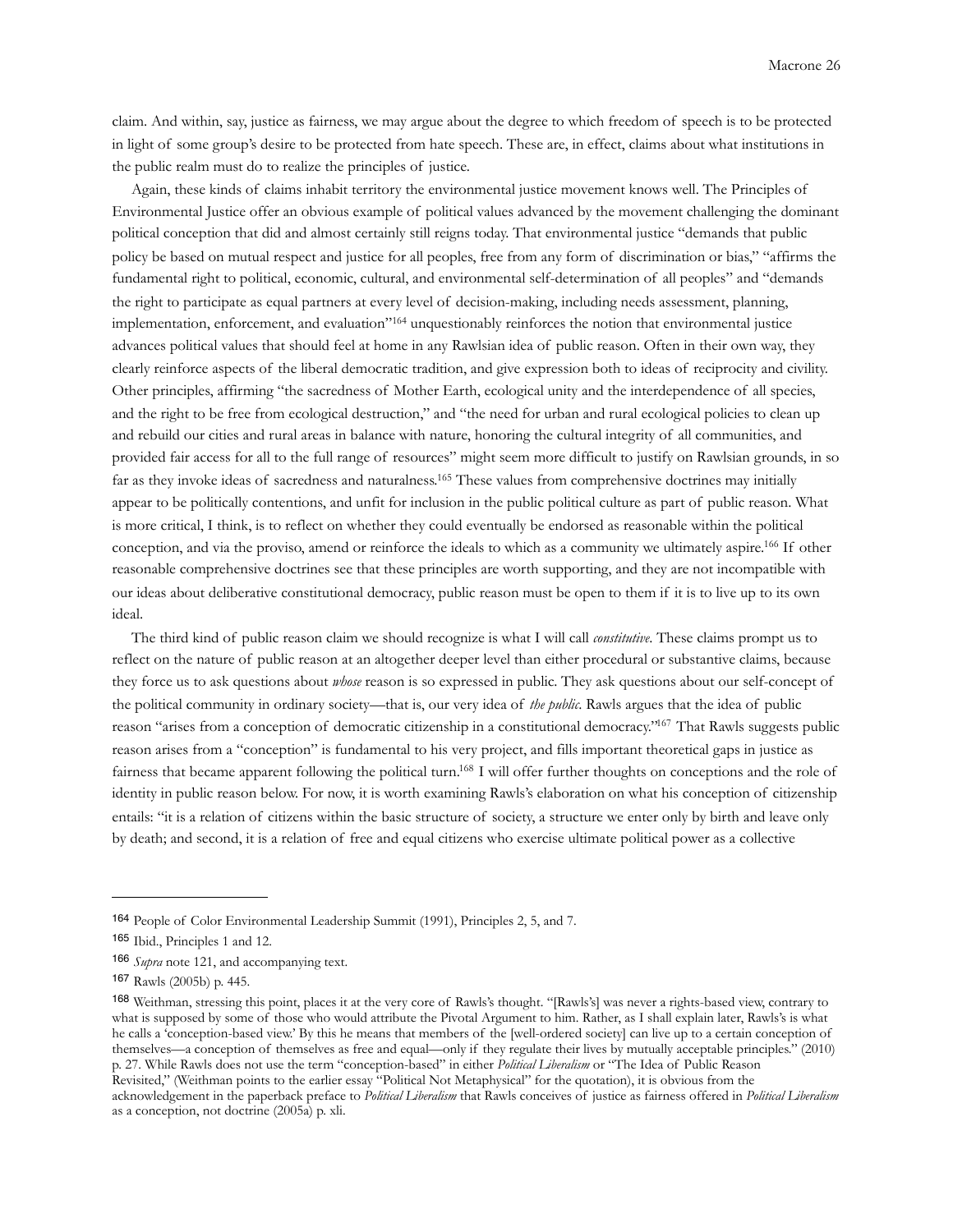body.["169](#page-26-0) We should remember that this conception is characteristic of justice as fairness in a well-ordered society. The first point of entailment involves certain abstractions about a closed society to isolate pertinent details of the political relationship from "distractions.["170](#page-26-1) The second almost certainly has never obtained in ordinary society. Constitutive public reason claims, by asserting a claim to a place in "the public," challenge the reality and content of our ordinary conceptions of citizenship by asserting membership in the political community and stake in its coercive authority.

 The struggles of the environmental justice movement, the civil rights movement before it, and countless other social movements, reveal the real, embodied, institutionalized ways in which ordinary society fails to treat members of society as free, much less equal citizens. One need not reflect awfully long on their claims to understand that so much of what movement actors demand is the mere recognition of their identities in and as members of the political community. Whether we consider questions of unequal environmental protection, climate-driven displacement, or who is welcomed into public spaces, environmental justice fundamentally challenges our basic conceptions of *who can claim public power.* If, as Rawls suggests, the very possibility of justice relies on the capacity for a political community to reaffirm its own selfconception, then environmental justice and other social movements have offered relentless reminders of precisely how distant ordinary society's conception of itself can feel from its ideal. When movement groups make claims on government and institutions, their very doing so often betrays their sense of exclusion from the public and the exercise of power to which they are entitled. Where voting rights are concerned, we might easily parse public reason claims from argument and deliberation; where citizens are denied the franchise, they are denied one of the basic powers to which they are entitled. Constitutive public reason claims made in the name of environmental justice can be harder to see, but fit the definition just as well. Certain kinds of infrastructural provision are easily thought as prerequisites to citizenship, or inclusion in "the public." In New York, for instance, the capacity for the city to provide clean water to its citizens has historically been as politically contentious a question as whether its governmental institutions were serving the interests of the public or the structures of patronage embodied in entities like Tammany Hall. Delivering the most basic utility to a city of islands was a litmus test for greater New York's ability to govern a compendium of previously independent municipalities.[171](#page-26-2) The same thought can motivate our asking how precisely we might understand water crises in places like Flint, Michigan and other cities across the United States as failures of democracy[.172](#page-26-3) If questions about how we build our environment are central to the project of constitutional democracy, public reason must provide guidance on how to overcome these challenges. By raising critical questions of how the infrastructures of the public realm express often in terms of iron, lead, concrete, water and earth—the limits of our public regard for one another, environmental justice advocates challenge the very constitution of our reason.

We can join the analysis of the kinds of claims that can be made from public reason together with the preceding description of the *functions* of public reason and the three dimensions of *power*[173](#page-26-4) to show how the three groups of concepts intersect. Doing so can help articulate the ways that public reasoning is itself an expression of political power —and as such, how power itself permeates the structure and process of public reason in ways that Rawls himself did

<span id="page-26-0"></span><sup>169</sup> Rawls (2005b) p. 445.

<span id="page-26-1"></span><sup>170</sup> Rawls (2005b) p. 445n18, on the qualified assumption of a closed society, as well as (2005a) pp. 12 and 136n4.

<span id="page-26-2"></span><sup>171</sup> See Ted Steinberg (2014) in *Gotham Unbound*, pp. 156-160 on the expansion of New York's water supply via Croton Aqueduct development, overlapping with the 1890s consolidation of the five boroughs into Greater New York, and subsequent development of the Catskill water system once nineteenth century infrastructure reached its limits. On p. 160, "The Catskills further liberated New York from the constraints imposed by island life and cleared the way for urbanization to flourish on an archipelago that could never with its local water supply—have supported such multitudes." Steinberg later ties the general motive of ecological control to the political and economic realities asserted by city government, p. 351: "… those who have run the city have tended to indulge too often in the maximizing strategies at the heart of the growth imperative and have thus taken an arrogant stance toward land and sea." <sup>172</sup> See Rahman, Sabeel K. (2018) "Infrastructural Exclusion and the Fight for the City: Power, Democracy, and the Case of America's Water Crisis" pp. 536-541.

<span id="page-26-4"></span><span id="page-26-3"></span><sup>173</sup> Per *The Public Realm and Public Reason* Chapter 2, adapting the model described in Guinier and Torres (2004) *The Miner's Canary: Enlisting Race, Resisting Power, Transforming Democracy*, Chapter 4, pp. 108-114.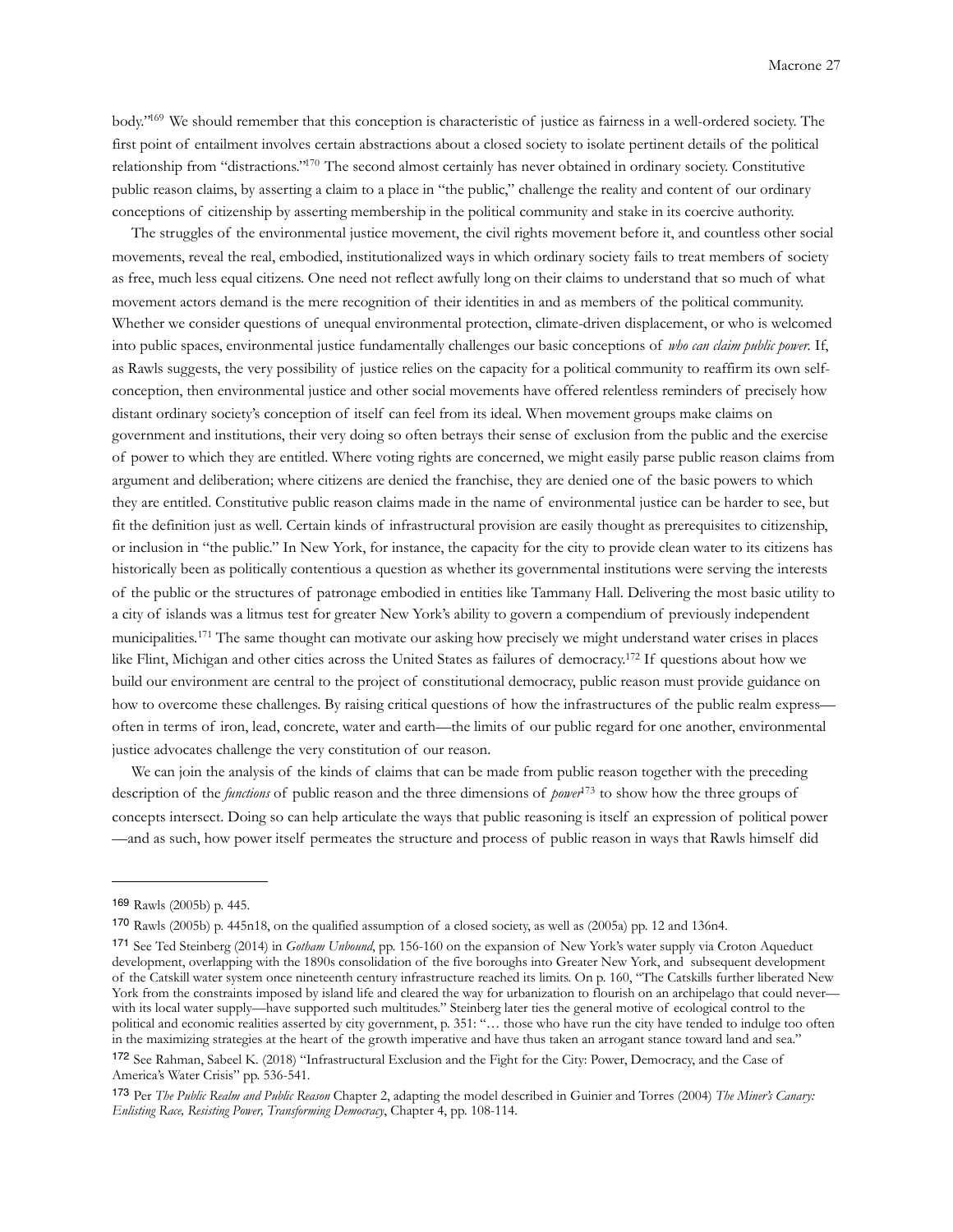not describe. In their book, *The Miner's Canary*, Lani Guinier and Gerald Torres explore the ways that a threefold understanding of power can overcome conventional ideas that suggest "it invariably involves control, domination, or force.["174](#page-27-0) Power in its first dimension, what we can call its *exercise,* is the typical expression of power as something used, or used over someone. Their analysis implores us to go beyond the first dimension, and details the ways that rules for power's use (second dimension, here *conventions*) and ideas of who should be able to access to power (third dimension, here *conceptions*) can quietly shut out already disempowered minority from the political process. Guinier and Torres do not frame their argument in terms of public reason, but the insight helps articulate how the conception-based theory Rawls puts forward, and the structuring of power it supposes, in fact relies on notions of political identity. Samuel Freeman reminds us that a crucial aspect of Rawls's public reason, "its proper subject," is "the good of the public.["175](#page-27-1) As this section has argued, our understanding of *who* constitutes that public, and *whose* good it concerns, grounds the process of public reasoning. Thinking of public reason *in terms of power* rather than simply as *a means by which the use of power is justified* better reinforces the importance of the conception-based elements in Rawls's thought.

 The chart below shows how the other claims and functions of public reason map onto the three dimensions of power. Procedural public reason claims, as the basic exercise of public reasoning, protect groups, and the role of public reason itself, in public planning and action. A rudimentary way of thinking about this is the way courts are intended to function—one justification for judicial review is the judges' position to make determinations from public reason and the public political culture[.176](#page-27-2) But the basic instance of citizens' acting from their duty of civility shows this just as well. Substantive public reason claims, by appealing to particular ideas from the political culture or reasonable comprehensive doctrines, can be understood as determining the content of public reason. Notions like freedom of speech or religion, social minimums for decent living and adequate participation in civic life, and other constitutional essentials and matters of basic justice are the kinds of subjects relevant here. In effect, these substantive notions of public reason serve as the *conventions* and rules governing the order of public reason in society. A group's claim that, say, a certain level of environmental pollution or lack of access to infrastructure violates their basic liberties has a twofold consequence. It prompts reflection on what public reason asks of us, and how we conceive of its idea. It likely also demands some change to the institutions in public realm that are meant to deliver on the promises of that idea. In these ways, substantive claims affect the structure of public reasoning we navigate in self-government, real and theoretical.

<span id="page-27-0"></span><sup>174</sup> Guinier and Torres (2002) p. 109. The three dimensional understanding of power they explore is borrowed from John Gaventa, Steven Lukes, and others.

<span id="page-27-1"></span><sup>175</sup> Freeman (2004) p. 2030.

<span id="page-27-2"></span><sup>176</sup> Though clear eyed about their limitations, awls clearly thinks that judicial review is an important feature of a constitutional democracy, and plays an important role in protecting and advancing public reason. See (2005a) p. 233-234. "A supreme court fits into this idea of dualist constitutional democracy as one of the institutional devices to protect the higher law. By applying public reason the court is to prevent that law from being eroded by the legislation of transient majorities, or more likely, by organized and well-situated narrow interests skilled at getting their way. If the court assumes this role and effectively carries it out, it is incorrect to say that it is straightforwardly antidemocratic." With regard to ordinary law, Rawls accepts that a supreme court is in principle anti-majoritarian to the extent that it can invalidate those laws. See also note 117 above and accompanying text.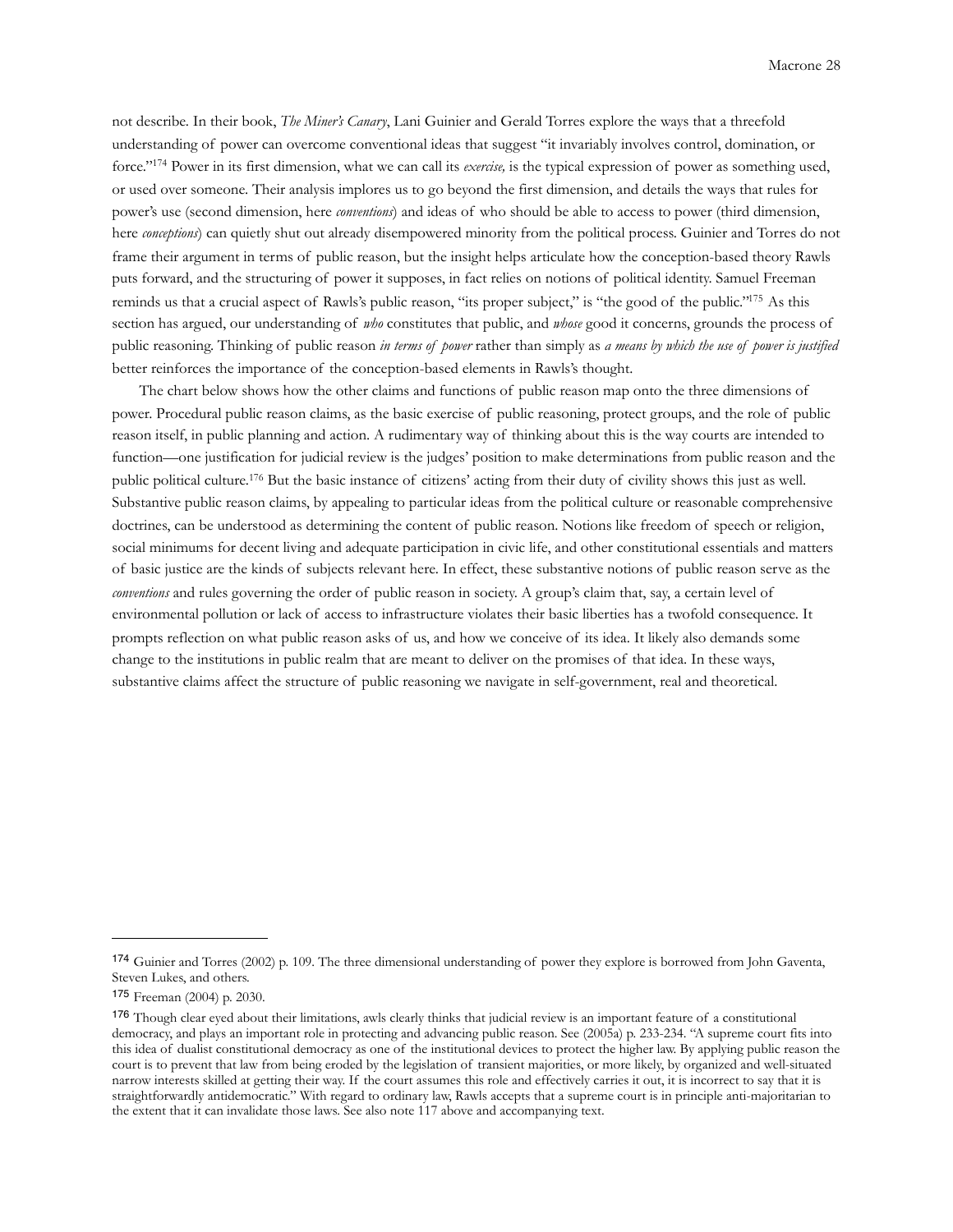

 *Constitutive* public reason claims, I want to argue, are key to understanding the way in which Rawls suggests that public reason may change over time. Remember that, for Rawls, our capacity to continually reimagine public reason is a necessary bridge between social change and our politics[.177](#page-28-0) One way this is possible is through the proviso—which, recall, permits citizens to bring values and other considerations from their comprehensive doctrines into public reasoning. Another way of thinking of this provision Rawls grants is as an opening for one's *self* to enter into public reasoning. The tenants of comprehensive doctrines—though they need not be, but religious ones especially—can be foundational parts of one's identity, practically and spiritually.[178](#page-28-1) When we permit new ideas about constitutional essentials and basic justice into political deliberation, a broadening of the public circle occurs that welcomes others into the community of our reason. Of course, these broadenings can happen voluntarily, of the good will of the polity. But history teaches time and time again how frequently these allowances must be fought for, and demanded, in the same way Frederick Douglass had to implore the United States to understand its Constitution as a "GLORIOUS LIBERTY DOCUMENT.["179](#page-28-2) These claims about the constitution of public reason *just are* about our ideas of political power in society. It is our conception of our political ideal that, for Rawls, compels citizens towards justice. Bringing a power approach to that idea teases out, in ways unstated by Rawls but which I believe he would be amenable towards, how changing our conception of *who* is entitled to the power of the public allows public reason to adapt to our social world. Guinier and Torres remind us: "Power constructs the self; and in a hierarchical capitalist society that is not shaped by democratic pressures, it will eventually construct selves in the shapes of winners and losers.["180](#page-28-3) Thinking about constitutive public reason claims should also reassure us that the converse is also true—the self, in constitutional

<span id="page-28-0"></span><sup>177</sup> See *supra* notes 108 and 109, and accompanying text.

<span id="page-28-1"></span><sup>178</sup> On this point, John Cottingham, in *Philosophy of Religion: Towards a More Humane Approach* (2014) stresses the "*psycho-ethical dynamics of [religious] praxis,"* p. 165. He goes on further to say: "In brief, having one's life held up to the presence of God, precisely the phenomenological core of the conversion experience, becomes part of the psycho-ethical framework for what every human being, if they are honest, must acknowledge that they aspire to: the continued growth of the of the morally maturing individual in his or her identity." p. 167.

<span id="page-28-2"></span><sup>179</sup> Douglass, Frederick. "What to the Slave is the Fourth of July" (1852).

<span id="page-28-3"></span><sup>180</sup> Guinier and Torres (2002) p. 253.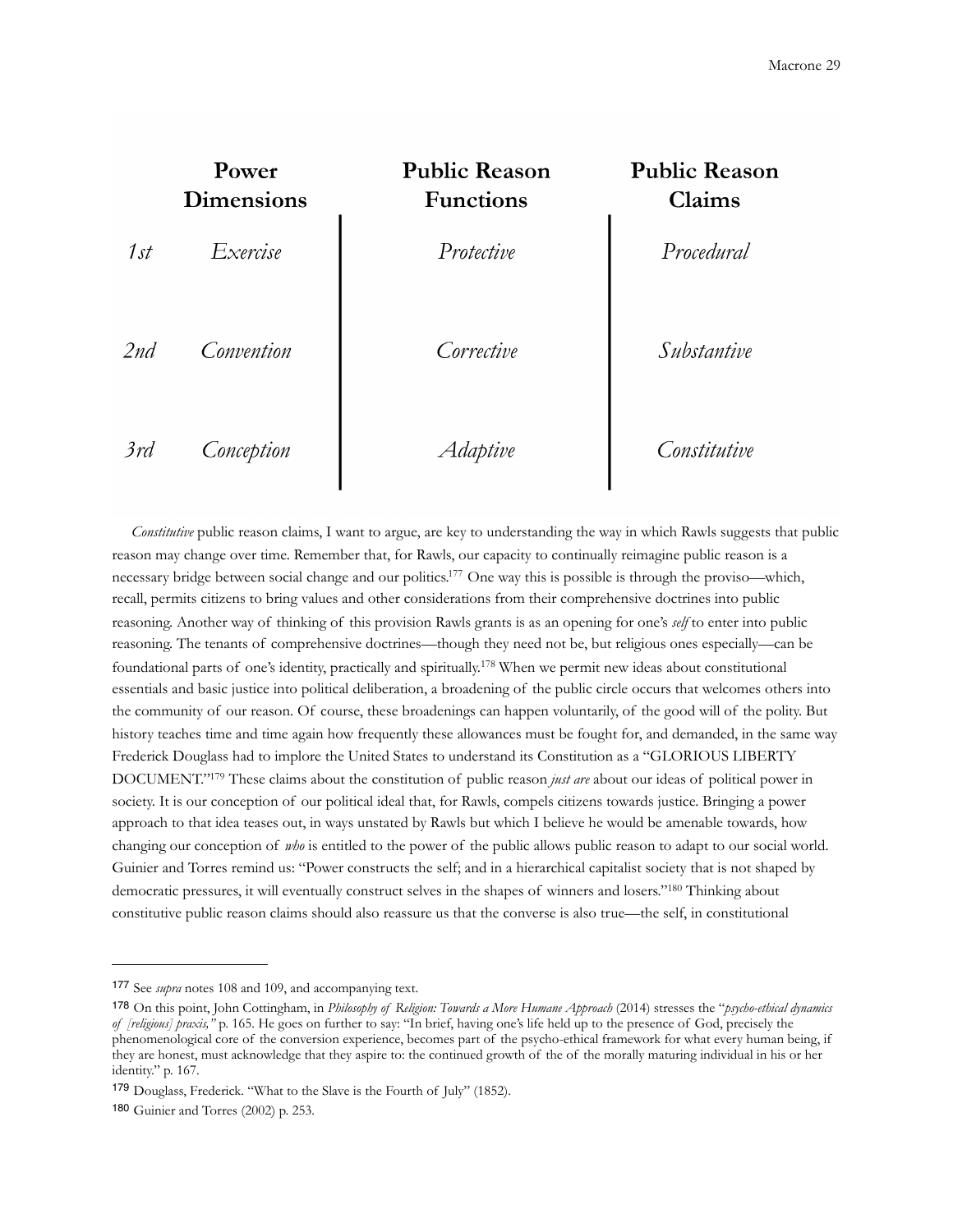democracy, constructs power. Rawls's constructivism explains how this is so, and how the possibility of justice in society relies on our realization of that fact[.181](#page-29-0)

 Outlining these different ways people and movements can appeal to public reason, I hope, illuminates two main respects in which these claims should be seen as central to the Rawlsian project. The first is the fact that movement action works to shape our sense of justice and transform the institutions that cultivate it. The second is that a focus on movement justice claims underlines Rawls's emphasis on the need for liberalism to accommodate a *family* of political conceptions of justice.

 The sense of justice, for Rawls, is a citizen's very capacity to be reasonable. As described in *Theory*, various stages in an individual's life help cultivate their sense of justice—family life, social life, and the self-reflective political life of adult citizens[.182](#page-29-1) Where institutions in society's basic structure are just, Rawls posits that citizens *just will* develop a "natural" interest in political morality[.183](#page-29-2) Now Rawls could mean here that this takes place in a society with *perfectly just* institutions —i.e., a well-ordered society. But what about *ordinary societies,* where specific institutions are not publicly known by the citizens to be just, and might regularly permit or commit all kinds of structural injustices? And what are we to think of instances where those institutions commit injustices against others excluded from the public, be they resident aliens, indigenous communities, or any person who might not enjoy the full suite of rights and basic liberties of citizens? Does Rawls have anything to say here?

 I think there is good reason to believe that we should understand the sense of justice as obtaining even in ordinary society, and that Rawls would want this to be the case. Though often discussed only within the bounds of ideal theory, *something* must motivate the turn towards the just society where life is imperfectly ordered. Rawls's description of the sense of justice and citizens' moral powers as general facts about our (philosophical, not psychological) moral psychology would suggest that so long as we can conceive of a normative scheme around a political ideal, citizens' developing a sense of justice is possible.<sup>184</sup> And even a cursory glance at the record of democratic movement politics teaches that movements rely on aspects of conceptions of justice experienced or believed in to make their moral claims. Environmental justice advocates have consistently couched their justice claims in the language of equal protection, and built a movement on the hopes that the particular way of framing the challenges facing communities could lead to lasting policy change. Guinier and Torres describe how the National Farm Workers Association and the organizers who built it drew inspiration both from the constitutional restructuring of individual-government relations through statutes and court decisions as well as the cultural transformation already occurring during the "Freedom Summer" in the 1960s[.185](#page-29-4) They emphasize just how the struggle for Mexican American justice was tied to broader movements for justice in American political life, and how farm workers' fights helped internally unite elements in the Chicano movement (La Causa) and forged ties to leadership in the black community. The performative spectacle of the farmworker *actos* were intentionally crafted to inspire audiences to social action, and communicate specific aspects of the vision for justice the movement advanced.[186](#page-29-5) Maggie Blackhawk's recent work has stressed how Native Nations have historically and continually relied on the mechanisms within U.S. federal Indian law, like the petition, to exercise their power as

<span id="page-29-0"></span><sup>181</sup> See *Public Realm and Public Reason* Chapter 2.

<span id="page-29-1"></span><sup>182</sup> Rawls (1971) pp. 490-491. See also discussion in Bates (1974) pp. 11-12.

<span id="page-29-2"></span><sup>183</sup> Bates (1974) p. 12, explaining that by "natural" Rawls here intends a broadly Aristotelian sense, of "adaptation by nature to receive the moral values."

<span id="page-29-3"></span><sup>184</sup> Rawls (2005a) p. 87, saying, "Human nature and its natural psychology are permissive: they may limit the viable conceptions of persons and ideals of citizenship, and the moral psychologies that may support hem, but do not dictate the ones we must adopt." And also pp. 86-88 generally on the autonomy of the political philosophy in a constitutional regime from empirical psychology and "the science of human nature."

<span id="page-29-4"></span><sup>185</sup> Guinier and Torres (2014) pp. 2784-2785.

<span id="page-29-5"></span><sup>186</sup> Ibid., p. 2790.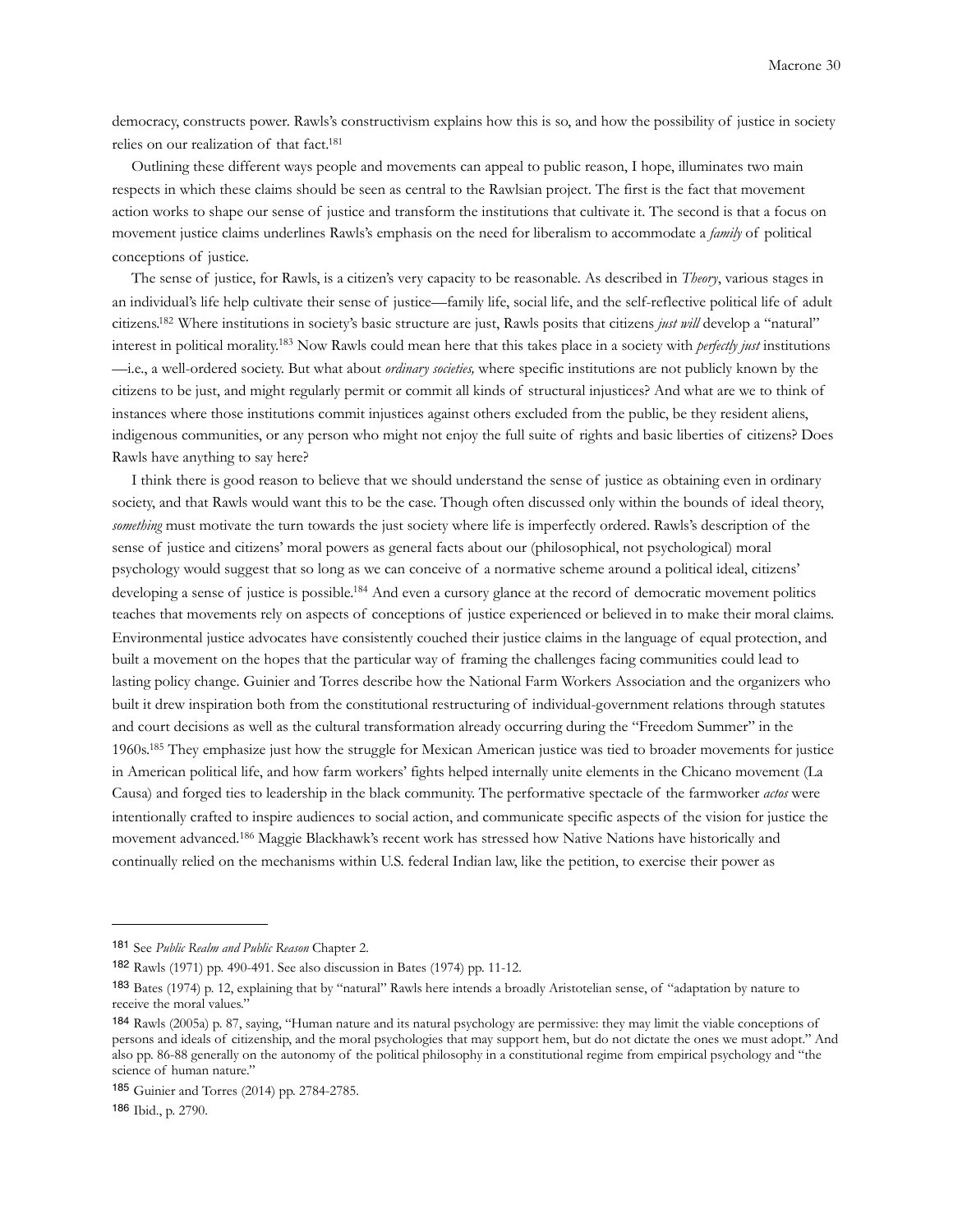sovereigns[.187](#page-30-0) Even amidst the historical injustices in relations between tribal governments and the United States, however, Blackhawk argues that the provisions in Indian law protecting native communities' sovereignty have advanced the goals of the American Indian Movement as a "power movement" better than rights-based approaches could have.<sup>[188](#page-30-1)</sup> If the executive and legislative branches of a foreign sovereign serve as any kind of "sanctuary" for Native Nations and Native peoples,<sup>189</sup> we may more reasonably attribute that assessment to the fact that they provided space for those peoples to express their own, local ideas of justice through them than to the justice or general character of the American Constitution.

 One could take the above tension between the ideas of justice internal to social movements and that which structures the public political culture at a given moment to present a considerable challenge for public reason. I believe, however, that we should take it as a virtue of the Rawlsian account that it presents public reason as capable of *learning from* ascendant social movements. When movements challenge our current notions of what seems reasonable, a kind of social learning takes place that advances what we might understand as the *language* of justice. Rawls's very notion of a family of political conceptions of justice suggests that we should assume that groups come to the public political forum with their own understandings of what is reasonable, and what counts as injustice. It is through the exercise of our moral powers—especially articulations of our sense of justice— that we affirm the family of liberal conceptions of justice, and what in society we already take to be reasonable. The example above from federal Indian law points to one instance in which movements have relied on existing institutions to advance their claims. Within those structures and the laws that shape them, entitlements to power are well-defined, albeit imperfectly realized. We can look to fights for racial and environmental justice for examples of movements as creating *new* arenas for democratic conflict in what may previously have been uncontested areas of the public realm. Movements for racial justice have reimagined race as a "*political space.*" In that space, what was traditionally conceived as an immutable category became both a symbol for communicating a diagnostic report on the marginalized groups' relation to power and a place where oppositional consciousness and solidarity could take form[.190](#page-30-3) Functionally, we should see this as aligned with Rawls's political turn, and the understanding that our political institutions are just only to the extent that we can affirm our shared sense they are, and provide the means for us to do so[.191](#page-30-4) Their success to this end is determined not by any individual person or group, but rather our collective endorsement. The selection of arenas in which claims to political power can be made should equally be a matter left up to the public, precisely because of all the ways that power has been limited in what we typically conceive of as the public political forum.

 Those fighting for environmental justice teach us all the ways that the parts of our world that shape their daily lives both affirm and affront their sense of justice. The landscapes Native peoples' have historically called home can serve as wellsprings of inspiration and understandings of what justice looks like, both in their spiritual significance and as sites

<span id="page-30-0"></span><sup>187</sup> See (2019) "Federal Indian Law as Paradigm Within Public Law" *Harvard Law Review* p. 1874-1875.

<span id="page-30-1"></span><sup>188</sup> Ibid., pp. 1861, 1868.

<span id="page-30-2"></span><sup>189</sup> Ibid., p. 1874.

<span id="page-30-3"></span><sup>190</sup> Guinier and Torres (2002) p. 106, and Chapter 3 generally. Describing their project of "political race," Guinier and Torres go on to explain: "There is no essential morphological or biological basis to the construction of racial groups, but the existence of such groupings continues to have roots in both the empirical history of white supremacy and in the discursive structure that supports it. The project of political race is a direct challenge to that discursive structure. It does not depend on the substitution of another discursive framework, such as class-based inequality, but looks instead to the places where race, politics, culture, and economics intersect. Political race is not something you are; it's something you do. It's a decision you make." p. 107.

<span id="page-30-4"></span><sup>191</sup> See Cohen (2009) "Truth and Public Reason" in his *Philosophy, Politics, Democracy.* "Political liberalism aims to free the formulation of liberalism as a political outlook, so far as possible, from that wider set of philosophical and religious commitments, and thus to 'put no unnecessary obstacles in the way of… affirming the political conception.' Moreover, it would honor the value of tolerance and the ideal of the political arena as a space of public reasoning open to equal citizens." p. 353.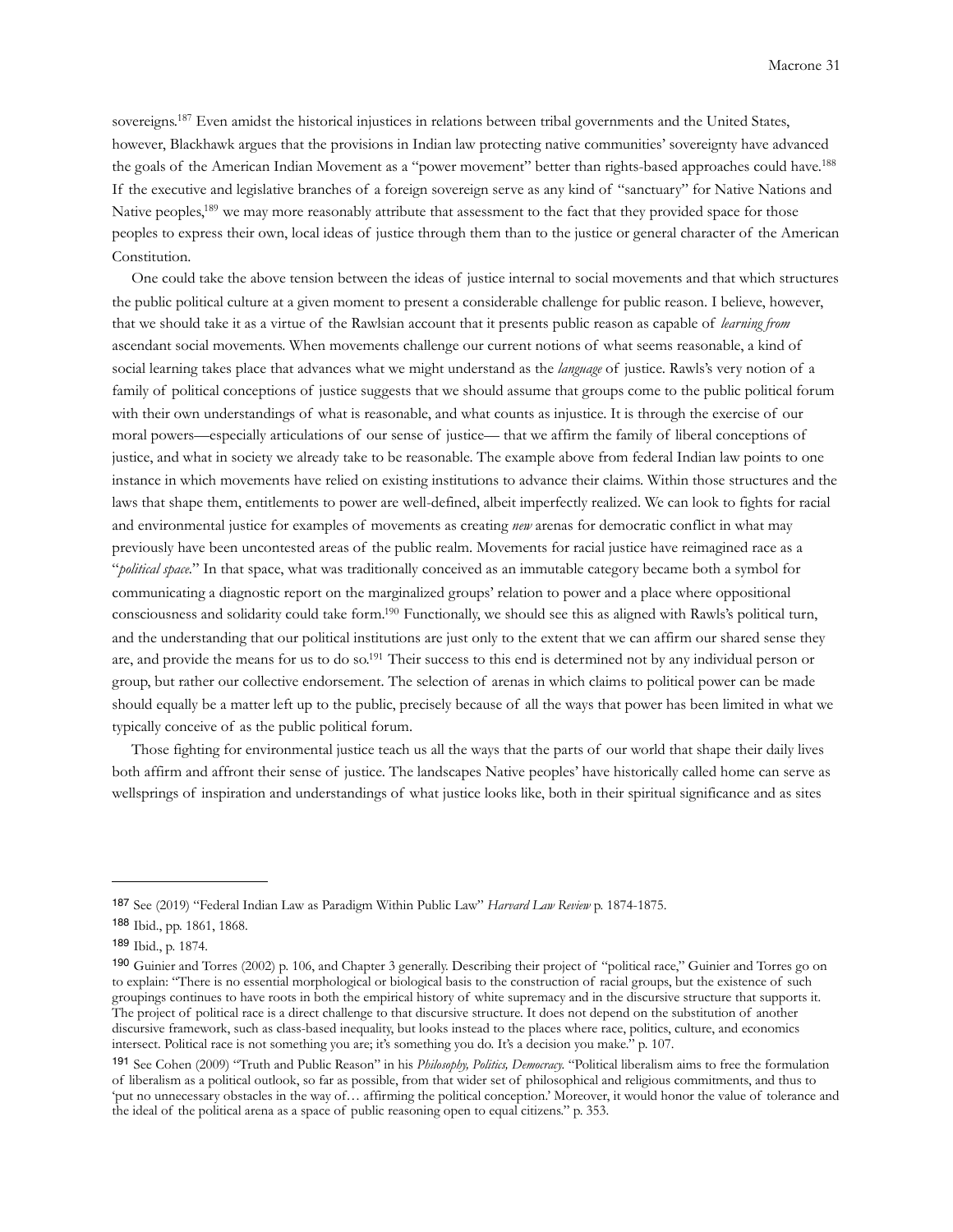for collaborative management that reinforces the connection to the land.<sup>[192](#page-31-0)</sup> The proclamation establishing Bears Ears National Monument created the "Bears Ears Commission," made up of representatives of the Hopi, Navajo, Ute Mountain Ute, Ute, and Zuni tribes "to provide guidance and and recommendations on the development and implementation of the management plans and on management of the monument." Though the Secretaries of Agriculture and Interior are not required to abide by the Commissions recommendations, they are obliged to consider the traditional and historical knowledge and expertise of the tribes. They must also provide written justification of management decisions that diverge from that knowledge.<sup>193</sup> These provisions, hopefully, might serve to reaffirm tribes' "meaningful involvement" in governance of the Monument, and government's efforts to make good on promises of a kind too often broken. Public housing residents in cities might equally scorn the toxic, cancerous living conditions crippling children in buildings all throughout America while also acknowledging the justice in civic provision of a place to live.<sup>194</sup> Members of these groups and others make claims from their own sense of justice, informed both by beliefs and lived experiences, demanding the rectification of past wrongs and decision-making authority in future forms of collaborative governance. They make claims from public reason in so far as their charges reveal the ways our political community fails to live up to the standards set out for ourselves, and disempowers them from having meaningful say in the politics determining their quality of life and prospects therein.[195](#page-31-3) Heeding their "arguments addressed to others," as Rawls would put it, is what actually advances the language of justice and idea of public reason in ordinary society, and draws us into ever closer conversation with our ideal. It can, on occasion, force us to reimagine the kinds of spaces in which, and through which, their claims to political autonomy can be made. A sharper, more attentive sense of justice would be one that hears the resonance of those claims with the good of our political conception in the space opened up by their claims. That they need only harmonize, and not make claims to truth, is what the right reading of Rawls should bring to the conversation.

 Second, an encounter with environmental justice should reassure the Rawlsian paradigm of its value as a pluralist, *synthetic justice frame*. Scholars have argued that one of the promises of environmental justice, as well as a possible precondition for it, is its ability to speak to a number of different varieties of justice[.196](#page-31-4) Sometimes, this could mean accommodating various claims for indigenous justice or empowerment, which a capabilities approach in the vein of Martha Nussbaum and Amartya Sen may accomplish.[197](#page-31-5) In other instances, this is conceptualized as the ability to answer several kinds of justice claims—Charles Lee notes six kinds that environmental justice practice should encompass,

<span id="page-31-0"></span><sup>192</sup> Wilkinson, Charles (2018) *supra* note 60. Wilkinson describes how the process leading to the establishment of Bears Ears, a place of profound significance for the Hopi, Navajo, Ute Mountain Ute, Uintah, Ouray Ute, and Zuni tribes that petitioned President Obama, became itself profoundly Indian in character, intended to "honor the land; the tribes, bast and present; and the tribes' relationship to the land." p. 329.

<span id="page-31-1"></span><sup>193</sup> Proclamation No. 9558 *supra* note 58.

<span id="page-31-2"></span><sup>194</sup> See Krakoff, Sarah (2019) "Environmental Justice and the Possibilities for Environmental Law" *Environmental Law* 49 pp. 240-245.

<span id="page-31-3"></span><sup>&</sup>lt;sup>195</sup> It is worth pointing out that the case of US-Native Nations relations presents an interesting challenge for the public reason frame. For some scholars have argued that disputes between sovereign nations are better addressed within Rawls's Law of Peoples, rather than public reason, because the latter is intended to operate within a given society's basic structure, singularly construed as the nationstate. See, e.g., Olúfemi O. Táíwò (2019) "States are Not Basic Structures: Against State-Centric Political Theory" *Philosophical Papers*  48(1). Táíwò raises an important question regarding Rawls's commitment to the idea that nation states are in fact the fundamental political unit when justice is concerned is the constitutional nation state. I cannot take up the question of whether this actually was Rawls's view here. However, I *would* argue that it is truer to Rawls's thought to conceive of *the public* as the proper dimension of analysis when questions of justice are concerned. This way, the important question when dealing with questions of justice between Native Nations and the United States would be whether some idea of public reason obtains for whatever "public" calls the American continent home.

<span id="page-31-4"></span><sup>196</sup> Schlosberg (2007) p. 76, on the possibility to address different conceptions of justice *simultaneously,* and "bringing numerous notions of justice into a singular political project."

<span id="page-31-5"></span><sup>197</sup> Schlosberg and Collins (2014) p. 9, on the need to add procedural justice frames to more typical distributive justice orientations, and the likelihood that "a capabilities approach may offer a way to encompass the full rang of concerns and concepts of justice in a more pluralistic or holistic conception of climate change."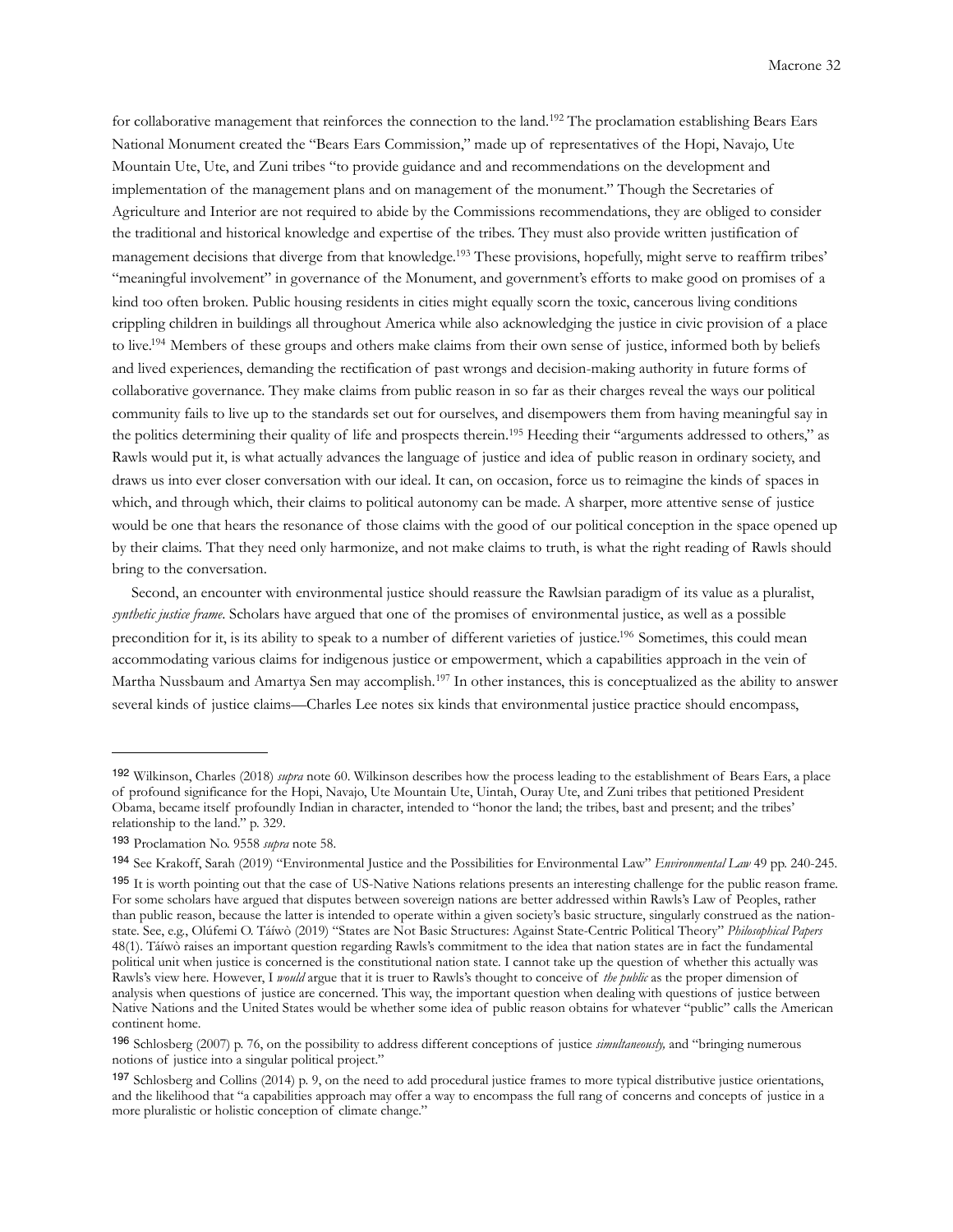including distributive, procedural, corrective, social, recognitional, and structural justice[.198](#page-32-0) Doing so conceivably helps accomplish dual agency goals of "fair treatment" and "meaningful involvement." There is good reason to believe that public reason (including, but certainly not limited to justice as fairness) can meet these requirements.

 Though Rawls is forthcoming about his fondness and preference for justice as fairness, he explicitly appeals to the necessity that political liberalism admits a plurality of liberal political conceptions of justice[.199](#page-32-1) A liberal conception of justice—whether Kantian, utilitarian, capabilities-oriented, or otherwise—need only meet the criterion of reciprocity and recognize the burdens of judgment to serve as a candidate conception in liberal democratic polities[.200](#page-32-2) Having access to a "family" of reasonable political conceptions of justice, Rawls says, is critical to the just ordering of social institutions. That society's basic structure is regulated by one or "a mix thereof " of liberal political conceptions serves as the basis of social unity. Rawls clearly believes that justice as fairness, with its two principles, is the most reasonable political conception. But recognizing a fact of reasonable pluralism, he is clear eyed about the possibility that particular conceptions of justice may come to irreconcilable differences in opinion about the ordering of particular values in their respective visions for society. Rawls came to see public reason as a natural answer to this fact. By foregoing the privileging of any one liberal political conception in questions of social justice, we ensure the possibility that our shared idea of public reason might be shaped by any of them—in a way the claim and function schema above describes.

 From this, we can come to a more robust theoretical understanding as to *why* a synthetic justice frame for environmental justice should be necessary. If actors and groups from a plurality of backgrounds and comprehensive doctrines are to come together around the shared project of working towards environmental justice, then our public realm institutions should be able to accommodate public reason claims from the full diversity of stakeholders in the public. There is not space here to show how precisely public reason actually *would* answer claims from those many stakeholders, apart from the general, formal process described above. But we can, at least, point to how that schema should be able to internally accommodate the kinds of justice observers like Lee have outlined. Per the discussion above, Rawls clearly thinks public reason involves aspects of both distributive justice (via the second principle of justice) and procedural justice, and via the family of reasonable liberal conceptions, can provide answers for both. Corrective justice, if thought not merely to be the political conception's capacity to administer justice, but something like "reparative justice," should be demanded by the two principles taken together. Rawls suggests that in addition to the ("purely formal") guaranteed liberties, material institutions are required for citizens to make use of those freedoms—five he thinks necessary (but not sufficient) to satisfy the principles of justice as fairness include publicly financed elections, fair equality of opportunity in education and training, "a decent distribution of income and wealth" offering citizens the means necessary for citizens to make good use of the basic liberties, society as employer of last resort through government, and basic health care.[201](#page-32-3) Given historical deviation or distance from that baseline, some correction in distribution of goods in society will obviously be required to satisfy public reason.

<span id="page-32-0"></span><sup>198</sup> Lee (2021a) and (2021b) described in notes 51, 65 above, and accompanying text. On structural justice, see Baptista (2008) "Just Policies?: A Multiple Case Study of State Environmental Justice Policies", pp. 16-18, and Kuehn (2000) "A Taxonomy of Environmental Justice," generally.

<span id="page-32-1"></span><sup>199</sup> Rawls (2005a) pp. xlvi-xlvii,

<span id="page-32-2"></span><sup>200</sup> By the "burdens of judgment," Rawls means the sources or causes of disagreement between reasonable persons—"the many hazards invovled in the correct (and conscientious) exercise of our powers of reason and judgment in the ordinary course of political life. The examples given are (1) matters of scientific evidence; (2) the weight of relevant considerations; (3) general indeterminacy of moral concepts; (4) how lived experience shapes our assessment of information and evidence, rooted in social, ethnic and class difference; (5) the different kinds of normative considerations on different sides of an issue; and (6) the "limited social space" of any system of institutions, and the difficulties in choosing moral and political values to admit that that might be realized. See (2005a) pp. 55-57.

<span id="page-32-3"></span><sup>201</sup> Rawls (2005a) pp. lvi-lvii, on "essential prerequisites for a basic structure within which the ideal of public reason, when conscientiously followed by citizens, may protect the basic liberties and prevent social and economic inequalities from being excessive."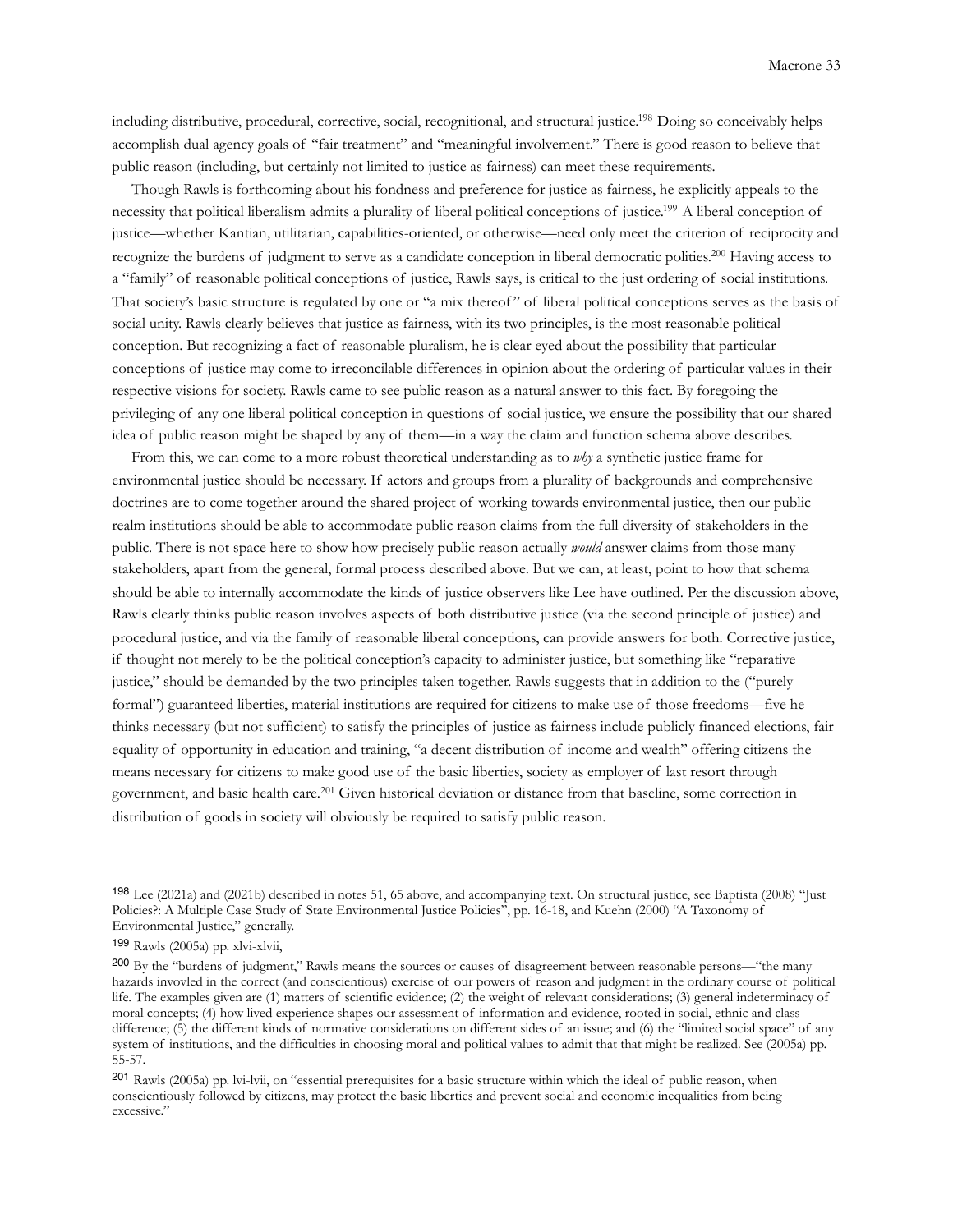On social, structural, and recognitional justice, it should also be clear at this point how a public reason frame might make amends. If structural justice is concern for the ways institutions in society privilege certain groups or actors over others, or how broader inequalities and forces like environmental racism influence policy, then public reason is obviously concerned with these affronts. It would deem the offenses unreasonable, and require institutions be restructured such that they better serve the sense of justice supported by those reasonable liberal conceptions. For recognitional justice, public reason tells us that citizens are to be respected as free and equal—and that our politics must facilitate this relationship. That they be empowered to "speak for themselves" is the whole upshot of Rawls's doctrine of reasonable pluralism, and creating space within the public political culture for a plurality of comprehensive doctrines.[202](#page-33-0) Social justice, "far-reaching" and "nebulous" a goal for a movement for environmental justice as it may be,<sup>203</sup> just is the enterprise Rawls hopes his theory helps advance. Creating a public realm in which irreconcilable comprehensive doctrines can themselves build a shared ideal of justice in society is precisely what public reason demands of us. Rawls's idea of public reason overcomes the challenges and limitations of government action precisely by building a vital role for people and minority interests in the project of justice. It stresses the importance of *empowering* the whole public, and all its reasonable comprehensive doctrines by giving them a voice in the construction of a more perfect society. It is synthetic in the truest, Kantian sense of the term, as that which *amplifies* and *combines* ideas into an intelligible whole[.204](#page-33-2)

 Meeting the challenges of environmental justice and climate change may well require radical changes to our governance structures, including laws and other institutions. Both point out the grave inequities in social orders at the local and global levels, and how structural racism and the political economic ordering of institutions perpetuate those inequities[.205](#page-33-3) In our cities, and between our nations, the effects of these injustices will disproportionately fall on the poorer side of the racialized abyssal line, impacting the people and communities who currently wield the least power to affect their position and protect their ways of life.<sup>206</sup> Regime change may already be underway.<sup>207</sup> Invoking Rawlsian themes, Maxine Burkett has suggested that we actually live in something of an original position regarding global climate and environmental change, and find ourselves "behind an actual veil of ignorance" in our attempts to assess how the most damaging effects of ecological shifts by different individuals[.208](#page-33-6) Though critics tend to dismiss deeper engagement with Rawls's work for several of the reasons detailed above, reflecting on public reason and the later thought can help us start to see how political liberalism, in fact, can answer many of the concerns of activists and scholars.

 Some argue that the most important priority of the displaced and marginalized should be seeking self-determination —"a collective right of subordinated peoples to determine their own fate rather than having it imposed on them by foreign powers.["209](#page-33-7) As the need to adapt our world to the new realities of a changing climate materializes, questions of how individual societies will secure their own fate are, of course, pressing. But the ecological calamity ensuing before us increasingly reveals how difficult it is to fully isolate any particular group from another's actions. Self-determination, and a community's right to persist on its own terms, are of course the ends we should hope to secure for all; equally, if not more conceptually and theoretically challenging are the questions regarding how we might *collectively* adapt our social and political systems to the approaching future, perhaps in spite of the fact that a richer, whiter few, more than others, made

<span id="page-33-6"></span><sup>208</sup> Burkett ibid., p. 480.

<span id="page-33-7"></span><sup>209</sup> Gonzalez (2020) p. 128.

<span id="page-33-0"></span><sup>202</sup> Lee (2021b) pp. 10209, 10216 referencing Schlosberg (2007) on recognitional justice as that which "speaks to the social norms, language, and mores that mediate our relations with those who are denigrated or less well-off."

<span id="page-33-1"></span><sup>203</sup> Kuehn (2000) p. 10698.

<span id="page-33-2"></span><sup>204</sup> Immanuel Kant (1998) *Critique of Pure Reason* p. A7/B11

<span id="page-33-3"></span><sup>205</sup> Gonzalez (2020) p. 111.

<span id="page-33-4"></span><sup>206</sup> Gonzalez ibid., p. 114 quoted in nite 39 above, and accompanying text, as well as p. 118: "This history [of international law and human rights] raises serious questions about the ability of legal regimes that govern climate change to deliver justice for racialized communities who are displaced by climate change."

<span id="page-33-5"></span><sup>207</sup> Burkett (2018) p. 475, defining a regime shift as "a change that affects the identity of the system" applied to either political or ecological systems.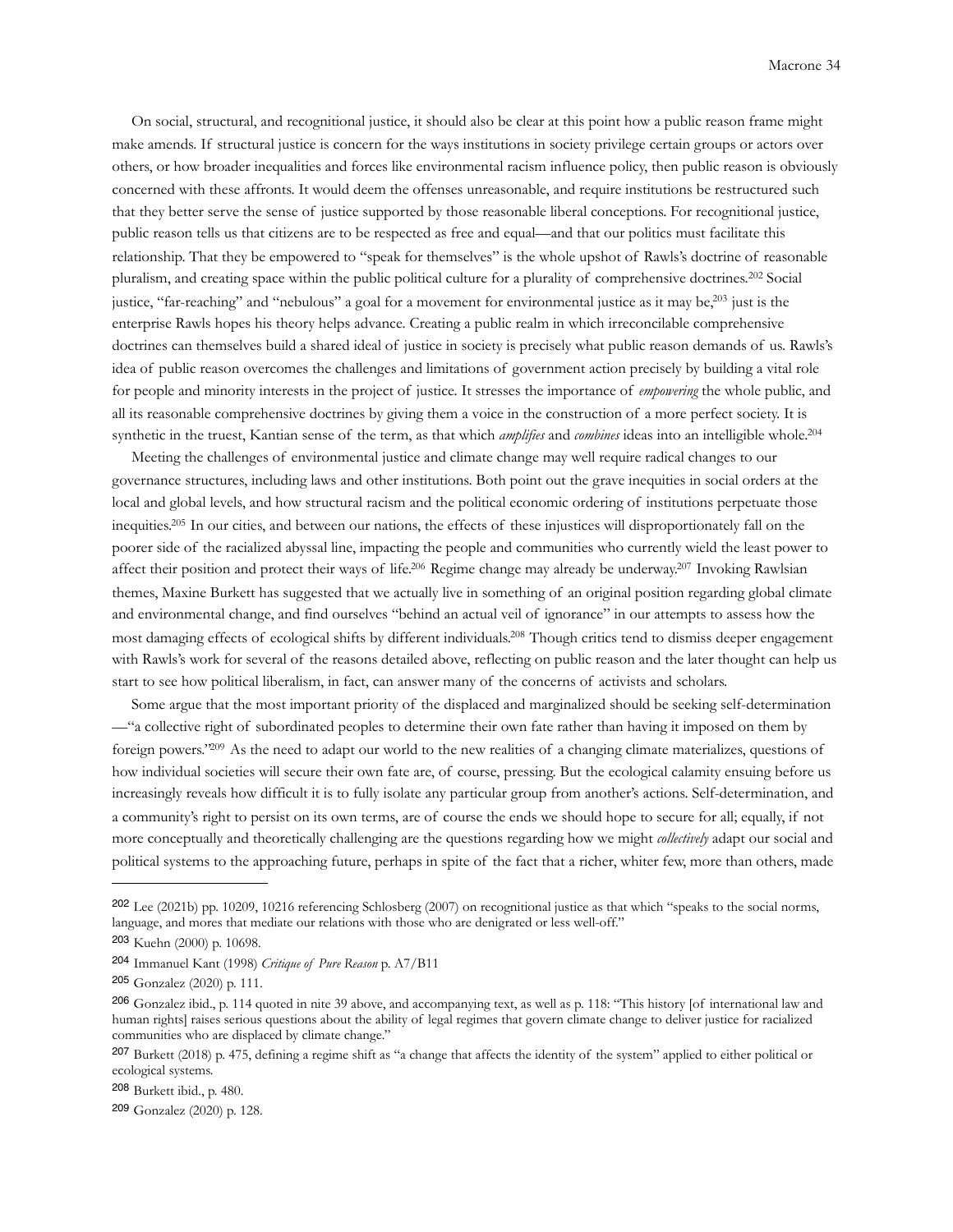it so. Rights are all well and good, but as Blackhawk illustrates, realizing the promise of sovereignty may rely more often on *power*, rather than the *rights* of parties in any situation[.210](#page-34-0) The idea of public reason, as Rawls describes it, tells us something vital about how power is to be used for common ends, and how claims to that power can help upend existing institutional structures. Capitalism, in laissez-faire or welfare state iterations, is incompatible with these ends, and the ideals of justice as fairness. The new regimes Rawls found acceptable by that idea were two—property-owning democracy, and liberal socialism.<sup>[211](#page-34-1)</sup> We should keep in mind that Rawls thought these arrangements most appropriate for the constitutional democracies of the United States or Europe, and not necessarily a world filled with climate refugees, oppressed indigenous peoples, and other countless instances of global environmental injustices. What we should take from public reason is the notion that however broadly we draw the bounds of our public, its ordering of political power should be *self-constituted* in the fullest sense possible.[212](#page-34-2) So long as we can conceive of those publics on varying social and spatial scales, public reason should give authorship, voice, and power over the shape that political conception takes. That is the self-determination the Rawlsian scheme promises, dictating that whatever regime we chose should be one that any individual or group who constitutes it has sufficient reason and power to affirm.

## **IV. Strengthening Democracy in New York's Public Realm**

 The preceding sections, at a high level of abstraction, detailed the mechanics and dialectic of public reasoning we might glean from Rawls. Turning back to ground level, I want to look to examples from current struggles for environmental and climate justice in New York City to illustrate the ways that dialectic can take form in the work of advocates and community groups. In none of these examples do groups make appeals to Rawlsian notions of justice, much less an idea of public reason. But through the appeals they make in the public political forum exposing injustices and the ways their communities have been excluded or harmed by the public realm—and the visions they offer reimagining more just futures for it—we can clearly see appeals to notions Rawls thought critical for justice, especially reciprocity and civility. The struggle for the future of the urban environment is every bit a matter for public reason as the other episodes from movement politics explored above.

 Looking to these cases from non-ideal, ordinary society can provide important direction and instruction in our thinking about how to actually advance the idea of public reason through environmental justice. They are instances of people driving the creation of political space within the urban environment. They bear all the hallmarks Guinier and Torres suggest signal the creation of such space—communities develop political leadership, build coalitions, and by doing so, advance social justice and democratic transformation. After looking at the essentials of each case, I will summarize reflections that should inform our sense of their importance to Rawlsian thought. It should be unsurprising that, of all places, cities show us critical examples of how struggles for justice create neighbors "joined at the stoop.["213](#page-34-3) Environmental justice forces us to reflect on the importance of including the very stoops joining those neighbors in our conception of justice, and the place of those connecting points in public reason.

A. Harlem and Williamsburg: Shaping City and State Policy, and Defining Environmental Justice

 The northern parts of Manhattan and Brooklyn have long been hotbeds for the New York City's environmental justice movement. Several dimensions of historical and social contingency have led to the conditions that have spurred some of the most important environmental organizing in the city. Both neighborhoods serve as longstanding homes to

<span id="page-34-0"></span><sup>210</sup> Blackhawk (2019) at p. 1870 emphasizes this point: "Because the distribution of power is justified by the fact that individuals will be provided equal liberty, in allowing them participation in the making of laws that govern them and their community, the distribution is not in tension with liberalism's values of freedom and equality. Rather, facilitation of the goal of self-governance, including the ability of individual members to define their governing institutions and rights is the very essence of liberalism in a plural society." <sup>211</sup> Rawls (2001) p. 138.

<span id="page-34-2"></span><span id="page-34-1"></span><sup>212</sup> *Supra* note 175. and accompanying text.

<span id="page-34-3"></span><sup>213</sup> Guinier and Torres (2002) p. 83, and p. 83n30, borrowing the title of a 1999 *New York Times* headline.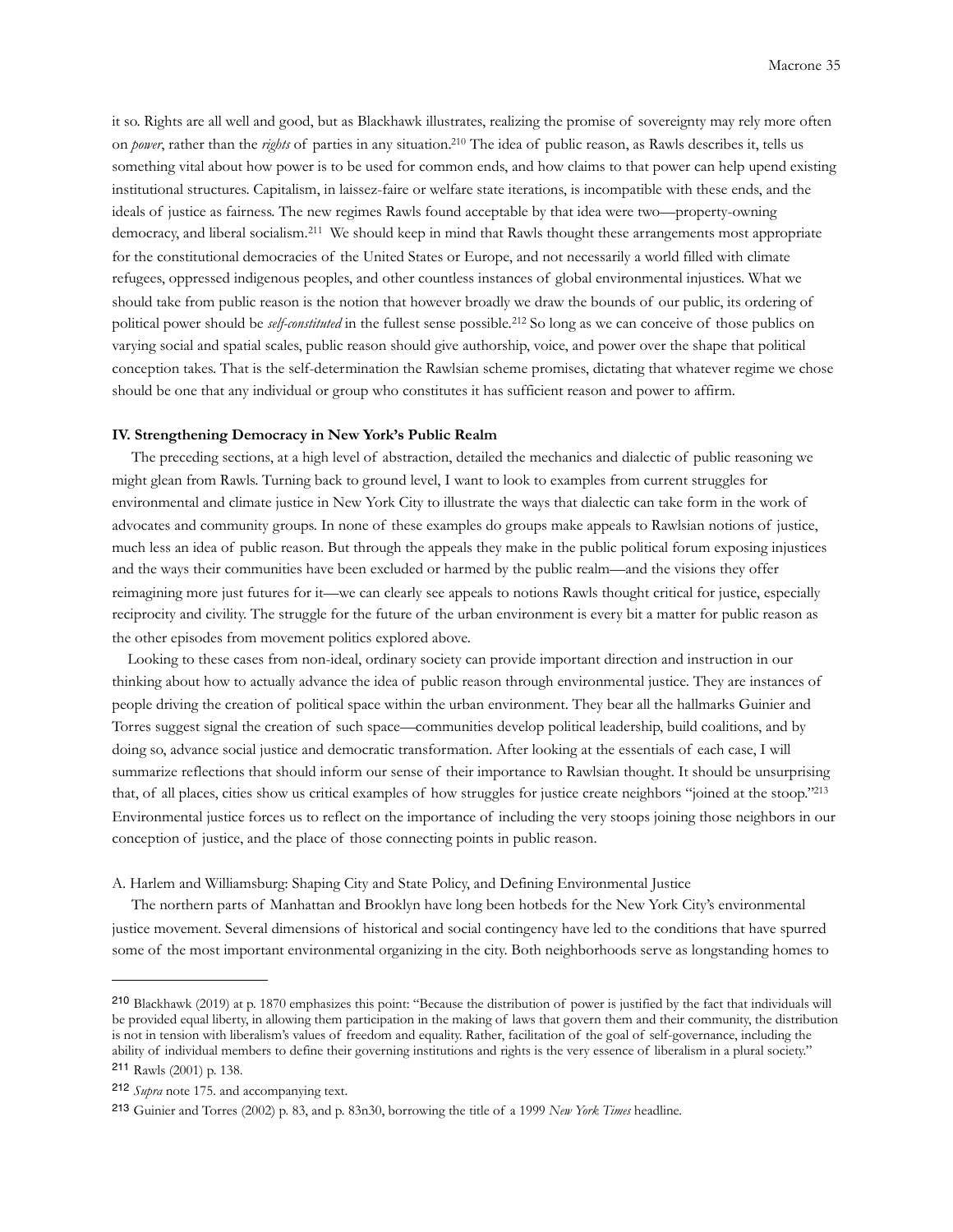communities of color—Harlem as the cultural heart of New York's African American community, and Williamsburg as a historically multicultural, but increasingly Latino majority-minority neighborhood. The communities of northern Manhattan have long suffered a suite of overlapping vulnerabilities, including high concentrations of "environmental bads" (bus depots, transportation arteries, waste facilities, local contamination), health problems (asthma and other respiratory illnesses, worse overall health outcomes), neighborhood instability ("ethnic churning," displacement pressures, job insecurity), inadequate infrastructure (lack of air conditioning, poor access to urban green space, poor housing conditions), and flood risk (heightened storm surge vulnerability, exposure to contaminated flows).<sup>214</sup> Many of the same problems are faced by residents of "Southside" Williamsburg. While "power broker" Robert Moses is most famous for taking a "meat axe" to the Bronx[,215](#page-35-1) Williamsburg was similarly eviscerated by his Brooklyn-Queens Expressway, an interstate highway with elevated and sunken segments partitioning the neighborhood and spewing pollution into local communities. The intersecting injustices of environmental racism and infrastructural burdens concentrated in these neighborhoods are faced by disempowered people and places all across American Cities. They are also home to groups and initiatives modeling leadership in urban environmental and climate justice.

 Organizations like West Harlem Environmental Action (WE ACT) in Manhattan, along with Brooklyn-based New York City Environmental Justice Alliance (NYC-EJA), El Puente, and the North Brooklyn Parks Alliance, have for decades now fought for the health and empowerment of the communities they serve. Core to their work is an understanding of environmental justice that puts vulnerable, marginalized communities at the center of their mission, and partnerships that aim to affect several of the disparate infractions and institutions that impact neighborhoods. WE ACT's collaboration with the Harlem Health Promotion Center and Columbia University led to early achievements including local air monitoring studies, trainings for community leaders on environmental health topics, educational forums for residents on environmental justice, and policy decisions addressing diesel exhaust exposure in Northern Manhattan.<sup>[216](#page-35-2)</sup> Cross-borough collaborations were critical to WE ACT's work exposing what were then implicitly racialized determining factors in city land use and waste facility operations. Leaders "challenged the disjuncture between the invisibility of crucial municipal service operations—garbage, energy, sewage, and sludge—and the visibility of the public perception that these neighborhoods were racially marked sites of blight, pollution, and decay.["217](#page-35-3) The network of environmental justice organizations in the City were similarly responsible for victories halting New York Power Authority plans to construct new power generation facilities in these neighborhoods. Coalitions in Communities United for Responsible Energy (CURE) and the Organization of Waterfront Neighborhoods organizing demonstrations to show then-Governor Pataki their opposition, and show fellow New Yorkers who would suffer the toxic effects fo power generation if the plan advanced[.218](#page-35-4) The achievement won CURE and environmental justice advocates key advisory positions in Mayor Michael Bloomberg's administration to help shape the city's energy policy.[219](#page-35-5) Hard fought as these victories were, environmental justice leaders in New York are aware that the community benefits extend far beyond any particular battle. Like Guinier and Torres, Julie Sze notes that "for communities long disempowered from the political process, some argue that the act of coming together and envisioning their future is an important and a profoundly political and proactive act.["220](#page-35-6) She also emphasizes the awareness of local New York leaders that educating the next

<span id="page-35-5"></span><sup>219</sup> Sze, ibid., p. 174.

<span id="page-35-0"></span><sup>214</sup> Shiela Foster et. al (2019) "Chapter 6: Community-Based Assessments of Adaptation and Equity" in *Annals of the New York Academy of Sciences* 1439.

<span id="page-35-1"></span><sup>215</sup> See Caro, Robert (1975) *The Power Broker.* New York: Vintage

<span id="page-35-2"></span><sup>216</sup> Shepard et al. (2002) "Preface: Addressing Environmental Justice Through Community-Based Participatory Research" *Environmental Health Perspectives* 110(2)

<span id="page-35-4"></span><span id="page-35-3"></span><sup>217</sup> Sze, Julie (2007) *Noxious New York: The Racial Politics of Urban Health and Environmental Justice* Cambridge: MIT Press, p. 51. <sup>218</sup> Sze, ibid., Chapter 5, generally.

<span id="page-35-6"></span><sup>220</sup> Sze (2007) p. 204.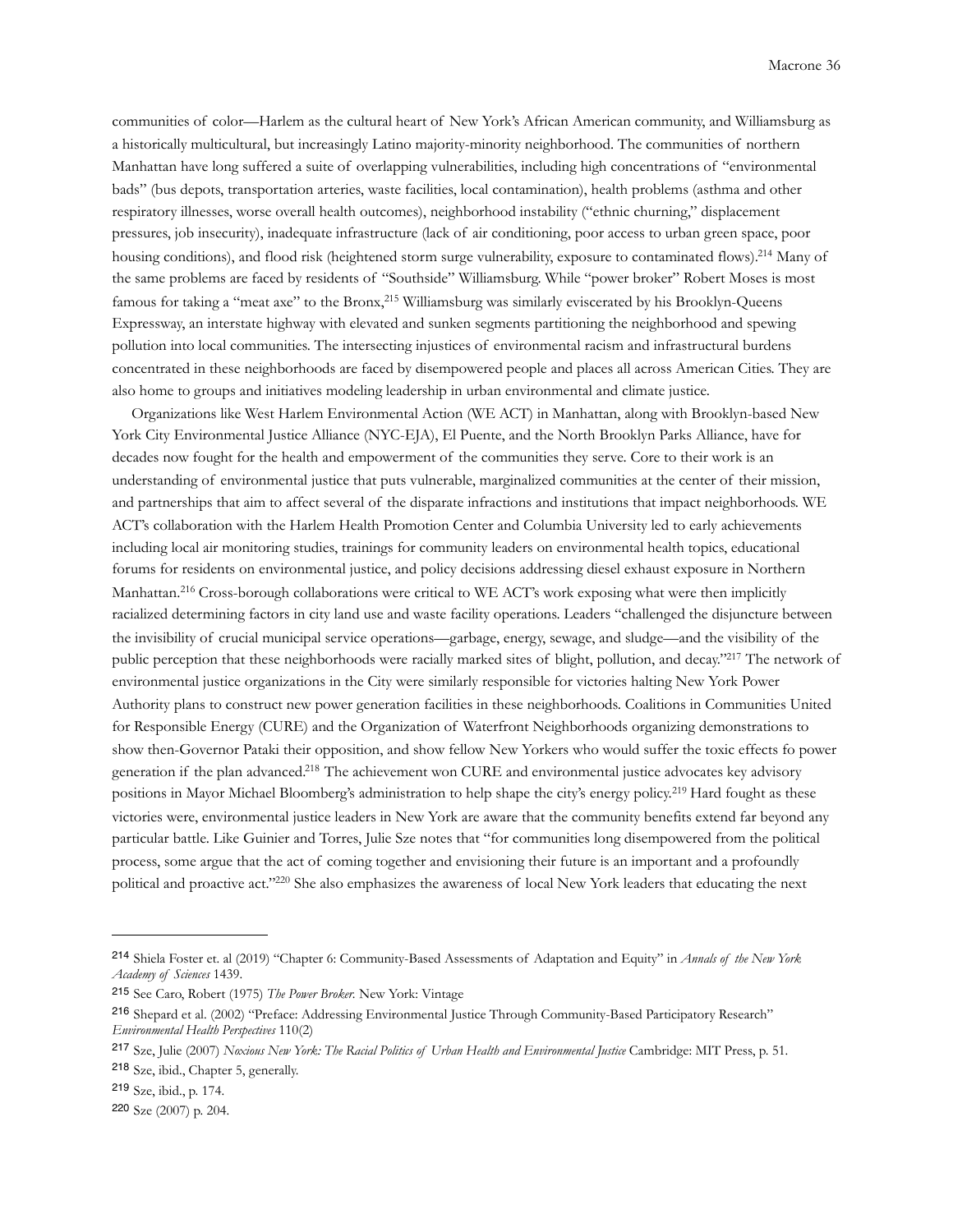generation on environmental racism and cultivating individual leadership skills in youth are critical parts of sustaining the movement's victories to date.<sup>221</sup>

 The growing strength of these community organizations is only increasingly vital. A warming climate, exacerbating the urban heat island effect, continues to drive heat risk and mortality in the poorest, densest areas of the city, like Harlem and Williamsburg[.222](#page-36-1) The New York City Housing Authority has come under serious scrutiny for neglect of hazardous conditions in the city's public housing stock—especially heat vulnerability in communities <sup>223</sup> and lead paint contamination[.224](#page-36-3) And, as asthma rates remain stubbornly high in places like Williamsburg, advocates are placing increased political pressure on government to reimagine highway infrastructure. A proposal called BQGreen promises to cap segments of the Brooklyn-Queens Expressway, delivering health-supporting park space and air quality mitigation in a community that has long suffered[.225](#page-36-4) Advocates for the intervention assert that it will help deliver environmental justice in the community by serving longtime residents, promoting health for the future, and set an example for what transformative collaboration between communities, government, and other private stakeholders can look like. Former Deputy Brooklyn Borough President and neighborhood native Diana Reyna said of the project: "Once you start getting used to what you have you think that's all you can have. We need community coalitions to amplify intentions and goodwill. We need foundations and donors. And we need cross community collaborations (i.e. Brooklyn Heights and Los Sures).["226](#page-36-5) As the need for environmental justice in these communities becomes starker and starker, so have the calls for a common vision of what justice looks like and what stakeholders are accountable to it.

 Indeed, some of the most significant environmental justice achievements in New York have drawn increasingly larger circles around environmental justice's scope of work, and who must work on it. Organizing by groups like WE ACT and the NYC-EJA helped pass landmark environmental justice legislation at the state and city levels. New York City's Local Laws 60 and 64 mandated completion of a citywide study of environmental justice<sup>[227](#page-36-6)</sup> and the establishment of an Advisory Board of environmental justice advocates, public health experts, and academics to work with City agencies on newly-required plans to address environmental injustices[.228](#page-36-7) They were followed up in 2019 by Local Law 97—part of New York City's "Green New Deal"—which set enhanced sustainability parameters for buildings in the city aimed at cutting energy use and emissions.[229](#page-36-8)

 At the State level, an ascendent Democratic majority in the legislature helped to ensure the passage of two landmark environmental justice bills. The Climate Leadership and Community Protection Act (CLCPA) set far-reaching targets for emissions reductions and the decarbonization of the New York State economy. It also requires that 40% of benefits of spending on infrastructure and other sustainability initiatives on disadvantaged communities[.230](#page-36-9) The CLCPA required passage of a companion bill amending state environmental conservation law to establish a permanent environmental

<span id="page-36-0"></span><sup>221</sup> Ibid., quoting Peggy Shepard of WE ACT p. 185.

<span id="page-36-1"></span><sup>222</sup> Shiela Foster et. al (2019) "Chapter 6: Community-Based Assessments of Adaptation and Equity" in *Annals of the New York Academy of Sciences* 1439, Figure 6.6

<span id="page-36-2"></span><sup>223</sup> Abraham, Roshan (2019) "Climate Control is a Year-Round Issue at NYCHA, Especially for Seniors" *City Limits* accessed: <https://citylimits.org/2019/10/23/climate-control-is-a-year-round-issue-at-nycha-especially-for-seniors/>

<span id="page-36-3"></span><sup>224</sup> Smith, Greg B. "NYCHA's Lead Paint Crisis Explodes s Known Number of Apartments where Kids Risk Exposure Triples" *The City* accessed via<https://www.thecity.nyc/housing/2020/10/22/21528781/nycha-lead-paint-more-apartments-identified>

<span id="page-36-4"></span><sup>225</sup> Go Green Brooklyn. "15 Years Later: BQGreen is More than a Dream" accessed via [https://gogreenbk.org/15-years-later](https://gogreenbk.org/15-years-later-bqgreen-is-more-than-a-dream/)[bqgreen-is-more-than-a-dream/](https://gogreenbk.org/15-years-later-bqgreen-is-more-than-a-dream/)

<span id="page-36-5"></span><sup>226</sup> Ibid.

<span id="page-36-6"></span><sup>227</sup> (2017) NYC Local Law No. 60

<span id="page-36-7"></span><sup>228</sup> (2017) NYC Local Law No. 64.

<span id="page-36-8"></span><sup>229</sup> (2019) NYC Local Law No. 97.

<span id="page-36-9"></span><sup>230</sup> 2019 NY Senate-Assembly Bill S. 6599, A. 8429.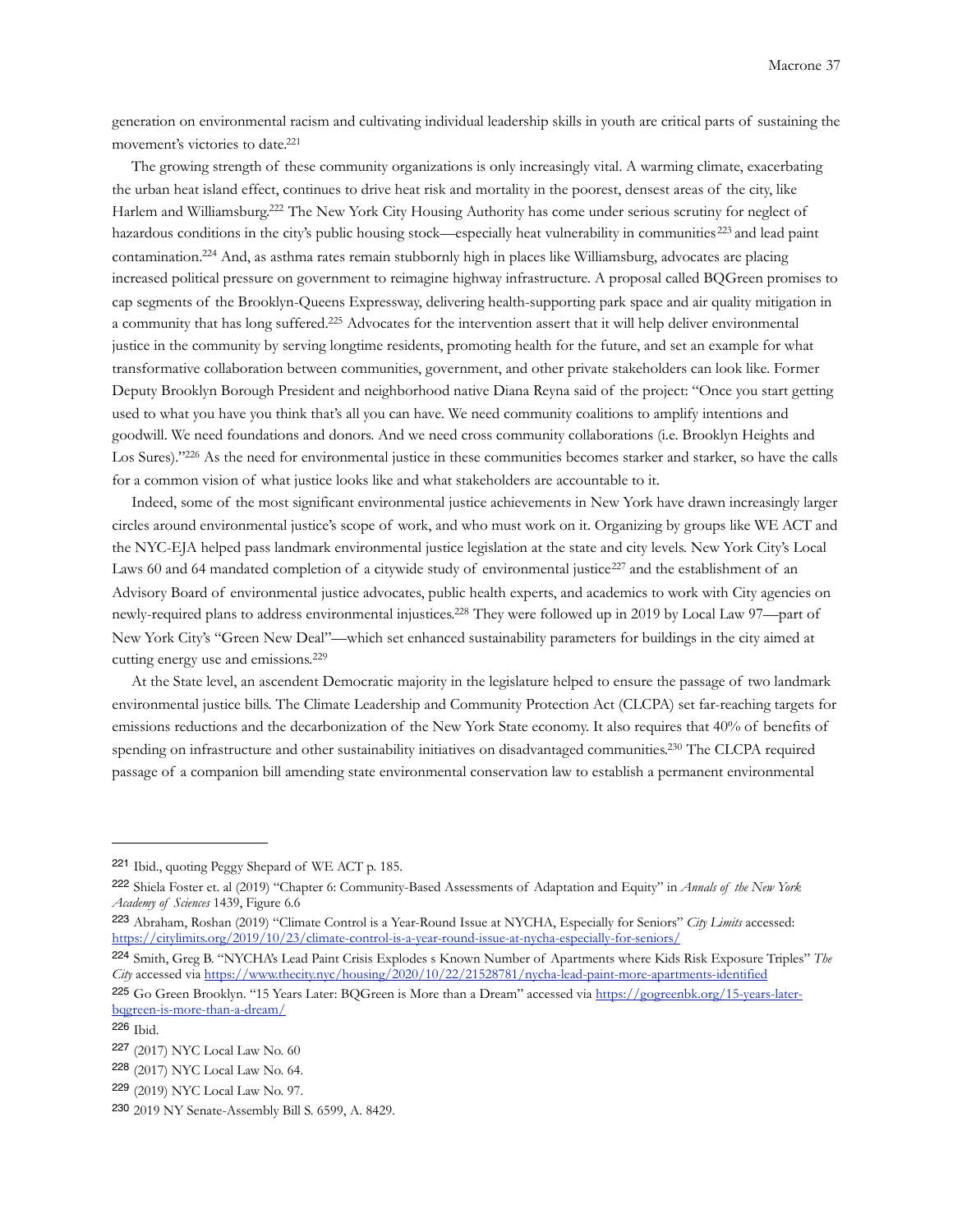justice advisory group and an environmental justice interagency coordinating council. When signed by former Governor Andrew Cuomo late in 2019, the companion bill made environmental justice the official policy of New York State[.231](#page-37-0)

 This precedent-setting example of a whole-of-government pivot in justice and infrastructure policy would have been impossible were it not for the decades of advocacy led by groups in New York City, and the community-level movements coordinated throughout New York State. The initiative's success was partially rooted in the grassroots electoral initiative that delivered control of New York's Assembly and Senate to state Democrats for the first time in years. Until 2018, a power sharing agreement between Republicans and moderate Independent Democratic Caucus had stonewalled significant state action on climate.<sup>232</sup> Electoral upheaval in the 2018 primary elections, fueled by support from the Working Families' Party and Sunrise Movement radically changed the CLCPA's prospects.[233](#page-37-2) Second, well before passage became a legislative reality, the vision at the heart of the CLCPA was relentlessly championed by a coalition of local environmental justice groups led by New York Renews, founded after the People's Climate March in 2014. New York Renews helped design the bill's environmental justice provisions, and its Climate Justice Working Group, and its members exerted political pressure on lawmakers necessary to help keep its earlier iteration, the Climate and Community Protection Act, alive in the legislature.[234](#page-37-3) Over the course of at three year campaign, constituent groups like WE ACT brought buses of members from New York City up to Albany for rallies and visits with elected officials.<sup>[235](#page-37-4)</sup> Though implementation of the CLCPA has been slow-going, New York's law has served for the inspirational basis of climate and environmental justice initiatives for other states and the Federal Government[.236](#page-37-5)

### B. Gowanus: Land Use Change and Power Building in Communities

 The industrial neighborhood along Brooklyn's Gowanus Canal has been the center of a hotly-debated development battle. Within walking distance of several transit lines and some of Brooklyn's most sought-after neighborhoods, its blocks of warehouses and manufacturing sites have long been the target of New York's real estate industry. For years, the neighborhood served as something of a refuge for working-class New Yorkers of varying ethnicities—though in recent decades, the neighborhood's complexion has become definitively whiter and richer, leaving the NYCHA Gowanus and Wyckoff houses at the north end of the canal some of the only truly affordable residences in the area. The canal, running through the heart of the neighborhood into New York Harbor, is considered to be one of the most polluted waterways in the country. While a federal Superfund cleanup of the canal is underway, it remains a toxic environmental and health hazard. When the low-lying neighborhood at the bottom of one of Brooklyn's major watersheds was hit by Hurricane Sandy in 2012, combined sewer overflows and high water levels in the canal enveloped nearby streets and homes with a mix of "black sludge" from the canal and raw sewage ejected from the city's antiquated waste infrastructure. Meanwhile, residents of the Gowanus Houses and Wyckoff Gardens were left in their residences for days

<span id="page-37-3"></span><sup>234</sup> See Aronoff, Kate "New York is On the Verge of Major Climate Action: But Centrist Democrats Stand in the Way" *In These Times*  June 17, 2017 [\(https://inthesetimes.com/article/new-york-democrats-climate-community-protection-act-ny-renews-idc\)](https://inthesetimes.com/article/new-york-democrats-climate-community-protection-act-ny-renews-idc) <sup>235</sup> "Harlem-Based WE ACT Celebrates Passage of Historic NY State Climate Legislation" *Harlem World Magazine* June 21, 2019

<span id="page-37-5"></span><span id="page-37-4"></span>(<https://www.harlemworldmagazine.com/harlem-based-we-act-celebrates-passage-of-historic-ny-state-climate-legislation/>) <sup>236</sup> Storrow, Benjamin "1 year later, N.Y. struggles to act on landmark climate law" *Climatewire* June 11, 2020 [\(https://](https://subscriber.politicopro.com/article/eenews/2020/06/11/1-year-later-ny-struggles-to-act-on-landmark-climate-law-014473)

<span id="page-37-0"></span><sup>231</sup> 2019 NY Senate Bill S. 2385.

<span id="page-37-1"></span><sup>232</sup> Storrow, Benjamin. "An author of N.Y. climate bill on its success and pitfalls" *Climatewire* August 7, 2019. ([https://](https://subscriber.politicopro.com/article/eenews/2019/08/07/an-author-of-ny-climate-bill-on-its-success-and-pitfalls-025830) [subscriber.politicopro.com/article/eenews/2019/08/07/an-author-of-ny-climate-bill-on-its-success-and-pitfalls-025830\)](https://subscriber.politicopro.com/article/eenews/2019/08/07/an-author-of-ny-climate-bill-on-its-success-and-pitfalls-025830).

<span id="page-37-2"></span><sup>233</sup> On the electoral upsets that ousted members of the moderate Independent Democratic Caucus, see Khurshid, Samar "How Insurgent Forces Activated, Educated, and Brought the IDC Down" *Gotham Gazette* September 18, 2018 [\(https://](https://www.gothamgazette.com/state/7939-how-insurgent-forces-activated-educated-and-brought-the-idc-down) [www.gothamgazette.com/state/7939-how-insurgent-forces-activated-educated-and-brought-the-idc-down\)](https://www.gothamgazette.com/state/7939-how-insurgent-forces-activated-educated-and-brought-the-idc-down). On role of the Working Families Party and Sunrise Movement, see Aronoff, Kate "Democrats Control New York But Can't Even Pass Climate Legislation" *The New Republic* June 9, 2021 ([https://newrepublic.com/article/162676/democrats-control-new-york-cant-even-pass-climate](https://newrepublic.com/article/162676/democrats-control-new-york-cant-even-pass-climate-legislation)[legislation\)](https://newrepublic.com/article/162676/democrats-control-new-york-cant-even-pass-climate-legislation)

[subscriber.politicopro.com/article/eenews/2020/06/11/1-year-later-ny-struggles-to-act-on-landmark-climate-law-014473\)](https://subscriber.politicopro.com/article/eenews/2020/06/11/1-year-later-ny-struggles-to-act-on-landmark-climate-law-014473) and Kaufman, Alexander C. "The Model for Joe Biden's Climate Pledge is Already Facing Problems" *Huffington Post* July 22, 2020 and Aronoff (2021) *supra* note 224.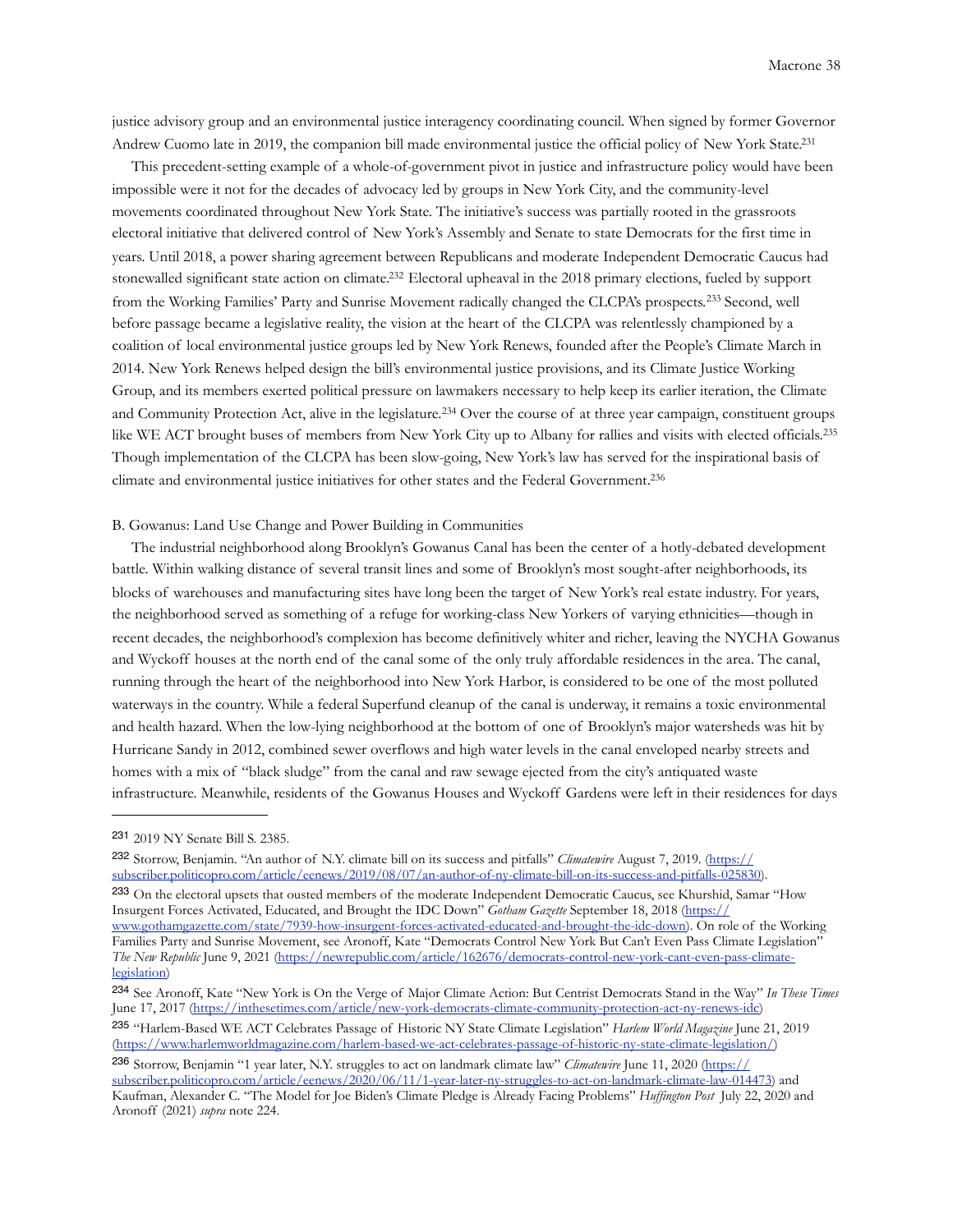without power and other services, relying on one another to support the community as the city emerged from the crisis. Local environmental and social justice organizations, like the Gowanus Canal Conservancy and Fifth Avenue Committee, have helped to advance sustainability and resilience in the neighborhood, leading natural infrastructure construction, economic development initiatives, and community visioning around the future of the watershed.

 Despite the damage wrought during Sandy, and a yet-to-be-completed remediation of the canal, Gowanus was chosen by the de Blasio administration as a candidate for a significant rezoning. The proposal would bring 8,000 housing units, parks, and shops to the neighborhood, one of the most ambitious development proposals of the Mayor's time in office[.237](#page-38-0) In all, some 3,000 units would be designated "affordable" by the various metrics the city uses to determine eligibility—typically some percentage of area median income. The plan would likely drastically alter the neighborhood's current character, erasing much of the industrial urban fabric that has for decades been its hallmark. Some advocates and local elected officials—including the Fifth Avenue Committee, Gowanus Canal Conservancy, and Councilman (soon to be Comptroller) Brad Lander—argue that the plan could help to preserve some semblance of affordability and diversity in the neighborhood.[238](#page-38-1) Opponents to the rezoning, including the outspoken neighborhood advocacy group Voice of Gowanus, argue that the plan is a handout to the city's moneyed real estate industry, and that the environmental hazards to be faced by future developments built on the site of a retired manufactured gas plant are underplayed in the Mayor's assurances[.239](#page-38-2)

 The rezoning may not be decided for some time, pending continued legal challenges, but overcame a first hurdle in 2021 when Brooklyn Community Board 6 voted to approve the city's proposal, with conditions.[240](#page-38-3) Some of those conditions, included at the request of the Gowanus Neighborhood Coalition for Justice (GNCJ), included significant capital funding commitments—\$274 Million in outstanding repairs and improvements—at the Gowanus Houses and Wyckoff Gardens, monitoring and delivery of the City's commitments to combined sewer overflow reduction, and EPA review of those commitments, workforce retention and development programs, and accountability measures to ensure commitments are met, including an official liaison to the NYCHA community[.241](#page-38-4) Much but not all of the Board's conditions cover the priorities outlined in the Coalition's principles, and do include the top three demands on CSOs, funding commitments for public housing, and accountability.[242](#page-38-5) Especially noteworthy is the diversity of groups represented by GNCJ—in addition to those mentioned above, it counts arts organizations, tenants rights organizations, an industrial development corporation, a church, and the NYCHA developments' residents association[.243](#page-38-6) The main opposition group, Voice of Gowanus, is a predominantly white, middle- or upper-class organization, but boasts environmental advocacy bona fides as one of the lead groups petitioning for the EPA Superfund remediation, as well as connections to other advocacy organizations opposing rezonings throughout the city.

<span id="page-38-0"></span><sup>237</sup> Zaveri, Mihir, B. Hamilton, and J. Corona (2021) "Why this Toxic Canal is a Litmus Test for N.Y.C. Development" *New York Times*  April 9, 2021. Accessed via:<https://www.nytimes.com/2021/04/09/nyregion/gowanus-canal-brooklyn-development.html>

<span id="page-38-1"></span><sup>238</sup> See Zaveri, Hamilton, and Corona, ibid., as well as Michelle de la Uz, Brad Lander, and Barika Williams (2020) "How the Gowanus Rezoning Could Push NYC Forward on Racial Equity" *City Limits* September 21, 2020, accessed via: [https://citylimits.org/](https://citylimits.org/2020/09/21/opinion-how-the-gowanus-rezoning-could-push-nyc-forward-on-racial-equity/) [2020/09/21/opinion-how-the-gowanus-rezoning-could-push-nyc-forward-on-racial-equity/](https://citylimits.org/2020/09/21/opinion-how-the-gowanus-rezoning-could-push-nyc-forward-on-racial-equity/)

<span id="page-38-2"></span><sup>239</sup> Zaveri, Hamilton, and Corona (2021), as well as VOICE OF GOWANUS (2021) "Welcome to Gowanus Green—Brooklyn's Own Love Canal" *Bklyner* March 9, 2021, accessed via: [https://bklyner.com/opinion-welcome-to-gowanus-green-brooklyns-own](https://bklyner.com/opinion-welcome-to-gowanus-green-brooklyns-own-love-canal/)[love-canal/](https://bklyner.com/opinion-welcome-to-gowanus-green-brooklyns-own-love-canal/) as well as Nora Almeida, Linda LaViolette, and Miranda Sielaff (2021) "Poison Land and Poison Rhetoric: Gowanus Rezone Proponent Uses Personal Attacks to Sidestep Public Health Concerns" *Bklyner* March 23, 2021, accessed via: [https://](https://bklyner.com/opinion-poison-land-and-poison-rhetoric-gowanus-rezone-proponent-uses-personal-attacks-to-sidestep-public-health-concerns/) [bklyner.com/opinion-poison-land-and-poison-rhetoric-gowanus-rezone-proponent-uses-personal-attacks-to-sidestep-public-health](https://bklyner.com/opinion-poison-land-and-poison-rhetoric-gowanus-rezone-proponent-uses-personal-attacks-to-sidestep-public-health-concerns/)[concerns/](https://bklyner.com/opinion-poison-land-and-poison-rhetoric-gowanus-rezone-proponent-uses-personal-attacks-to-sidestep-public-health-concerns/)

<span id="page-38-3"></span><sup>240</sup> Brachfield, Ben. "Gowanus Rezoning Gets Go-Ahead from Local Community Board" *Brooklyn Paper* June 24, 2021. accessed via: <https://www.brooklynpaper.com/gowanus-rezoning-gets-go-ahead-from-local-community-board/>

<span id="page-38-4"></span><sup>241</sup> Brooklyn Community Board 6 (2021) "Gowanus Rezoning Resolution – 6/17/21" accessed via: [https://drive.google.com/file/d/](https://drive.google.com/file/d/1zZMu_JBxD_fZowgq0zZT2gtj5qdRvXF1/view) [1zZMu\\_JBxD\\_fZowgq0zZT2gtj5qdRvXF1/view](https://drive.google.com/file/d/1zZMu_JBxD_fZowgq0zZT2gtj5qdRvXF1/view)

<span id="page-38-6"></span><span id="page-38-5"></span><sup>242</sup> Gowanus Neighborhood Coalition for Justice (2021) "Our Demands" accessed via:<https://www.gncj.org/new-our-advocacy> 243 Gowanus Neighborhood Coalition for Justice (2021) "Who We Are" accessed via: <https://www.gncj.org/aboutus>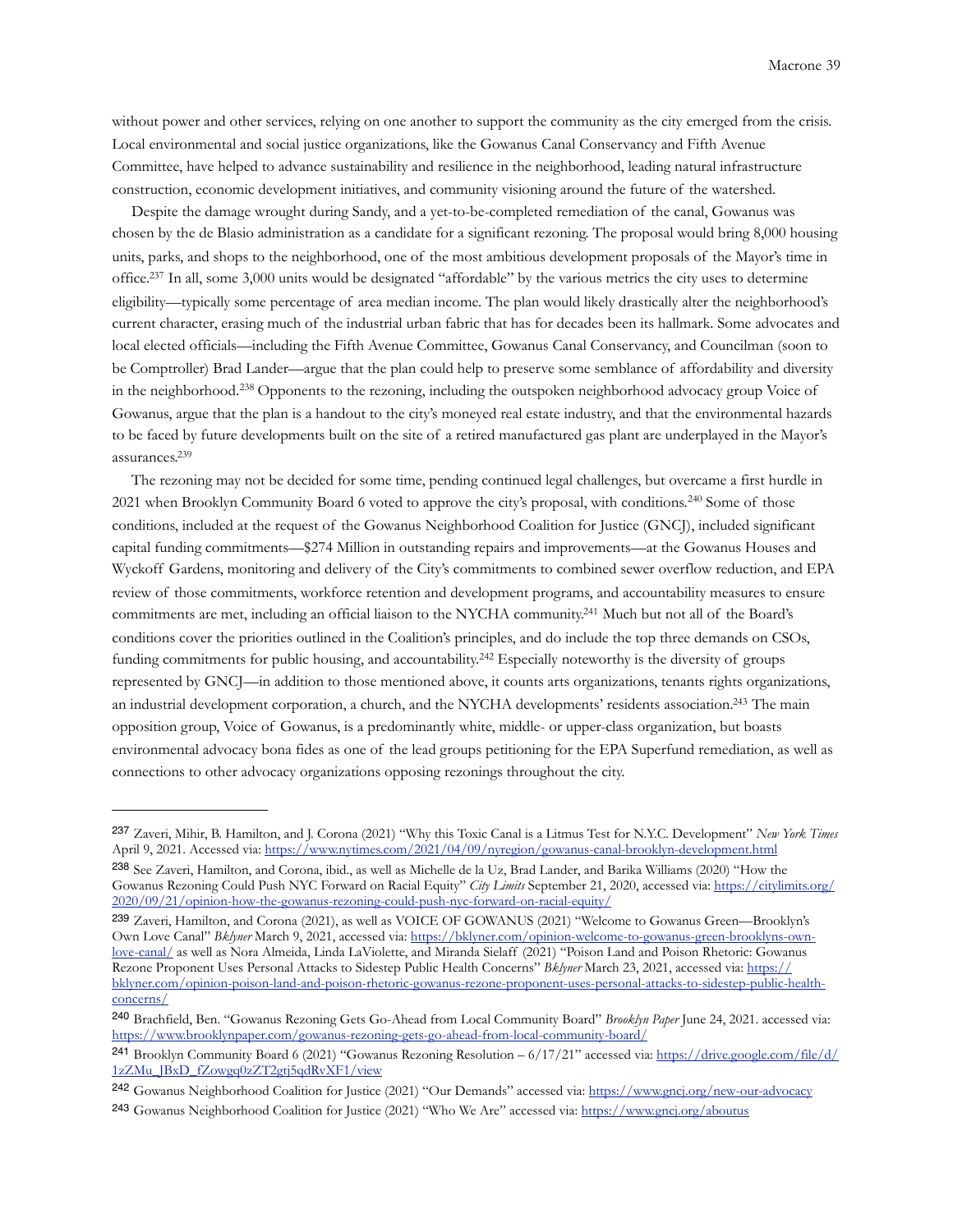All told, though the rezoning's fate is far from certain, pending likely approval from Council Member Lander, the rezoning my well move ahead. Advocates like Voice of Gowanus, who cite the City's earlier rezoning of Greenpoint and Williamsburg as an example of municipal failure to deliver benefits promised in large development plans, will almost certainly continue their opposition to the plan through final Mayoral approval. Should the plan go through, time will tell whether the City is willing and able to abide by the conditions put forward by the Community Board—whose recommendations are non-binding. With a new administration entering City Hall in 2022, advocates are, however, already preparing to hold the likely future Mayor accountable.[244](#page-39-0)

### C. Far Rockaway: Vulnerability, Agency, and Adaptation

 Finally, we can look to the Rockaway Peninsula in Queens to illustrate some of the profound, nearly existential challenges facing the coastal parts of New York. Far on the periphery of the city, the group of waterfront neighborhoods on the southern end of Jamaica Bay face some of the starkest climate challenges in the city. According to current flood maps, nearly all of the peninsula lies in the 100-year floodplain, vulnerable to high water in extreme storm events[.245](#page-39-1) Hurricane Sandy exposed the profound risk faced by most Rockaway residents—catastrophic flooding severely damaged homes and critical infrastructure, forced widespread evacuation of the barrier beach community, and resulted in millions of dollars in damages[.246](#page-39-2) Entire sections of the Breezy Point neighborhood on the peninsula's western end were decimated by fires when fallen power lines started a blaze after the storm had passed. As climate change continues to drive sea level rise, flooding during storm events will only intensify, and regular, "sunny day" flooding, inundating communities during regular tidal cycles, will likely become the norm.[247](#page-39-3) The eastern sections of the Rockaways, home to a far greater number of working class New Yorkers of color, exhibits some of the highest overall social vulnerability to flooding in the City.[248](#page-39-4)

 In the aftermath of Sandy, Rockaway residents and communities have had to endure decisions of how to rebuild their communities in the face of future risk and uncertainty. Though a multi-billion dollar recovery effort was launched by the federal government, barely half of the apportioned funds for the five boroughs have been spent nearly a decade after the storm[.249](#page-39-5) And while steps have been made to develop comprehensive plans to protect the City's coast in places like the Rockaways, little progress has been made and major political or civic leadership advocating a broadly-applicable solution to regional vulnerability is mostly lacking[.250](#page-39-6) Meanwhile, local community groups, like the Rockaway Initiative for Sustainability and Equity (RISE Rockaway), and the multi-state Waterfront Alliance are beginning to mobilize local action for climate justice. A neighborhood-based nonprofit closely allied with other local organizations working to serve residents, RISE has recently expanded its mission to center equity in their work, along with a focus on local empowerment for social and environmental change[.251](#page-39-7) Their work with local schools has focused on youth development

<span id="page-39-0"></span><sup>244</sup> Gowanus Neighborhood Coalition for Justice (2021) "Letter: To Borough President Eric Adams" accessed via [https://](https://static1.squarespace.com/static/5c6d8675348cd920dcfbda27/t/60fee1dd8bd0e84a13be806c/1627316701350/GNCJ+Letter+to+Borough+President.pdf) [static1.squarespace.com/static/5c6d8675348cd920dcfbda27/t/60fee1dd8bd0e84a13be806c/1627316701350/](https://static1.squarespace.com/static/5c6d8675348cd920dcfbda27/t/60fee1dd8bd0e84a13be806c/1627316701350/GNCJ+Letter+to+Borough+President.pdf) [GNCJ+Letter+to+Borough+President.pdf](https://static1.squarespace.com/static/5c6d8675348cd920dcfbda27/t/60fee1dd8bd0e84a13be806c/1627316701350/GNCJ+Letter+to+Borough+President.pdf)

<span id="page-39-1"></span><sup>245</sup> Patrick, L. et al (2019) "Chapter 5: Mapping Climate Risk" *Annals of the New York Academy of Sciences* 1439

<span id="page-39-2"></span><sup>246</sup> Erdos, Emily. (2018) "Hurricane Sandy and the Inequities of Resilience in New York" *The American Prospect* October 5, 2018. Accessed via <https://prospect.org/infrastructure/hurricane-sandy-inequalities-resilience-new-york/>

<span id="page-39-3"></span><sup>247</sup> Orton, P. et al. (2019) "Chapter 3: Sea Level Rise" *Annals of the New York Academy of Sciences* 1439

<span id="page-39-4"></span><sup>248</sup> Foster et. al (2019) "Chapter 6: Community-Based Assessments of Adaptation and Equity" in *Annals of the New York Academy of Sciences* 1439, Figure 6.2

<span id="page-39-5"></span><sup>249</sup> NYC Comptroller (2019) "Safeguarding Our Shores: Protecting New York City's Coastal Communities from Climate Change" accessed via: [https://comptroller.nyc.gov/reports/safeguarding-our-shores-protecting-new-york-citys-coastal-communities-from](https://comptroller.nyc.gov/reports/safeguarding-our-shores-protecting-new-york-citys-coastal-communities-from-climate-change/)[climate-change/](https://comptroller.nyc.gov/reports/safeguarding-our-shores-protecting-new-york-citys-coastal-communities-from-climate-change/)

<span id="page-39-6"></span><sup>250</sup> Murphy, Jarrett. "To Face Flooding, New York Region Needs Big Bucks and Bold Moves: Report" *City Limits* July 10, 2020. accessed via:<https://citylimits.org/2020/07/10/to-face-flooding-new-york-region-needs-big-bucks-and-bold-moves-report/>

<span id="page-39-7"></span><sup>251</sup> Per Judah Asimov, RISE Senior Manager, in conversation with the author.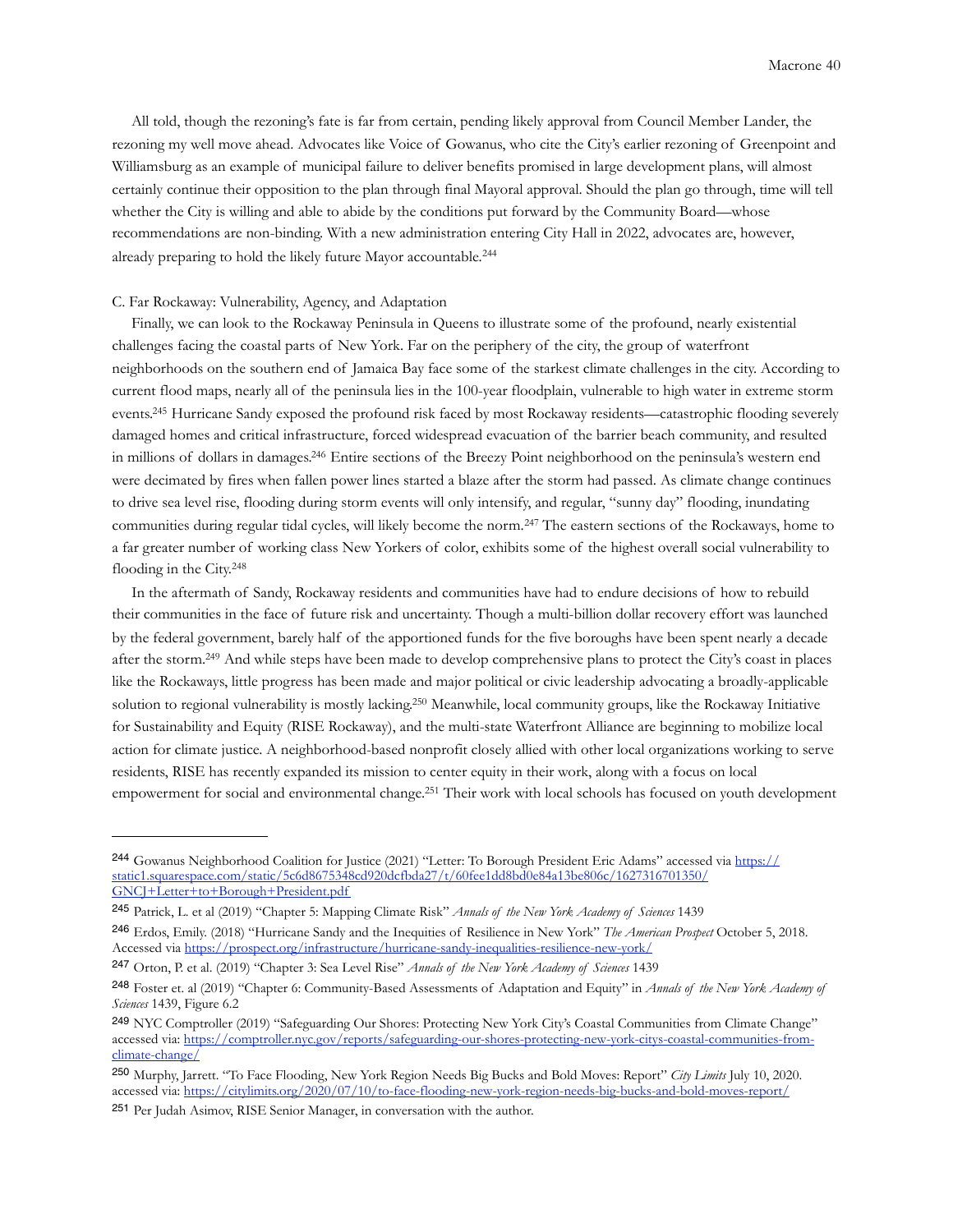and leadership in environment, planning, advocacy, and civic engagement. Staff see this work as critical to building capacity for change and adaptation in the community. They have noticed a stark difference in the way young people and seniors in the neighborhood value climate justice, with young people increasingly pushing their elders to recognize the threat of climate vulnerability and need for adaptive planning and visioning.[252](#page-40-0) RISE has also focused on developing networks for local advocates and organizers, and pushing to connect ecological resilience and adaptation to economic opportunity for residents. Though socioeconomic disparities across the peninsula are stark, and only increasing over time, the organization is optimistic that there is a strong case to be made for common cause and collective empowerment as neighborhoods encounter the realities of their environmental situation.

 The struggle for climate justice in the Rockaways is, admittedly, as close to an uphill battle as one can wage on coastal lowlands. Structural and racial segregation of the political communities that make up the Rockaways is deeply embedded. Current demographic patterns of wealthier, whiter communities on the western and southern edges and poorer, brown and black communities on the north and eastern sides find roots in the historic reservation of the Atlantic waterfront for whites.[253](#page-40-1) And within the broader political landscape of the five boroughs, communities on the periphery, like the Rockaways, often struggle to receive the financial support that wealthier places with more valuable real estate command. The City itself largely neglects planning, restoration, and resilience work in the outer boroughs while investing heavily and disproportionately in Lower Manhattan, drawing critique from environmental justice advocates[.254](#page-40-2) Local residents in the Rockaways attribute government inaction in their communities in part because of difficulty holding local agency and elected officials accountable to change—"buck passing," overly complex accountability and funding processes, and planning fatigue have all frustrated local advocates attempting to advance climate justice initiatives on the ground[.255](#page-40-3) And though more and more residents are beginning to adopt a future-forward attitude towards the shape of life to come in the Rockaways, the question of "managed retreat," or planned inland migration of communities, continues to be a political third rail. Adaptation efforts to date typically focus on individual buildings, rather than the community on the whole. In a place so politically diverse and complex, finding strategic unity is perhaps predictably difficult; in that respect, the Rockaways face the same standard for success as the City writ large. Our capacity to empower neighbors to exercise agency over the direction and future of their communities may well determine the viability of life in those places for generations to come.

# D. Finding a Place for Public Reason in New York's Public Realm

 In the cases above, environmental justice advocates do not explicitly make claims to public reason. But I believe that if we look at the broader intentions of their advocacy, the proposals they advance, and the kind of power they fight for, we can find clear markings of the kind of commitments Rawls believed sustain the idea of public reason. In one way, the exercise is empirical, and asks to what extent the process of public reasoning in city living conforms with the Rawlsian model discussed above. In another, it is normative, and aims to reflect on how public reason can learn from movement actors. If public reason is to be adaptive in the way that Rawls suggests we should think it is, then heeding calls and actions on the ground is an undeniably important learning opportunity in our thinking about the nature of justice.

 Across all of the examples, we can discern clear instances in which the demands of advocates served as protective and procedural public reason claims. The early advocacy of groups fighting toxic infrastructure and environmental racism in the City contested the premises that their living conditions were those which an individual who thought

<span id="page-40-0"></span><sup>252</sup> Asimov interview, ibid.

<span id="page-40-1"></span><sup>253</sup> Erdos (2018) ibid.

<span id="page-40-2"></span><sup>254</sup> NYC-EJA (2020) "New York City Climate Justice Agenda," p. 50, accessed via: [https://www.nyc-eja.org/wp-content/uploads/](https://www.nyc-eja.org/wp-content/uploads/2020/04/CJA-2020-FINAL-042020-for-web.pdf) [2020/04/CJA-2020-FINAL-042020-for-web.pdf](https://www.nyc-eja.org/wp-content/uploads/2020/04/CJA-2020-FINAL-042020-for-web.pdf)

<span id="page-40-3"></span><sup>255</sup> Asimov interview, *supra* note 237.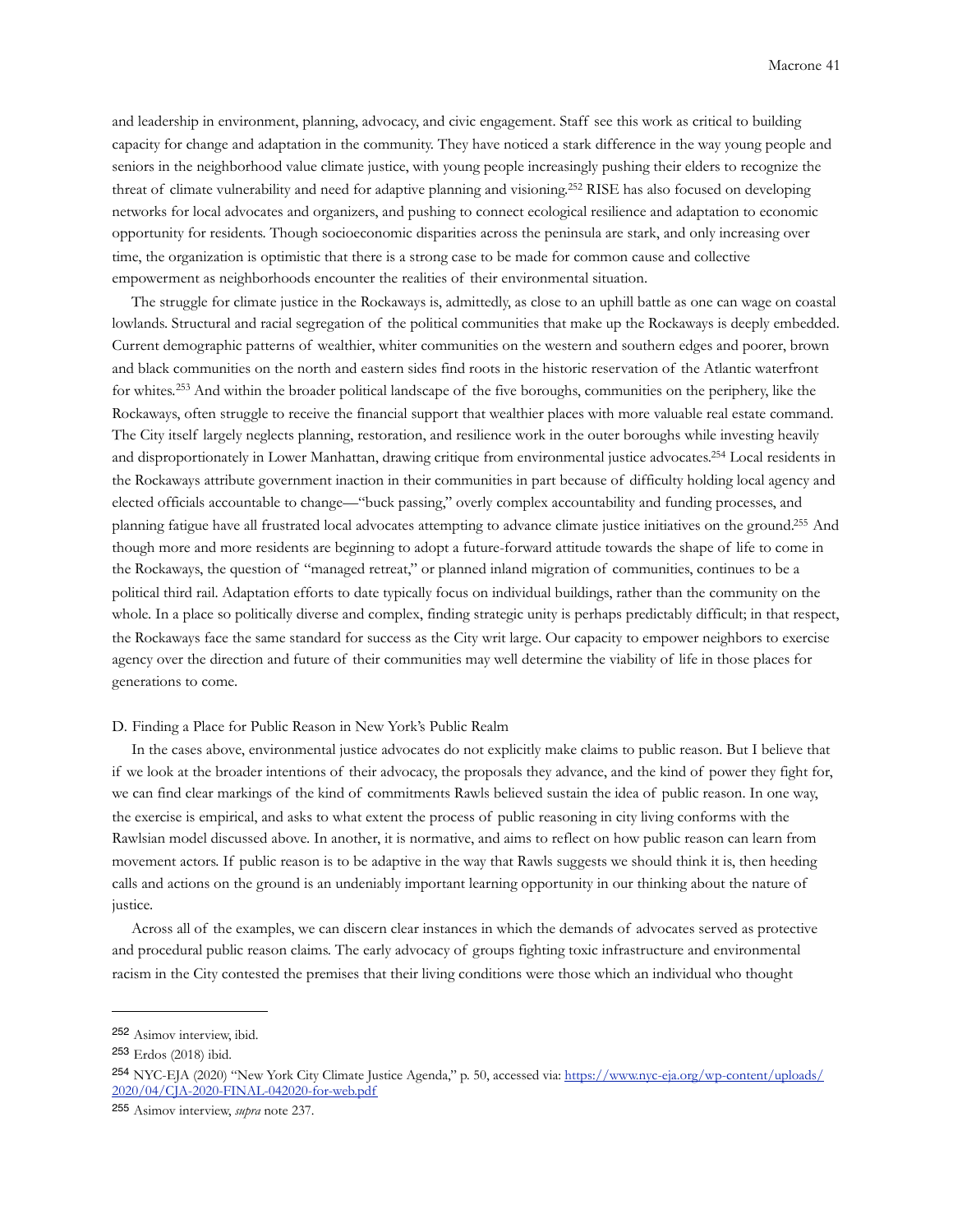themselves as a "free and equal citizen" could endure. Where NYPA's power plant expansion was concerned, advocates argued not merely that there was no real need for the enhanced generation capacity in New York, but the further point that the state's plans to advance the plan would be at the expense of residents' health and well being. As with so many other canonical environmental justice cases, it was another clear example of government privileging private interests and the profits of corporations or utilities over public good. Organizations like WE ACT and the communities they represent were, in effect, demanding that government respect the criterion of reciprocity—others could not reasonably be expected to be continually subjected to the overburdening of harmful infrastructures, simply because of the community's already marginalized political and social position[.256](#page-41-0)

 In Gowanus, the GNCJ and NYCHA residents made similar claims to those in Harlem and Williamsburg. Contesting the intolerable neglect of living conditions in public housing, and considerable vulnerability of the existing communities in the neighborhood, advocates reasoned, needed to take place before they could consent to public investment in homes and amenities for more privileged newcomers. Further, that any interventions part of the neighborhood rezoning needed to be accompanied by accountability measures would seem to be a clear expression of residents appealing to something like Rawls's duty of civility—neighbors wanted the procedural guarantee that the rezoning would not fall to the same, lax standard of responsibility for promised community benefits that plagued earlier rezonings. No such provisions are yet in place—New York lacks the necessary checks on its strong Mayoral government to provide for citizen oversight of rezoning allowances apart from electoral politics. And in the Rockaways, the actions of groups like RISE and calls from residents for basic guards against flooding and more acute disasters, is, in a way, a request that government take measures to protect the very viability of their way of life on the peninsula. That rising waters and damaged infrastructures interfere with residents' daily life is, at one level, perhaps an equal protection matter all its own. Access to transportation that brings residents to jobs, healthcare, or other social services helps sustain the livelihoods of Rockaway residents—interrupting access to those services will likely only further aggravate community social vulnerability. Similarly, across all these cases, we might understand residents as making calls on government to help preserve their very ways of life. When the viability of a community's existence, much less its well-being, is threatened due to forces ultimately shaped by social and political inequality, public reason should dictate protection and empowerment for our neighbors at risk, and call into question the political processes at the root of that risk. It should endorse claims that would call out injustices in institutional procedure preventing individuals and communities from exercising their political power in holding government to its duty of civility.

 The examples also show how environmental justice conflicts served as a means by which advocates could advance *substantive* justice claims that would engage our idea of public reason, and offer correctives for the institutional structures disempowering communities. The fight for the adoption of environmental justice principles as official state and city law, while far from a full corrective measure in and of themselves, at least lays the groundwork upon which agencies and processes in New York can be reimagined to amplify the voices of those fighting for improvements in environmental quality and climate resilience. The CLCPA, as well as the City's local environmental justice laws, assert both government's duty to protect community integrity, and offer a means of reparative justice in the investment mandates towards disadvantaged communities. The advisory bodies they establish also exemplify the principle that advocates have a role in the authorship of the laws protecting communities, and the design of institutions that will enforce them. In the Gowanus rezoning battle, advocates put forward a suite of substantive principles defining the ideal, fair outcomes they thought the process should achieve[.257](#page-41-1) Their specific environmental justice claims called for the promotion of climate justice and social resilience, investment and access for new green spaces, and infrastructure that mitigates hazards like

<span id="page-41-0"></span><sup>256</sup> On reciprocity, see Rawls (2005b) p. 446, and also notes 79, 105, and 106 above, and accompanying text.

<span id="page-41-1"></span><sup>257</sup> See note 229, above. Those principles include: (1) "Advance racial and economic justice"; (2) "Respect, protect, and connect public housing and its residents"; (3) "Create real affordable housing and protect tenants from displacement"; (4) "Promote environmental justice"; (5) "Recognize and celebrate the culture and community of longtime residents"; and (6) "Protect local businesses and industry where we shop and work."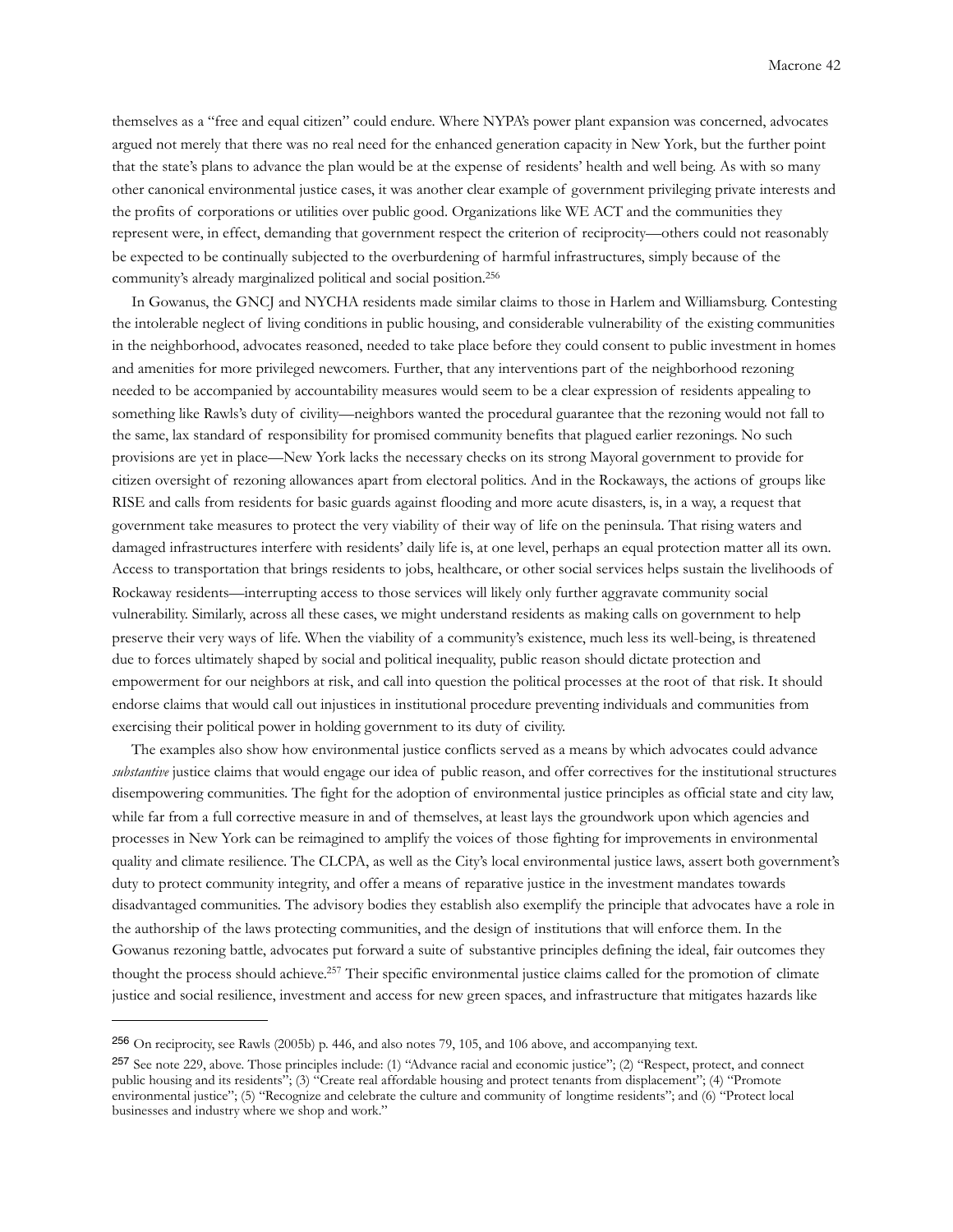combined sewer overflows and the urban heat island. While not outwardly political in nature, these points assert that these particular aspects of environmental justice might be conceived of *prerequisites* to achievement of the broader conception of justice in the neighborhood. They position the environment as a vital, necessary part of just community life, and collective planning. And in the Rockaways, groups' claims that planning agencies and administrative processes be more accessible to residents interested in helping craft a vision for the future of their community's environmental and economic life certainly serves as a statement about the way that institutions address the kinds of questions of basic justice Rawls describes. When residents ask that government structure economic development policy around the kinds of natural infrastructure initiatives and community stewardship models organizations like RISE advances, they present a particular idea of how that community feels it can best support itself, and cultivate a sense of justice.

 Most importantly, perhaps, the work and claims of these advocates challenge fundamental conceptions of who should wield political power in their communities, and broaden our constitutive ideas of the public. Asserting that air quality and other living conditions in places like Harlem and Williamsburg place intolerable burdens on local communities critically questions how those places and the neighbors who call them home are valued within the polity. Advocates for environmental justice from these communities don't merely challenge us to think about how they have been and continue to be excluded from political processes. By demanding agency for the disempowered in environmental decision making, they challenge us to imagine what power sharing in the public realm could look like, and invite collective, *truly public* reasoning about the work and responsibilities of government.

 The CLCPA makes important steps towards building a role for citizens into governance, inviting community leaders themselves into the policymaking process to set the very definition of "disadvantaged communities," in effect determining who receives the funds associated with the law's 40% provisions.[258](#page-42-0) In Gowanus, we see a twofold constitutive claim on the public. First, the coalition that came together in the GNCJ in effect forms something of its *own*  public at the neighborhood level. By bringing stakeholders from different sectors, sides of the public-private divide, and socioeconomic worlds together around a common conception of *what the neighborhood should be to whom*, the coalition strengthens the combined front with which they can approach policy makers. On the other side of the coin, the group asserts its place at the bargaining table deciding what the rezoning should mean for the city *writ large*. They position themselves in a way that places an unavoidable local presence in front of the citywide governing bodies determining how the environment at the neighborhood level should serve the goals of the City as a unified policy—in so far as the rezoning would play a key role in achieving the mayor's overall goals for housing development, and longer-term visions for neighborhood development pathways. The groups' combined voice makes the claim to leaders of the City that its constituents—*their* constituents—will not allow themselves to go unheard, or be overpowered by the smaller, technocratic development community of real estate interests and the politicians and agencies with whom they most closely collaborate, and who tend to represent *de facto* the public interest in these kinds of conflicts.

 Similarly, the neighbors and organizations fighting for recovery and resilience in the Rockaways are attempting to reclaim their power over the city's attention and action. Faced with a harrowing threat to their community, residents of the peninsula could not simply stand by and wait for the city to protect the most valuable real estate in the City, while they bear the brunt of vulnerability and insecurity in daily life. The City of New York, as a corporate entity, makes constant decisions about how it will expend public resources and direct growth within the boroughs to whatever extent it realistically can. By choosing to dedicate resources to parts of the City that may be more economically productive, government makes a non-neutral political decision on behalf of the "public interest" it understands itself to represent. The fight for their homes in the Rockaways shows how residents can work to shift the City's conception of that public interest, and reasonably assert their own interest in that self-understanding.

 These examples show how conflicts over environmental and climate justice engage precisely the kinds of institutional mechanisms that actually affect the regular, day-to-day aspects of economic and social life that Rawls presumed internal

<span id="page-42-0"></span><sup>258</sup> *Supra* note 221.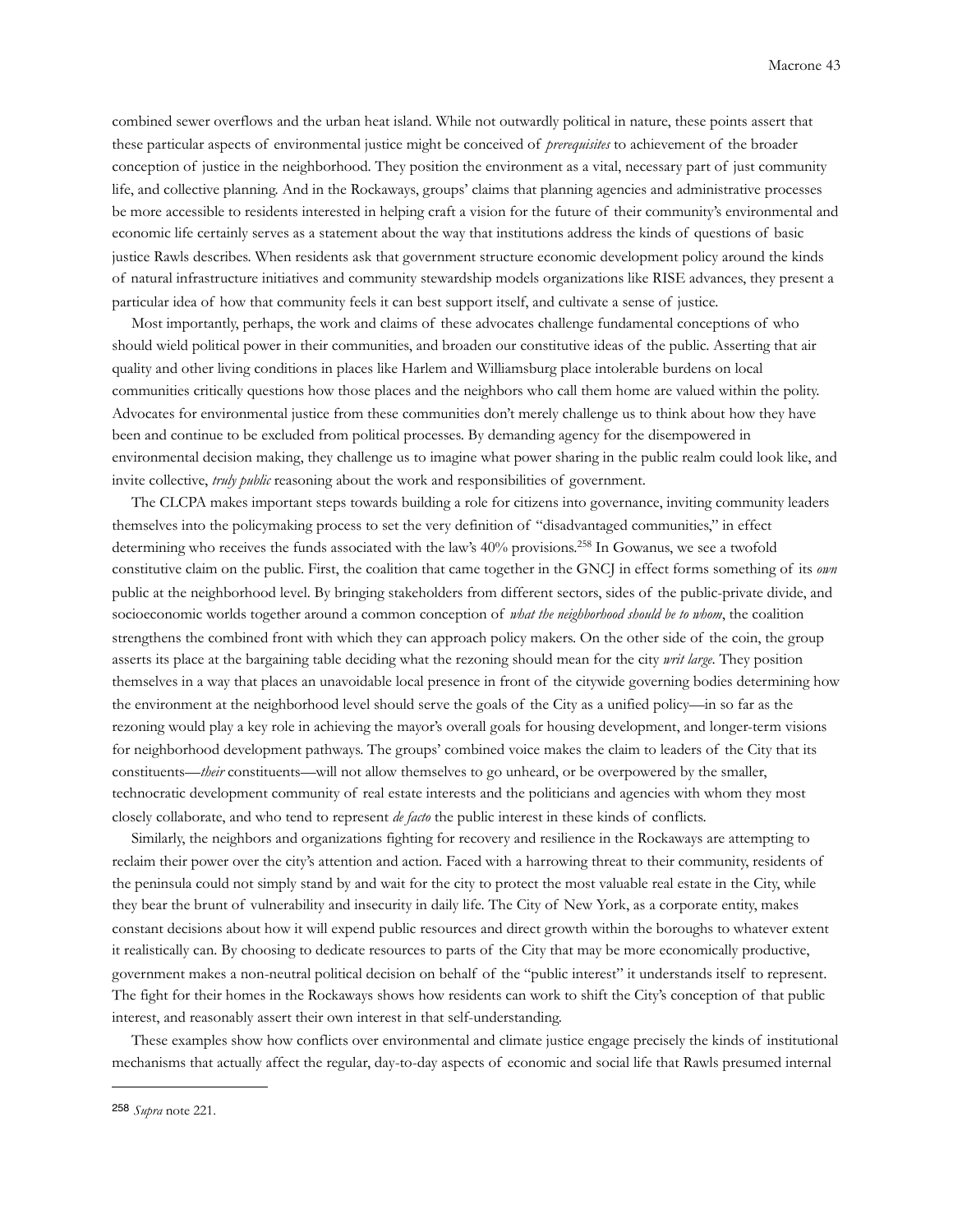to his (albeit limited) understanding of the basic structure. By looking to the street-level conflicts over governance of the urban public realm, we can see more precisely how the process of public reasoning goes well beyond an understanding of it as a mere set of guidelines for public debate, as it is occasionally construed. We can understand it as a lived, tangible aspect of life in a political community, frequently fought tooth and nail for an individual or groups place in the spaces they call home. It also elevates, importantly, the *power-building* that should be seen as part and parcel to public reasoning. Just like Guinier and Torres argue, the transformative value of organizing and contestation in politics cannot be overstated. In addition to the technical learning and personal growth that tireless, toilsome local community mobilization requires, critical bonds of trust and solidarity are forged in communities that can inspire the confidence needed to participate in public life and stand up to power[.259](#page-43-0) When groups like GNCJ come together around a common project like a rezoning battle, neighbors come into closer contact with one another—they not only combine and amplify one another's strengths and skills, but actually serve to form a common identity, or "weak we" relationship that begins to blur the lines between "independent and interdependent notions of the self.["260](#page-43-1) Once that shared identity starts to form, and builds proficiency working with and against power, only then can actors realize their first nature as citizens.[261](#page-43-2)

 Rawls believed that, in the well-ordered society or something close to it, that reasonable, free and equal citizens *just would* be convinced by the reasonable claims of others, so that public deliberation would help them come to understand the basis of the public political conception as rooted in their own comprehensive doctrines. A fact of life in ordinary society Rawls does not often acknowledge is individuals' attachment the more unreasonable of their commitments, and how the reasonable among us may rely on the strength of others to help them overcome those commitments. This is, perhaps, tied to the power Rawls attributes to the notion of *civic friendship* as the ideal of our political relationship[.262](#page-43-3) In ordinary society, the politics of public reason may look much more like the world Guinier and Torres describe: "It is a politics that fosters interdependence between people and between persons and their community, the ability to work through conflict rather than avoid it, and a willingness to share power as a force for innovation, not just control.["263](#page-43-4)

 Legislation like New York's CLCPA represents a small step in the right direction for democratic governance. It is still limited in its conception of truly participatory public democracy—though the Climate Justice Working Group created by the CLCPA makes space for environmental justice leaders from all over New York State, its powers are limited, apart from defining the "disadvantaged communities" that will receive a portion of the benefits of climate action.[264](#page-43-5) The Climate Action Council, the larger, 22 member body charged with developing and implementing the State's climate strategy, is predominantly New York State Commissioners and other gubernatorial appointees. Only two environmental groups hold seats on the Council (Environmental Advocates NY and NY Renews) despite the presence of several energy and industry actors.<sup>265</sup> Further, there is no mention of "democracy" or "politics" anywhere in the Act's text.<sup>[266](#page-43-7)</sup> These observations may ground a more general assessment of the conception of justice advanced in the CLCPA. While the Act itself was an important victory of the State's environmental and climate justice movements—and the Climate Justice Working Group helps expand the *conception* of power determining how justice gets defined—writ large, the CLCPA aspires to a somewhat less transformative ideal than might be presumed from its supporters. Though

<span id="page-43-0"></span><sup>259</sup> Guiner and Torres (2002) p. 81.

<span id="page-43-1"></span><sup>260</sup> Ibid., p. 91.

<span id="page-43-2"></span><sup>261</sup> Ibid., p. 299. Guinier and Torres also describe a political process and relationship of institutions to citizens that strongly evokes Rawls's notion of the duty of civility: "That process is inconsistent with a bureaucracy that protects the powerless as clients; it is a process, rather, that respects and indeed learns from their participation. It tries to create a politics, with values that permit collective decision-making that is more than simple an aggregation of individual interests."

<span id="page-43-3"></span><sup>262</sup> Rawls (2005b) p. 447

<span id="page-43-4"></span><sup>263</sup> Guinier and Torres (2002) p. 299, and note 247, above.

<span id="page-43-5"></span><sup>264</sup> 2019 NY Senate Bill S. 6599

<span id="page-43-6"></span><sup>265</sup> Climate Action Council members listed here: <https://climate.ny.gov/Climate-Action-Council>

<span id="page-43-7"></span><sup>266</sup> 2019 NY Senate Bill S. 6599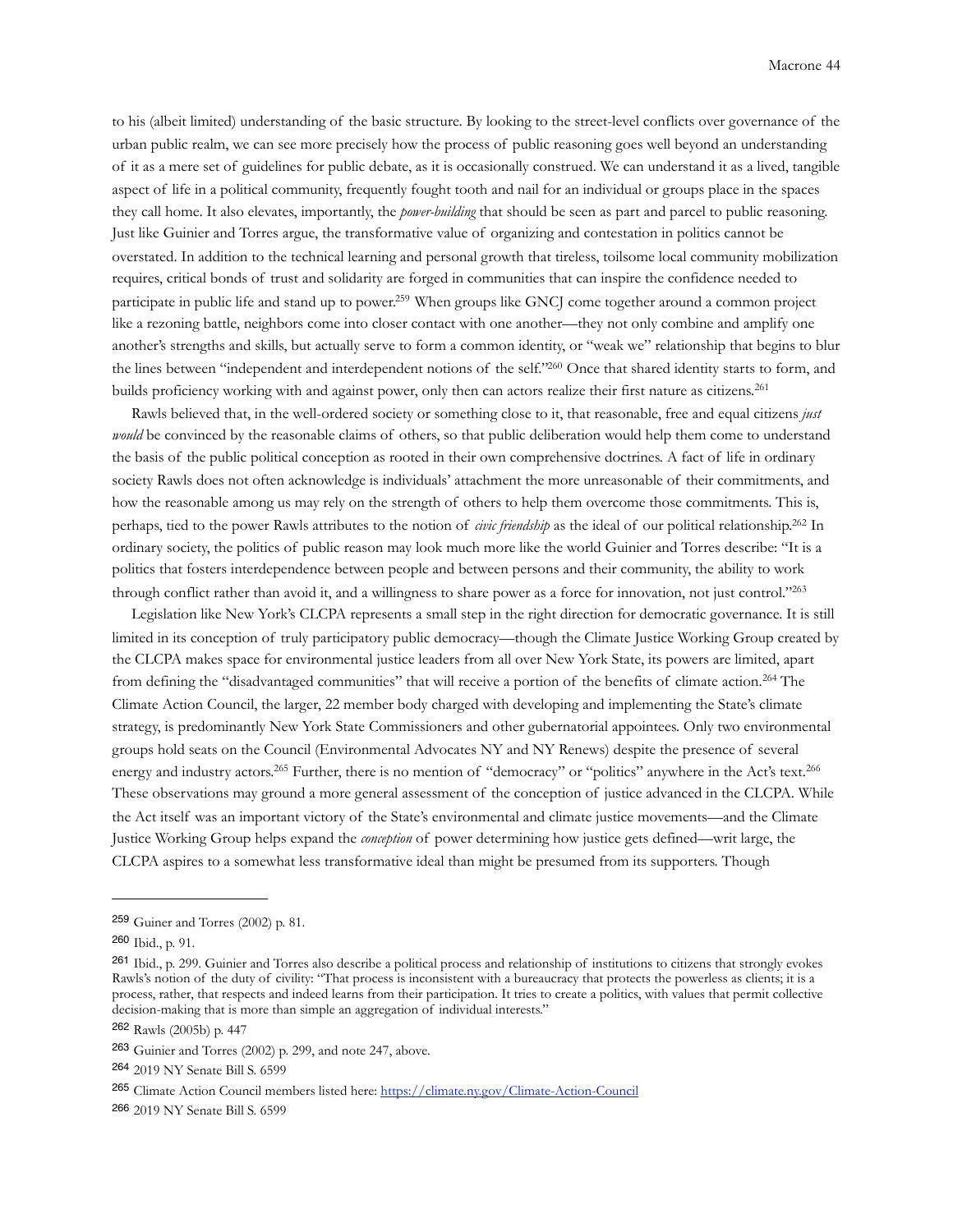disadvantaged communities have won a seat at the table, and claim to a portion of the economic benefits of a "just transition," their role in the process is still advisory. The Climate Action Council is obligated neither to accept all of the Climate Justice and Just Transition Working Groups' recommendation, nor provide justification where its decision making diverges.<sup>267</sup> Real authority over the path of action chosen—or, at least, a requirement requiring written justification of alternative determinations, like the provisions of the Bears Ears Proclamation<sup>268</sup>—would have better advanced the conversation and conversation of political justice in New York as it charts its path to a greener future.

 All this prompts important realizations about the *adaptive* function of public reason. The process of identity formation in society, the kind that might bring about a "public" or *res publica* in the fullest sense of the term, might only be possible if the members of that public feel they have sufficient reason to see one another as free and equal, and treated as such by government. This brings us back, naturally, to the notion of the sense of justice upon which Rawls relied. Democracy relies on citizens' moral power to be reasonable—which, ultimately, serves to translate claims made from others' comprehensive doctrines into a shared language of justice and its ideal. Citizens need not be *perfectly* reasonable, such that all subscribe to the same conception of a just society, or in the case of New York, a just city. That this could ever be the case is likely something of an unattainable ideal, and why Rawls eventually settled on the aim of political liberalism as convergence around a *family* of liberal conceptions of justice. Such a convergence, however, would rely on the notion that the circles around our political conceptions might possibly expand to the point of overlapping. Like liberalism generally, our sense of justice would either have to be sufficiently capacious so as to accommodate that convergence *a priori*, or boast the kind of elasticity that would allow for learning and reconsideration of how others' ideals can share space with one's own. Looking at urban environments, and struggles for justice within them, I have argued, points us toward that latter elasticity as something of an empirical fact. By bringing fellow New Yorkers together around a more profound understanding of one another as such, conflict over parts of the City's public space helps to hone the sense of justice driving government action and the citizens who share in power over that action, and advances us towards the common understanding that could well widen the circle of civic friendship around our islands.

## **Conclusion: The Nature of Our Politics and Public Life**

 I have here argued that the aims of environmental justice, as well as climate justice, are well-supported by a Rawlsian political liberalism. Though Rawls did not acknowledge it, environmental justice offers an expansive space in which an idea of public reason can be examined and its ideal advanced. There are several reasons why that could be the case, and I will only reflect on a few of them here. First, as discussed, Rawls saw his main enterprise situated squarely within the realm of ideal theory. It was his hunch that if the fundamentals and structure of the theory were sufficient, particularly following the changes that came with his political turn, then it could likely accommodate the full diversity of challenges encountered on society's journey towards justice. I have tried to show here how this holds in at least the environmental space—others might take up other subjects in "non-ideal" theory left untouched by Rawls. The second fact I want to point out is historical, and not often recognized in the literature. The Dewey Lectures and other articles that were eventually reworked and compiled into *Political Liberalism* all took shape during the late 1970s and 1980s, before the book's original publication in 1993[.269](#page-44-2) The environmental justice movement was very much still crystallizing towards the later end of that span, and much of the canonical early scholarly work from individuals like Dorceta Taylor and David Pellow would not be published until after Rawls wrote "The Idea of Public Reason Revisited" in 1997. The overlap of Rawls's working life with the environmental justice movement, then, was especially short—barely a decade depending on where one draws their marks, given his death in 2001. It should, then, be unsurprising that his understanding of the environment was peripheral to his core subject of political justice. And when *Theory* was published in the heady days of

<span id="page-44-0"></span><sup>267</sup> 2019 NY Senate Bill S. 6599,

<span id="page-44-1"></span><sup>268</sup> *Supra* note 190.

<span id="page-44-2"></span><sup>269</sup> Rawls (2005a) pp. xiii-xiv.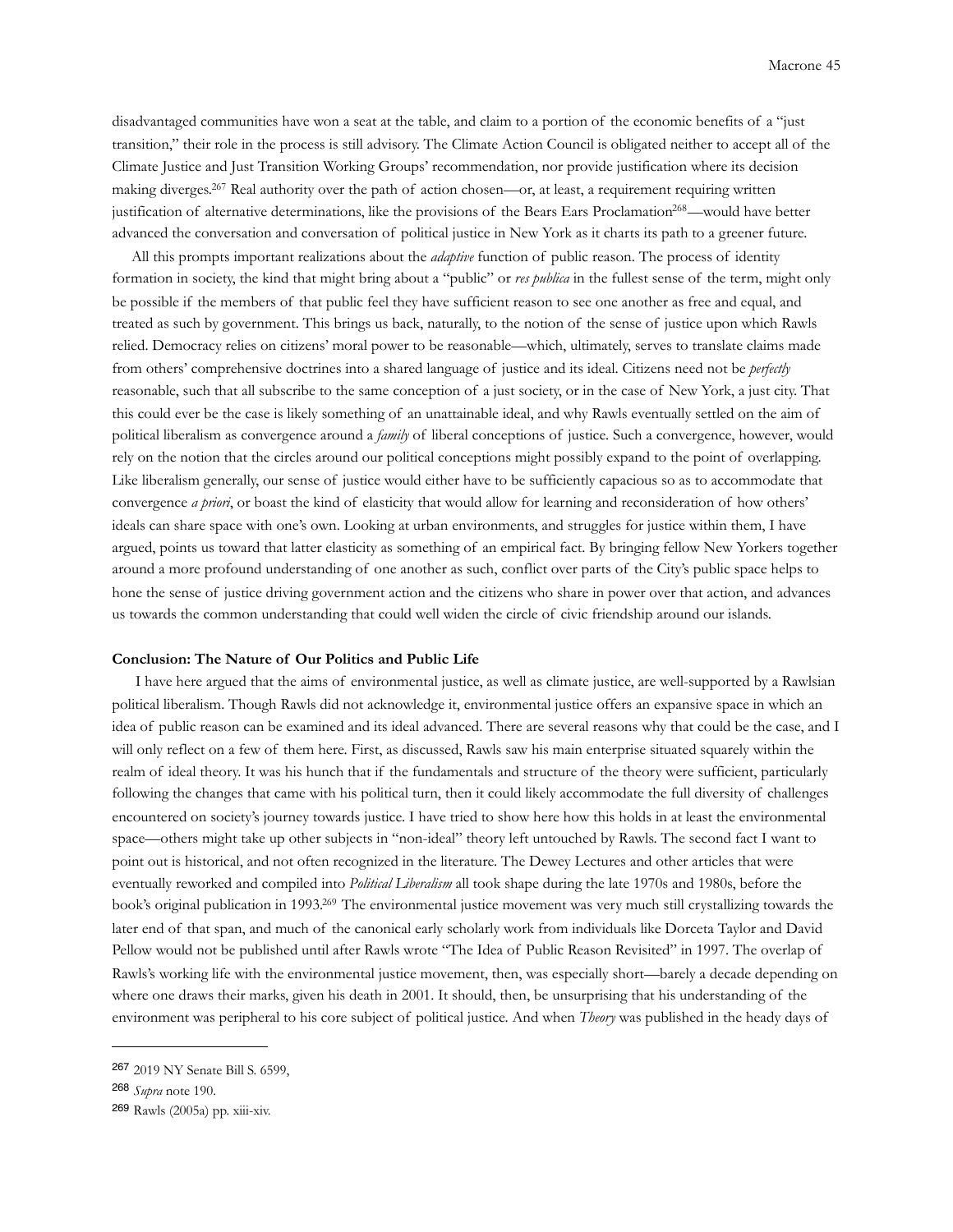the 1970s, the mainstream environmental movement was just taking shape. One could make the case that Rawls should, perhaps, not be faulted for a limited understanding of the environment as a matter of justice, then, since the contemporary understanding of environmental questions at the time saw them primarily as problems of management, or externalities of capitalism. Throughout the later work, Rawls more frequently finds inspiration in the American Civil Rights Movement than was evident in *Theory.*[270](#page-45-0) One would like to hope that, had he had the time, Rawls might have found similar value in the movement for environmental justice that grew out of it. That we have, and that we societally have found the space in our shared sense of justice to accommodate their claims, I believe should show the value in Rawls's political liberalism.

 In closing, then, I want to reflect on more general Rawlsian themes within which environmental justice might inform our thinking, and vise versa. One might ask whether environmental justice, or "justice," generally, can be achieved without or outside the state. Here, individuals or communities would be left to their own devices, without government intervention, the presumption being that local autonomy might result in healthier ecological and social communities. On theoretical grounds, Rawls would think this scenario unlikely to lead to anything like the "justice" he describes. Rawls emphatically tried to show us how living in political communities, or something like the modern state, could possibly be good given differences in ways of life. Paul Weithman tells us that we should understand this part of Rawls's project as showing us that "a just society suits our nature.["271](#page-45-1) As political philosophy since the Greeks has argued, shaping our common lives through government *just is* something people do. We are, more or less, Aristotle's *zoon politikon*, and Rawls tries to show us how there is something worth believing in and realizing our being so. Another question, then, is whether environmental justice might possibly be understood apart from our politics, or whether that politics can sustain all the questions environmental justice poses. Here, we might analogize to Rawls's understanding of the proviso, and the acceptability of values from comprehensive doctrines. Values derived from, say, our ecological understanding of the world—modern, indigenous, or otherwise—and our situation in it might have a place in the public political forum so long as they can teach us about our political conception or how to imagine its realization. To the extent that our public realm includes public space and all its parts, any idea of justice should be able to inform the construction for that realm and the space in which it finds itself.

 Second, on autonomy and agency, some scholars have rightly pointed to its importance for communities as a condition for environmental justice.<sup>272</sup> David Pellow's articulation of a "critical environmental justice studies" suggests that advocates for racial and environmental justice might be best off pursuing strategies "*beyond the state.*["273](#page-45-3) Given the abysmal record of state based regulation of justice policies in communities of color, the implication seems to be that full community control, free from coercion or state violence, might be better suited to the ends of justice. The work of others stressing the history of injustices associated with state-sanctioned means of "social control" might lead us to the same conclusion.<sup>274</sup> However, a Rawlsian orientation gives us reason to believe that this conception of agency is properly understood as a half-truth.

 The aim of social justice should be the legitimate, reasonable, exercise of state power properly expressive of a community's sense of justice. We should remember that *autonomy* means something like *law given unto oneself.* In our ordinary society, law is inextricably intertwined with government and the state. This is not to say that communities cannot assert their own sovereignty where it is rightly theirs. But for smaller communities within a polity to announce

<span id="page-45-0"></span><sup>270</sup> Rawls (2005b) p. 464, and n54.

<span id="page-45-1"></span><sup>271</sup> Weithman (2010) p. 363.

<span id="page-45-2"></span><sup>272</sup> Pellow (2016) p. 7: "… the role of *agency* is key to the first pillar of [Critical Environmental Justice], since African Americans and other marginalized populations are not just the targets of oppression but also regularly resist their subjugation… it is also the case that the urban built environment, information technology, and other forms of more-than-human objects and natures are also integral to that agency and therefore central to making this vision and practice of social change possible."

<span id="page-45-3"></span><sup>273</sup> Pellow (2016) p. 10.

<span id="page-45-4"></span><sup>274</sup> See generally, Peña (2004) and Taylor (2009)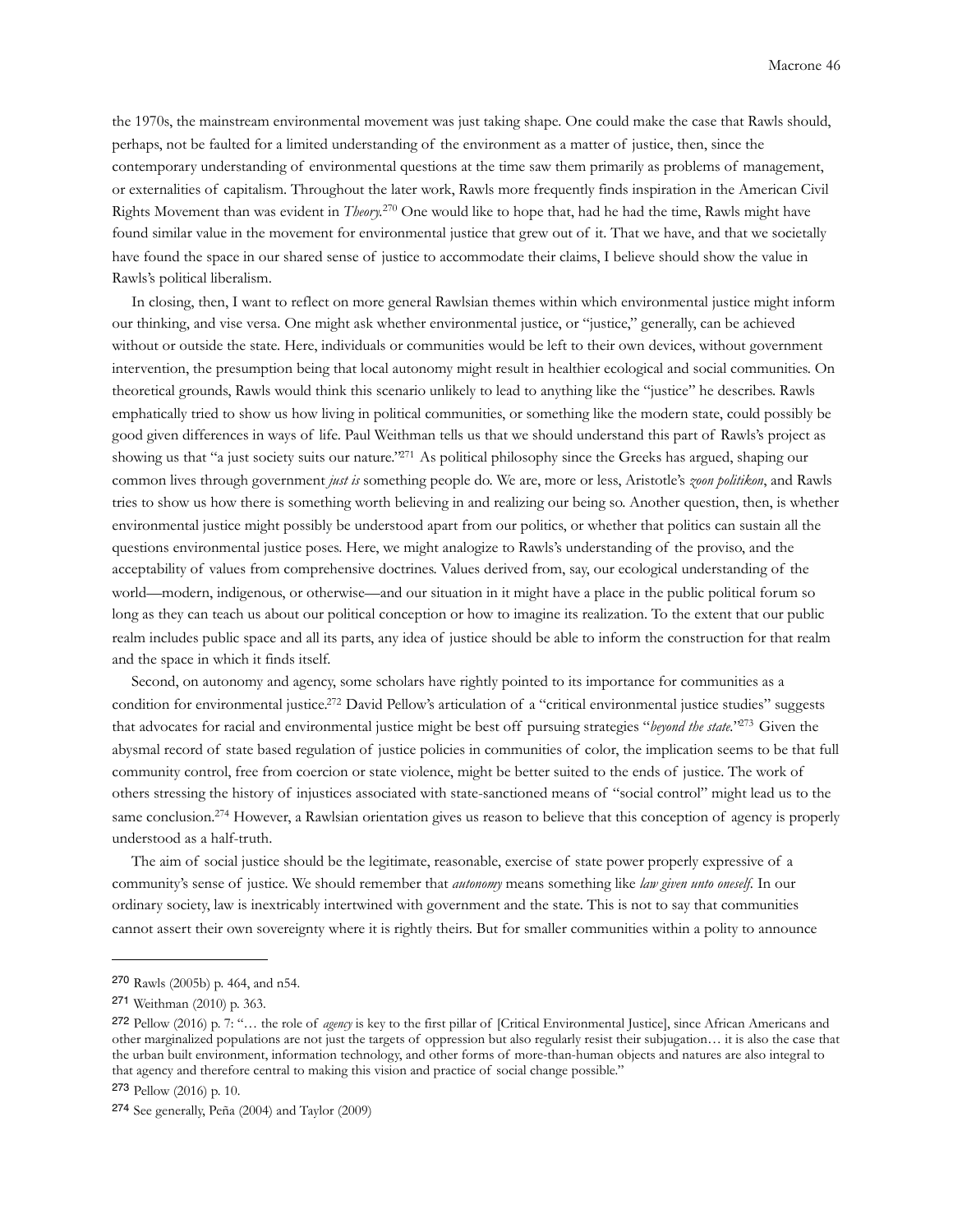their wholesale freedom from the sovereign would signal a relinquishing or giving up on the idea that there is some larger social union of which they constitute a part. Taking local control to an extreme might win temporary gains for a community, but may not necessarily result in achieving true *political* power. Here I think the Gowanus case is worth revisiting. Residents could have, like those in Northern Manhattan had, asserted some right to be the lone arbiters of whether the imposition of some burden was acceptable to them. Instead, the GNCJ decided to take up the work of *attempting to transform* the institutions brokering power in the urban public realm, with the hopes of winning advances for communities on the ground and the city as a whole. This is not to say that the claims of earlier struggles, aimed at community protection, were not vital to the later success of the Gowanus movement. But by making the kinds of constitutive claims we should understand as fundamental to the process of public reasoning, neighbors work to make a truer kind of autonomy possible. That autonomy is one that believes the state and our conception of political life might capable of adapting in order to better serve the law we give to them.

 By looking at contests over the urban public realm, we can see how, at a fundamental level, our substantive ideas and hopes for public life do in fact come from within our political communities. Movements at the grassroots, and our neighbors who drive them, inspire innovation in political ordering and power sharing by sharing visions of a public they might wish to be a part of with us. The more prophetic, provocative visions for justice among them will do the most to push us forward towards the kind of realistic Utopia ideal theory implores us to believe in.[275](#page-46-0) How we resolve to make a home for their voices in our cities *just is* the role and function of the public realm, and the process of public reasoning.

 In all, this examination of environmental justice and its relation to public reason has hoped to illustrate in more urbane, worldly terms how communities can and do work towards the kind of justice Rawls thought possible in liberal democracy. We should understand that the claims of movement groups, made from public reason, work in fact to help construct and realize the ideal of civic friendship that might one day make ordinary society a bit more well-ordered—as distasteful a notion like "orderly" can be to places as beautifully chaotic as New York. At the end of the paperback introduction to *Political Liberalism,* Rawls offers something of a rebuttal to those who misunderstand or resent his attempt to articulate, in theory, how faith in such an ideal might be possible: "*Theory* and [*Political Liberalism*] try to sketch what the more reasonable conceptions of justice for a democratic regime are and to present a candidate for the most reasonable… and what their [citizens'] moral psychology has to be to support a reasonably just political society over time. The focus on these questions no doubt explains in part what seems to many readers the abstract and otherworldly character of these texts. I do not apologize for that."[276](#page-46-1) A late teacher of mine, himself a student of Rawls's, noted in an early article on the moral psychology in *A Theory of Justice* that Rawls, "by providing this framework for the consideration of problems of morality, has laid the ground for those who wish to criticize his own theory of justice… The most interesting criticism of Rawls will come from those who accept many of his methodological assumptions and argue from within the framework he has provided.["277](#page-46-2) Here, I have tried to show how life on the ground in cities, and our political communities generally—to whatever extent insights from urban places might be generalized—can affirm and sustain the system Rawls built to justify belief in the goodness of our nature. By describing how public reason is in fact far more lively than Rawls would have ever described it, I hope to have made his ideas about justice less abstract or accessible to those who might think his theory otherworldly. Doing so may betray something like a naive but hopefully not unreasonable faith in both the ideal Rawls articulated and the political good in cities like New York, and tying those projects somewhat too closely to my person. I certainly do not apologize for that[.278](#page-46-3)

<span id="page-46-0"></span><sup>275</sup> On the importance of movement-originated "prophesy" and "provocation," see Terry (2015) "After Ferguson" *The Point* 10. <sup>276</sup> Rawls (2005a) p. lx.

<span id="page-46-1"></span>

<span id="page-46-2"></span><sup>277</sup> Bates (1974) p. 17.

<span id="page-46-3"></span><sup>278</sup> This paper owes a great debt to the Hixon Center for Urban Ecology for funding its development, as well as several leaders in New York City's environmental space who offered their insight during my research work. I am continually grateful to Professor Gerald Torres for his inspiration, reassurance, and incisively helpful insight and direction along every step of the way.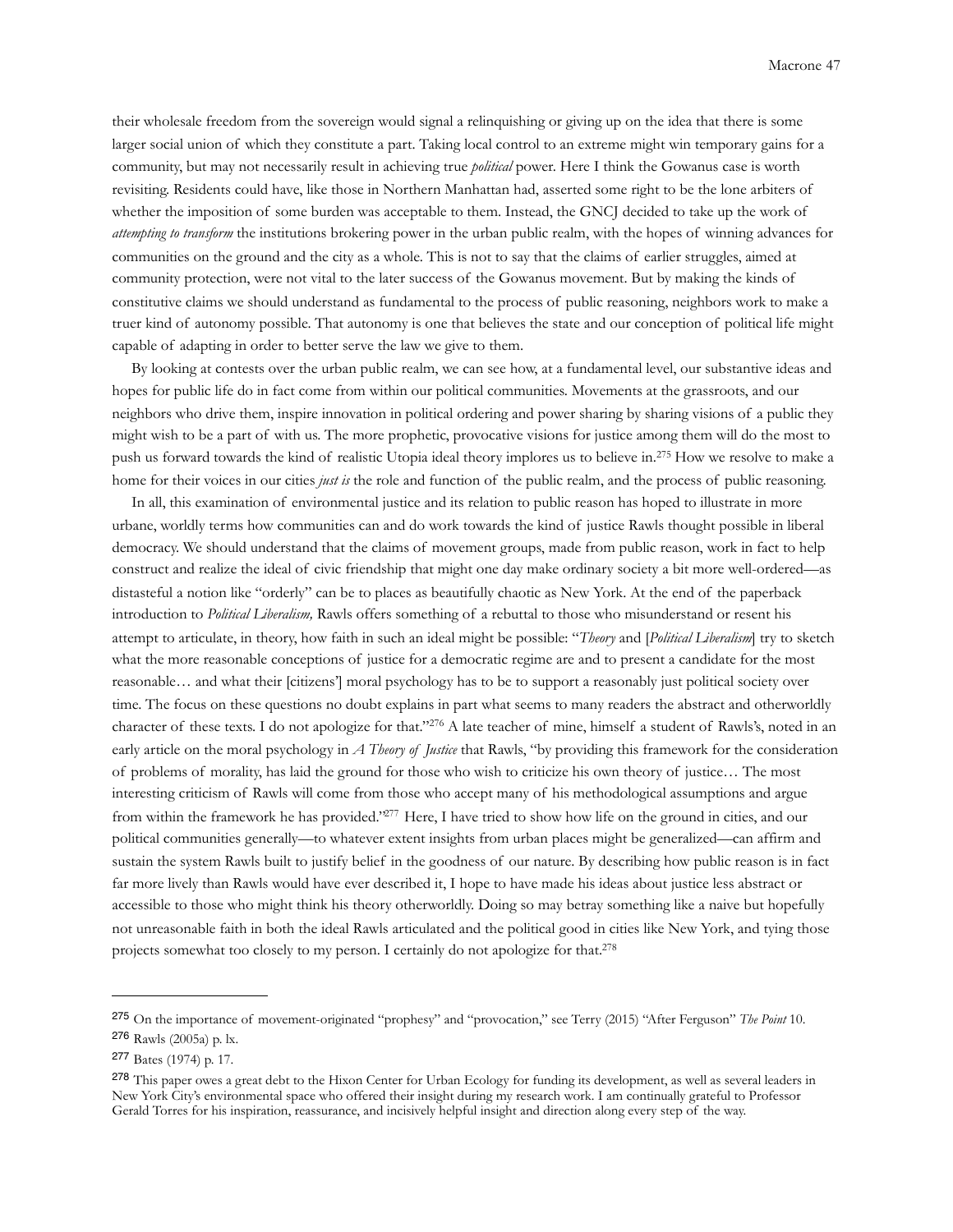## Works Cited

Ahmed, Amal. "The Father of Environmental Justice isn't Done Yet" *The Nation.* May 17 (2021) accessed via [https://](https://www.thenation.com/article/politics/robert-bullard-isnt-done/) [www.thenation.com/article/politics/robert-bullard-isnt-done/](https://www.thenation.com/article/politics/robert-bullard-isnt-done/)

Akbar, Amna. "Demands for A Democratic Political Economy" *Harvard Law Review Forum* 134 pp. 90-118 (2020).

Alperovitz, Gar, James Gustave Speth, and Joe Guinan. "The Next System Project: New Political-Economic Possibilities for the Twenty-First Century" accessed via [https://drive.google.com/file/d/0B-](https://drive.google.com/file/d/0B-iEf0Wvj3FQaGRVdkxDLVNPbTg/view?resourcekey=0-GsFRfAE6TMXC0YdoulQJLg)

 [iEf0Wvj3FQaGRVdkxDLVNPbTg/view?resourcekey=0-GsFRfAE6TMXC0YdoulQJLg](https://drive.google.com/file/d/0B-iEf0Wvj3FQaGRVdkxDLVNPbTg/view?resourcekey=0-GsFRfAE6TMXC0YdoulQJLg) (2015)

- Aronoff, Kate, Alyssa Battistoni, Daniel Aldana Cohen, and Thea Riofrancos. *A Planet to Win: Why We Need a Green New Deal.* New York: Verso (2019).
- Bates, Stanley. "The Motivation to Be Just" *Ethics* 85(1) pp. 1-17 (1974).
- Blackhawk, Maggie. "Federal Indian Law as Public Law Paradigm" *Harvard Law Review* 132, pp. 1787-1877
- Bosso, Christopher. *Environment, Inc.: From Grassroots to Beltway*
- Bratspies, Rebecca. "Renewable Rikers: A Plan for Restorative Environmental Justice" *Loyola Law Review* 66 pp. 371-400. (2020)
- Busby, Mattha. "Extinction Rebellion Activists Stage Die-In Protests Around the Globe" *The Guardian* accessed via [https://www.theguardian.com/environment/2019/apr/27/extinction-rebellion-activists-stage-die-in](https://www.theguardian.com/environment/2019/apr/27/extinction-rebellion-activists-stage-die-in-protests-across-globe)  [protests- across-globe](https://www.theguardian.com/environment/2019/apr/27/extinction-rebellion-activists-stage-die-in-protests-across-globe) (2019)
- Britton-Purdy, Jedediah, David Singh Grewal, Amy Kapczynski, & K. Sabeel Rahman. "Building a Law-and- Political-Economy Framework: Beyond the Twentieth Century Synthesis. *Yale Law Journal* 129: 1784-1853 (2020)
- Bullard, Robert D., ed. *Unequal Protection: Environmental Justice and Communities of Color.* San Francisco: Sierra Club Books (1994)
- -----Bullard, Robert D. "Introduction"
- -----Bullard, Robert D. "Environmental Justice for All"
- Bullard, Robert D. and Johnson, Glenn S. "Environmental Justice: Grassroots Activism and Its Impact on Public Policy Decision Making" *Journal of Social Issues* 56(3) pp. 555-578 (2000)
- Burkett, Maxine. "Behind the Veil: Climate Migration, Regime Shify, and a New Theory of Justice" *Harvard Civil Rights- Civil Liberties Law Review* 53 pp. 455-493 (2018)
- Cohen, Joshua. "Truth and Public Reason" in *Philosophy, Politics, Democracy*. Cambridge: Harvard (2009)
- Cole, Luke R.. "Macho Law Brains, Public Citizens, and Grassroots Activists: Three Models of Environmental Advocacy" *Virginia Environmental Law Journal* 14 pp. 687-710. (1995)
- Cole, Luke R. and Foster, Sheila W. *From the Ground Up: Environmental Racism and the Rise of the Environmental Justice Movement.* New York: NYU Press (2000)
- Cottingham, John. *Philosophy of Religion: Towards a More Humane Approach*. New York: Cambridge. (2014)
- Douglass, Frederick. "What to the Slave is the Fourth of July?" accessed via [https://www.thenation.com/article/](https://www.thenation.com/article/archive/what-slave-fourth-july-frederick-douglass/)  [archive/what-slave-fourth-july-frederick-douglass/](https://www.thenation.com/article/archive/what-slave-fourth-july-frederick-douglass/) (1852)
- Eich, Stefan. "The Theodicy of Growth: John Rawls, Political Economy, and Reasonable Faith" *Modern Intellectual History*  (2021), pp. 1-26 (2021)
- Fandos, Nicholas. "Climate March Draws Thousands Alarmed by Trump's Environmental Agenda" *New York Times*  accessed via<https://www.nytimes.com/2017/04/29/us/politics/peoples-climate-march-trump.html>
- Foderaro, Lisa W., "Taking a Call for Climate Change to the Streets" *New York Times* accessed via [https://](https://www.nytimes.com/2014/09/22/nyregion/new-york-city-climate-change-march.html)  [www.nytimes.com/2014/09/22/nyregion/new-york-city-climate-change-march.html](https://www.nytimes.com/2014/09/22/nyregion/new-york-city-climate-change-march.html) (2014)
- Foster, Shiela et al. "Chapter 6: Community-Based Assessments of Adaptation and Equity" *Annals of the New York Adademy of Sciences* 1439 (2019)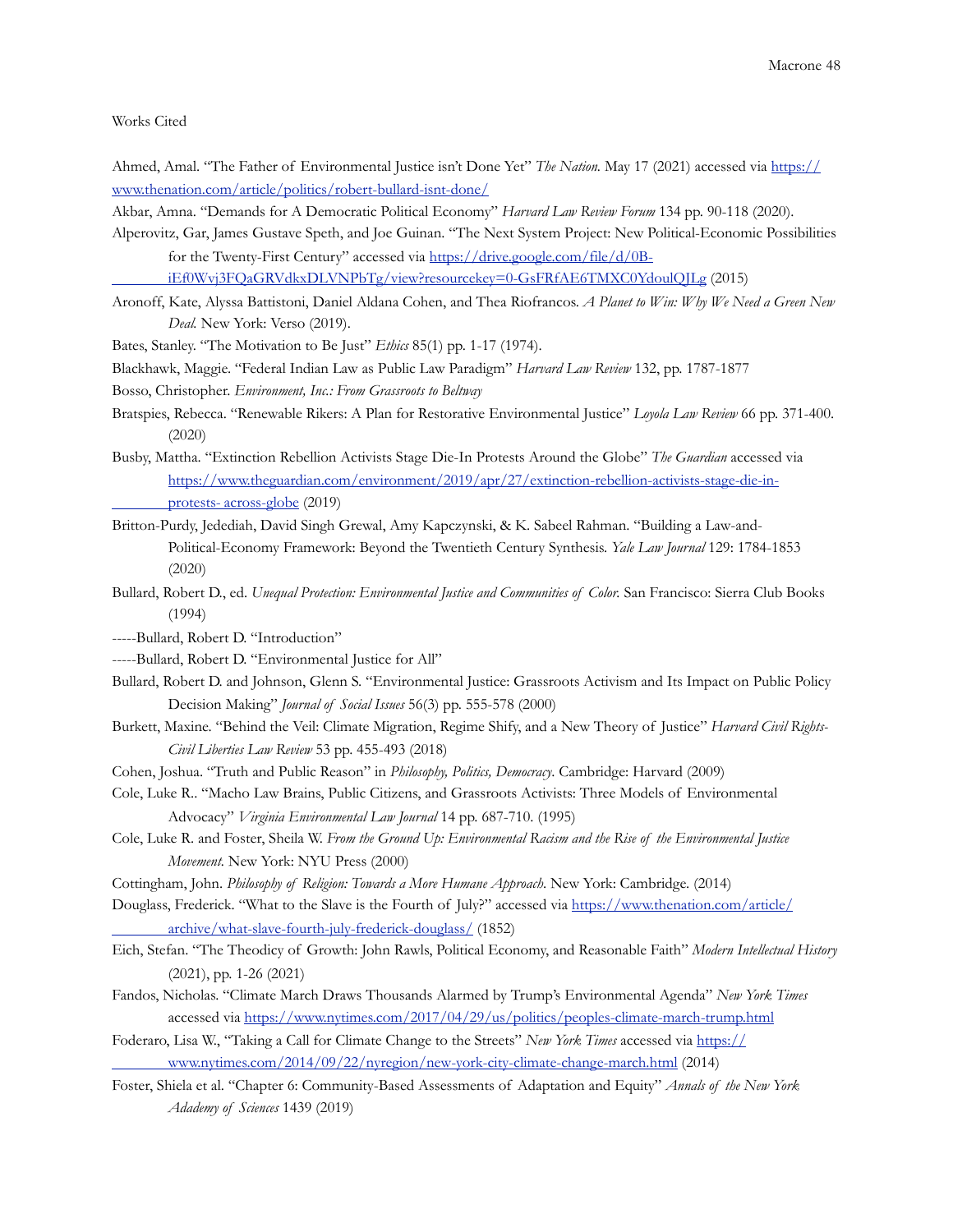Freeman, Samuel. "Democracy, Religion, and Public Reason" *Daedalus* 149(3) (2020)

- ----"Public Reason and Political Justifications" *Fordham Law Review* 72 pp. 2021-2172 (2004)
- Giacomelli, Ellis. "Climate Justice Working Group Holds First Meeting Under 2019 State Climate Act" *NNY360* August 13, 2020 accessed: [https://www.nny360.com/news/stlawrencecounty/climate-justice-working-group-holds-](https://www.nny360.com/news/stlawrencecounty/climate-justice-working-group-holds-first-meeting-under-2019-state-climate-act/article_c4646728-b32d-5629-a9e7-e9cb3545d170.html)
- [first-meeting-under-2019-state-climate-act/article\\_c4646728-b32d-5629-a9e7-e9cb3545d170.html](https://www.nny360.com/news/stlawrencecounty/climate-justice-working-group-holds-first-meeting-under-2019-state-climate-act/article_c4646728-b32d-5629-a9e7-e9cb3545d170.html)
- Gonzalez, Carmen. "Climate Change, Race, and Migration" *Journal of Law and Political Economy* 1(1) pp. 109-146 (2020)
- Gould, Kenneth A. and Lewis, Tammy L. *Green Gentrification: Urban Sustainability and the Struggle for Environmental Justice.*  New York: Routledge. (2017).
- Guinier, Lani and Torres, Gerald. "Changing the Wind: Notes Towards a Demosprudence of Law and Social Movements" *Yale Law Journal* 123 (2014)
- -----*The Miner's Canary: Enlisting Race, Resisting Power, and Transforming Democracy*. Cambridge: Harvard (2002)
- Harvey, David. "The Right to the City" *New Left Review* 53: 23-40. (2008)
- Kant, Immanuel. *Critique of Pure Reason,* P. Guyer and A.W. Wood, Trans & ed. New York: Cambridge. (1998)
- Keuhn, Robert R. "A Taxonomy of Environmental Justice" *Environmental Law Reporter* 30 pp. (2000)
- Korsgaard, Christine. *The Sources of Normativity.* New York: Cambridge. (1996)
- -----"The Activity of Reason" *Proceedings and Addresses of the American Philosophical Association* 83(2) pp. 23-43 (2009)
- Lee, Charles. "Evaluating Environmental Protection Agency's Definition of Environmental Justice" *Environmental Justice*  0(0) (2021a)
- -----"Confronting Disproportionate Impacts and Systemic Racism in Environmental Policy" *Environmental Law Reporter* 51 pp. 10207-10225 (2021b)
- New York City Local Law No. 60 (2017)
- New York City Local Law No. 64 (2017)
- Mills, Charles. *The Racial Contract.* Ithaca: Cornell University Press (1997).
- -----"Retrieving Rawls for Racial Justice?: A Critique of Tommie Shelby" *Critical Philosophy of Race* 1(1) pp. 1-27. (2013)
- Park, K. Sue. "This Land is Not Our Land" *University of Chicago Law Review* 87 (2020)
- Pistor, Katharina. *The Code of Capital: How the Law Creates Wealth and Inequality*. Princeton: Princeton. (2019).
- Pellow, David N. and Brulle, Robert J., eds. *Power, Justice, and the Environment: A Critical Appraisal of the Environmental Justice Movement.* Cambridge: MIT Press. (2005)
- -----Pellow, David N. and Brule, Robert J. "Power, Justice, and the Environment: Toward Critical Environmental Justice Studies"
- -----Peña, Devon. "Autonomy, Equity, and Environmental Justice"
- Pellow, David N. "Environmental Inequality Formation: Towards a Theory of Environmental Injustice" *American Behavioral Scientist* 43(4) pp. 581-601 (2000)
- -----"Environmental Justice and the Political Process: Movements, Corporations, and the State" *The Sociological Quarterly*  42(1) pp. 47-67.
- People of Color Environmental Leadership Summit. "Principles of Environmental Justice" accessed via <http://www.ejnet.org/ej/principles.pdf>(1991)
- Pulido, Laura. *Environmentalism and Social Justice: Two Chicano Struggles in the American Southwest*. Tuscon: University of Arizona Press (1996)
- Purdy, Jedediah. "The Long Environmental Justice Movement" *Ecology Law Quarterly* 44 (2018)
- -----*This Land is Our Land: The Struggle for a New Commonwealth.* Princeton: Princeton (2020)
- Rawls, John. *Political Liberalism (Expanded Edition).* New York: Columbia (2005a)
- -----"The Idea of Public Reason Revisited" in *Political Liberalism* (2005b)
- *-----A Theory of Justice*. Cambridge: Belknap (1971)
- ----*Justice as Fairness: A Restatement.* Cambridge: Belknap (2001)